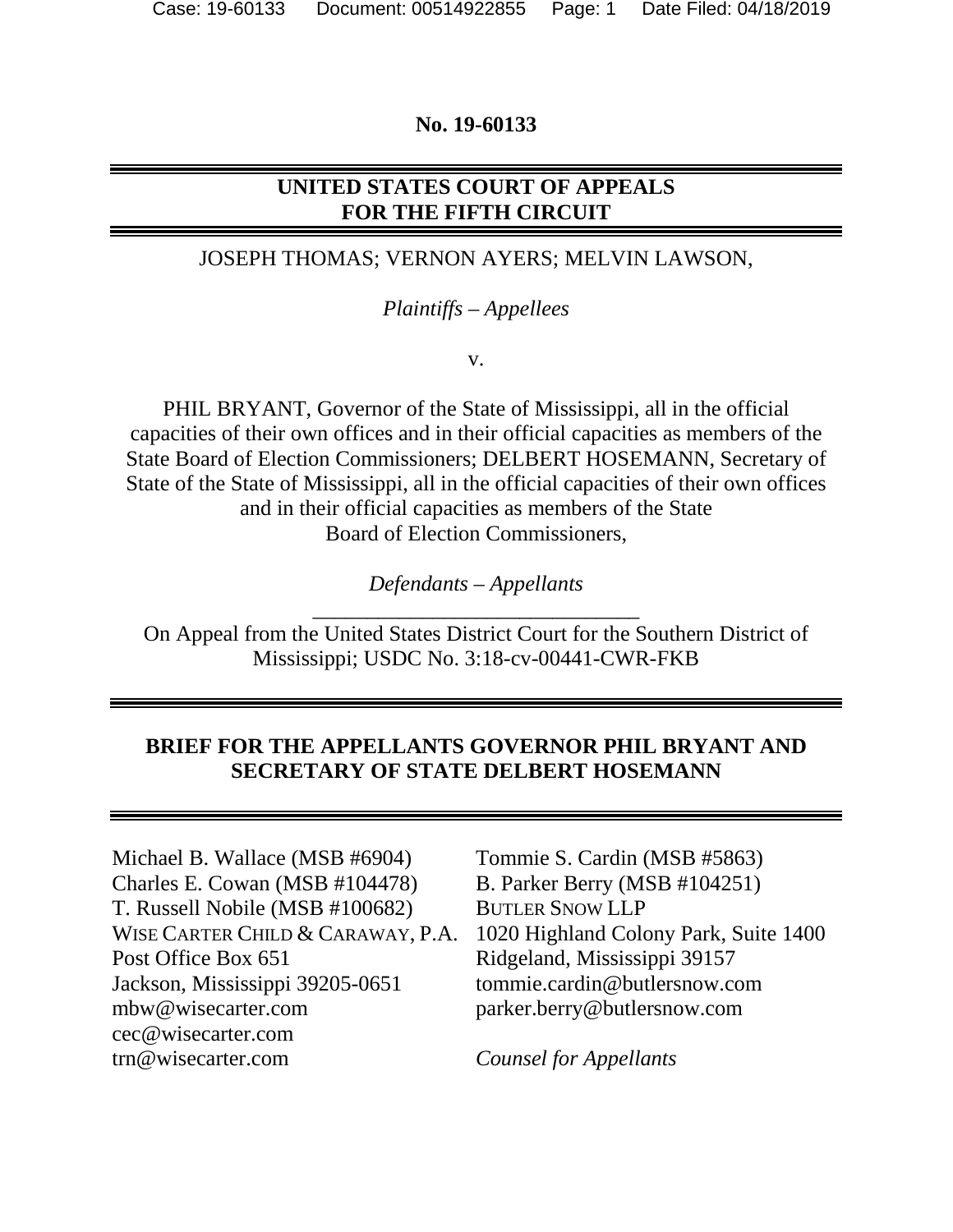Case: 19-60133 Document: 00514922855 Page: 2 Date Filed: 04/18/2019

#### <span id="page-1-0"></span>**CERTIFICATE OF INTERESTED PARTIES**

The undersigned counsel of record for Appellants Governor Phil Bryant and Secretary of State Delbert Hosemann certifies that the following listed persons and entities as described in the fourth sentence of Rule 28.2.1 have an interest in the outcome of this case. These representations are made in order that the judges of this Court may evaluate possible disqualification or recusal.

#### **Plaintiffs-Appellees:**

- 1. Joseph Thomas
- 2. Vernon Ayers
- 3. Melvin Lawson

**Counsel of Record:** Robert B. McDuff (MSB #2532) 767 North Congress Street Jackson, Mississippi 39202

> Kristen Clarke Jon Greenbaum Ezra D. Rosenberg Arusha Gordon LAWYERS' COMMITTEE FOR CIVIL RIGHTS UNDER LAW 1500 K. Street, NW, Suite 900 Washington, D.C. 20005 (202) 662-8315 jgreenbaum@lawyerscommittee.org

Beth L. Orlansky (MSB #3938) Advocacy Director MISSISSIPPI CENTER FOR JUSTICE P.O. Box 1023 Jackson, MS 39215-1023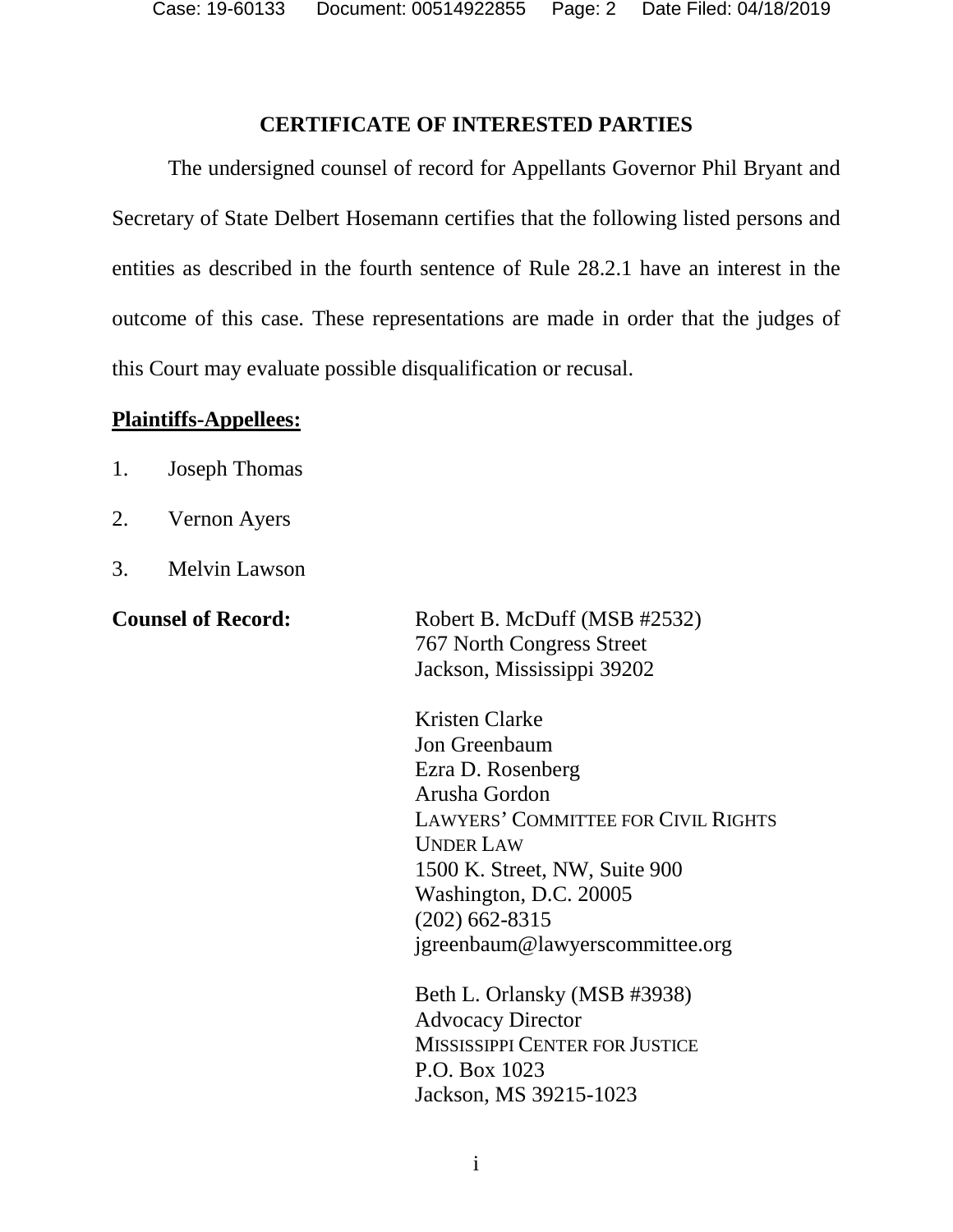(769) 230-2838 borlansky@mscenterforjustice.org

Ellis Turnage (MSB #8131) TURNAGE LAW OFFICE 108 N. Pearman Ave. Cleveland, Mississippi 38732

Peter Kraus Charles Siegel Caitlyn Silhan WATERS KRAUS 3141 Hood Street, Suite 700 Dallas, Texas 75219

# **Defendants-Appellants**

- 1. Phil Bryant, Governor of the State of Mississippi.
- 2. Delbert Hosemann, Secretary of State of the State of Mississippi.
- 3. Jim Hood, Attorney General of the State of Mississippi.

| <b>Counsel of Record:</b> | Tommie S. Cardin (MSB #5863)         |
|---------------------------|--------------------------------------|
|                           | B. Parker Berry (MSB #104251)        |
|                           | <b>BUTLER SNOW LLP</b>               |
|                           | Suite 1400                           |
|                           | 1020 Highland Colony Parkway         |
|                           | Ridgeland, MS 39157                  |
|                           | Post Office Box 6010                 |
|                           | Ridgeland, MS 39158-6010             |
|                           | Tel: (601) 985-4570                  |
|                           | Fax: (601) 985-4500                  |
|                           | E-mail: tommie.cardin@butlersnow.com |
|                           | parker.berry@butlersnow.com          |
|                           | Michael B. Wallace (MSB #6904)       |
|                           | Charles E. Cowan (MSB #104478)       |
|                           | T. Russell Noble (MSB 100682)        |

WISE CARTER CHILD & CARAWAY, P.A.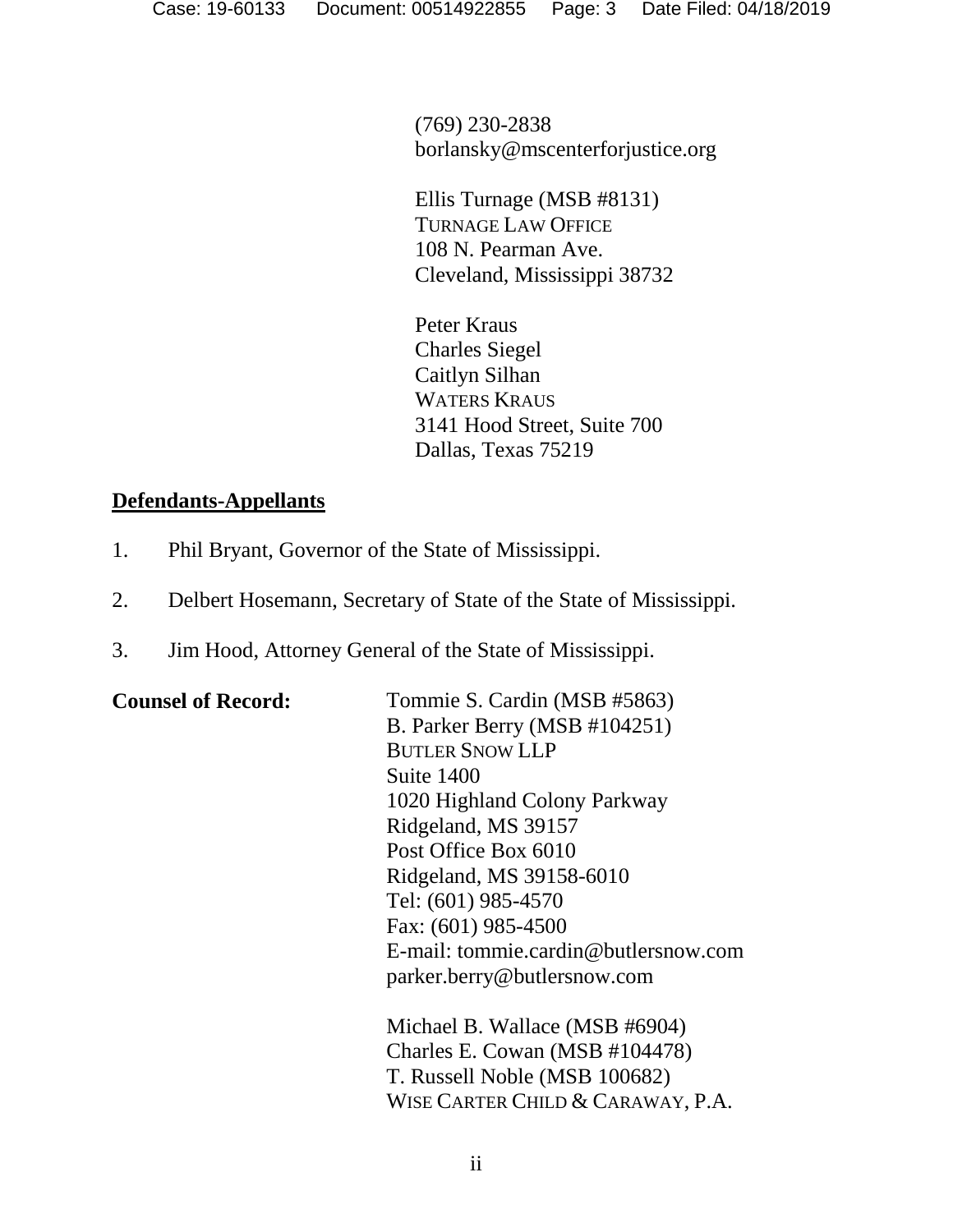Post Office Box 651 Jackson, MS 39205-0651 (601) 968-5534 mbw@wisecarter.com cec@wisecarter.com trn@wisecarter.com

| <b>Counsel for Appellant Jim</b> | Douglas T. Miracle                    |
|----------------------------------|---------------------------------------|
| Hood:                            | MISSISSIPPI ATTORNEY GENERAL'S OFFICE |
|                                  | 550 High Street, Suite 1200           |
|                                  | P.O. Box 220 $(39205)$                |
|                                  | Jackson, Mississippi 39201            |

I hereby certify that to the best of my knowledge and belief, these are the

only persons having an interest in the outcome of this appeal.

*s/ Tommie S. Cardin*  TOMMIE S. CARDIN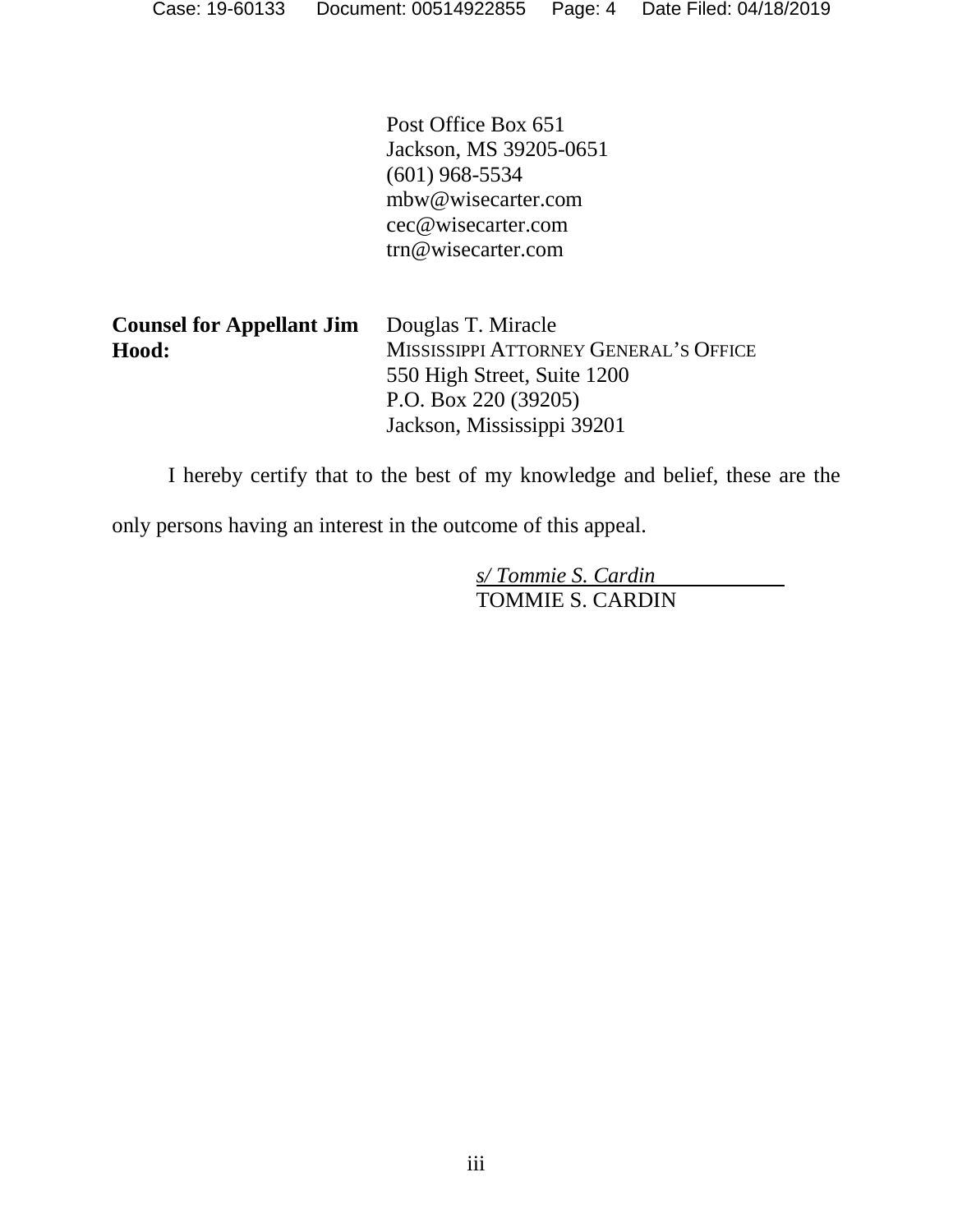Case: 19-60133 Document: 00514922855 Page: 5 Date Filed: 04/18/2019

#### <span id="page-4-0"></span>**STATEMENT REGARDING ORAL ARGUMENT**

This appeal presents important legal issues of first impression that will have a significant impact on both Mississippi's November 2019 state-wide legislative elections, as well as future litigation challenging reapportionment following the 2020 Census. Specifically, oral argument will assist the Court in its review of precedent from outside of this Circuit interpreting the jurisdictional requirement of convening a three-judge court pursuant to 28 U.S.C. § 2284(a) to resolve challenges to state legislative districts, and the limitations on the use of Section 2 of the Voting Rights Act to challenge a single, majority-minority legislative district. Further, oral argument will assist the Court in its review of the evidentiary record required to resolve the application of the laches defense to this case, as well as to evaluate the district court's factual finding of a Section 2 violation. Such record evidence covers a span of more than seven years—beginning in 2012 when the Mississippi legislature drew the challenged district, through the single election held in the challenged district in 2015, and culminating in the trial held in February 2019. Accordingly, appellants believe the adjudicative process will be aided by oral argument and respectfully request the same.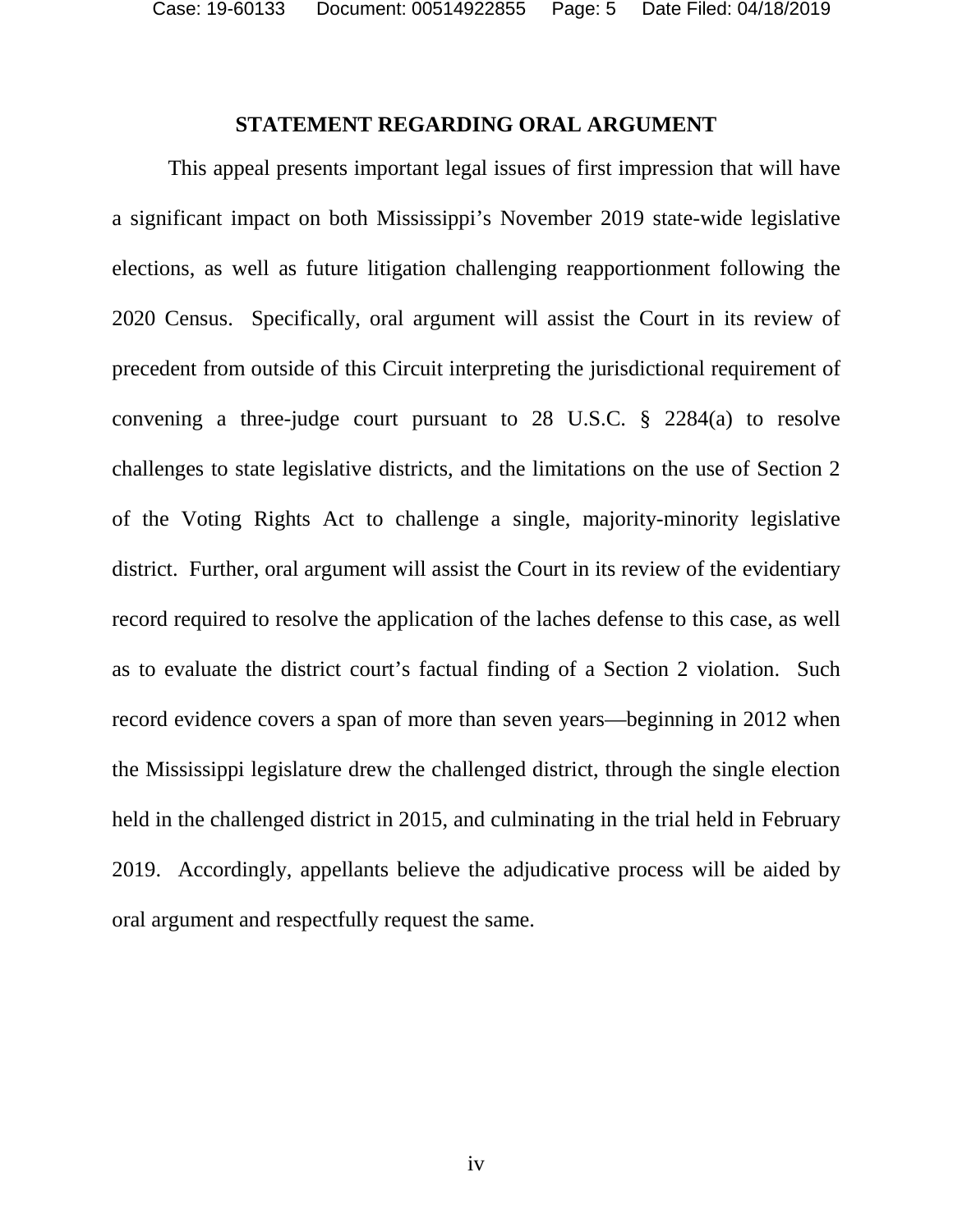# <span id="page-5-0"></span>**TABLE OF CONTENTS**

| I.  | The district court lacked jurisdiction as a result of its failure to<br>convene a three-judge court pursuant to 28 U.S.C. § 2284(a)12                                                                  |
|-----|--------------------------------------------------------------------------------------------------------------------------------------------------------------------------------------------------------|
|     | The plain and unambiguous language of $28$ U.S.C. $\S$ $2284(a)$<br>A.<br>mandates that a three-judge court shall be convened to hear<br>challenges to the apportionment of any statewide legislative  |
|     | The legislative history demonstrates that Congress intended<br><b>B.</b><br>three-judge courts to hear all challenges to the apportionment of                                                          |
| II. | Relief is barred by laches due to plaintiffs' inexcusable delay in                                                                                                                                     |
| Ш.  | The district court erred as a matter of law by finding that the<br>boundaries of SD22 violate § 2 of the Voting Rights Act. 33                                                                         |
|     | The results test of $\S 2$ is not violated by a single legislative<br>A.                                                                                                                               |
|     | The results test of $\S 2$ is not violated unless participation in the<br><b>B.</b><br>political process is depressed among black citizens40                                                           |
| IV. | The district court erred by imposing a remedy without affording the<br>legislature a reasonable opportunity to act and without conducting a<br>remedial hearing and making specific findings of fact48 |
|     |                                                                                                                                                                                                        |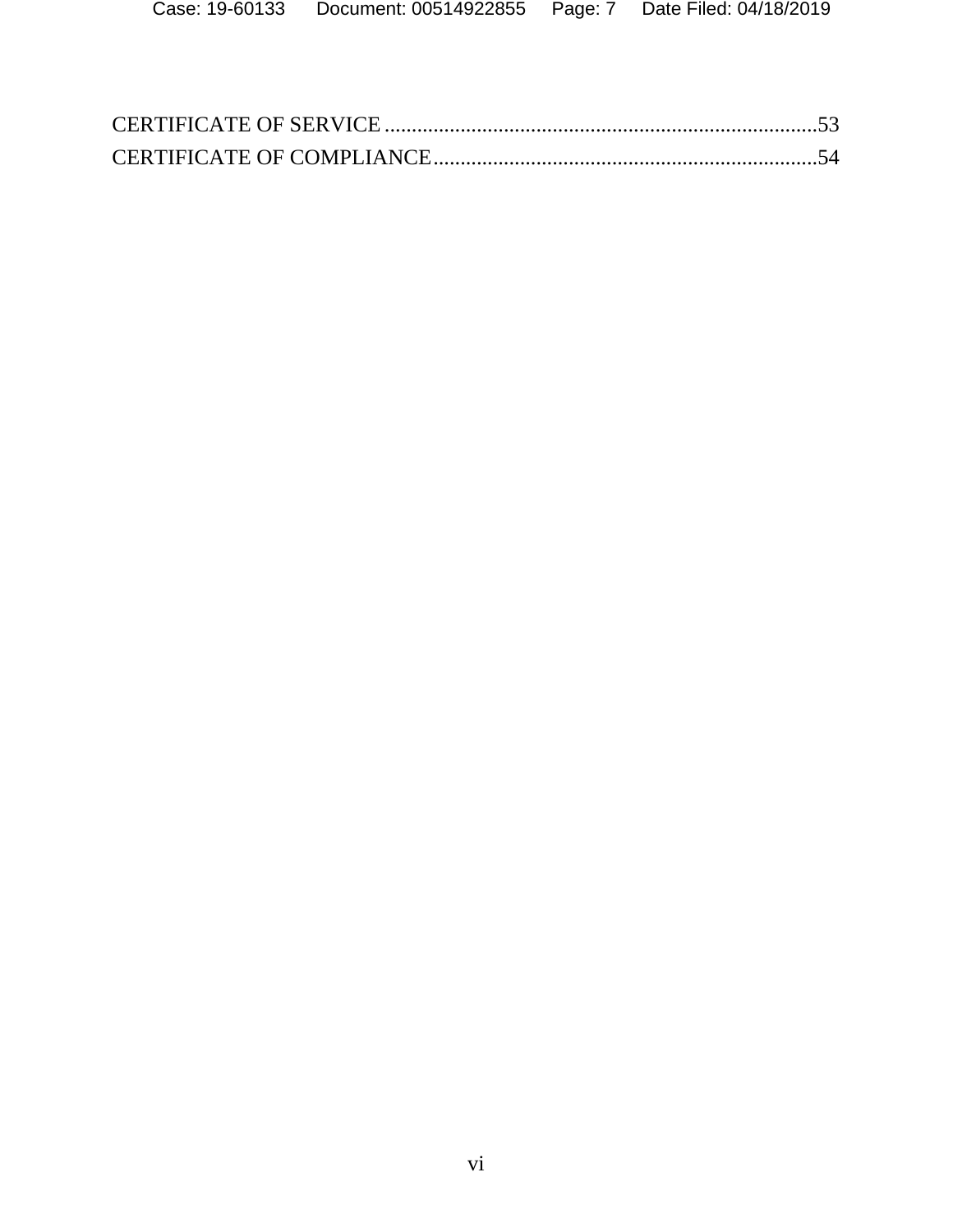# <span id="page-7-0"></span>**TABLE OF AUTHORITIES**

# **Cases**

| Am. Rice, Inc. v. Producers Rice Mill, Inc., 518 F.3d 321 (5th Cir. 2008)11       |  |
|-----------------------------------------------------------------------------------|--|
| Arizona Minority Coalition for Fair Redistricting v. Arizona Indys. Redistricting |  |
|                                                                                   |  |
| Arlington Central School Dist. Bd. of Ed. v. Murphy, 548 U.S. 291(2006)14         |  |
|                                                                                   |  |
|                                                                                   |  |
|                                                                                   |  |
|                                                                                   |  |
|                                                                                   |  |
|                                                                                   |  |
| Chestnut v. Merrill, __ F. Supp. 3d __ , 2019 WL 1376480                          |  |
|                                                                                   |  |
| Citizens to Preserve Overton Park, Inc. v. Volpe, 401 U.S. 402 (1971)23           |  |
| Conan Props., Inc. v. Conans Pizza, Inc., 752 F.2d 145 (5th Cir. 1985)26          |  |
|                                                                                   |  |
|                                                                                   |  |
| Envtl. Def. Fund, Inc. v. Alexander, 614 F.2d 474 (5th Cir. 1980)                 |  |
| Fairley v. City of Hattiesburg, 122 F. Supp. 3d 553 (S.D. Miss. 2015)46           |  |
| Fairley v. City of Hattiesburg, 662 Fed. Appx. 291 (5th Cir. 2016)46              |  |
|                                                                                   |  |
|                                                                                   |  |
|                                                                                   |  |
|                                                                                   |  |
|                                                                                   |  |
|                                                                                   |  |
|                                                                                   |  |
|                                                                                   |  |
|                                                                                   |  |
|                                                                                   |  |
|                                                                                   |  |
| League of United Latin American Citizens v. Clements, 999 F.2d 83                 |  |
|                                                                                   |  |
| League of United Latin American Citizens v. Texas, 113 F.3d 53 (5th Cir. 1997) 1  |  |
| Lopez v. Hale County, Texas, 797 F. Supp. 547 (N.D. Texas 1992) 23, 26, 27        |  |
|                                                                                   |  |
|                                                                                   |  |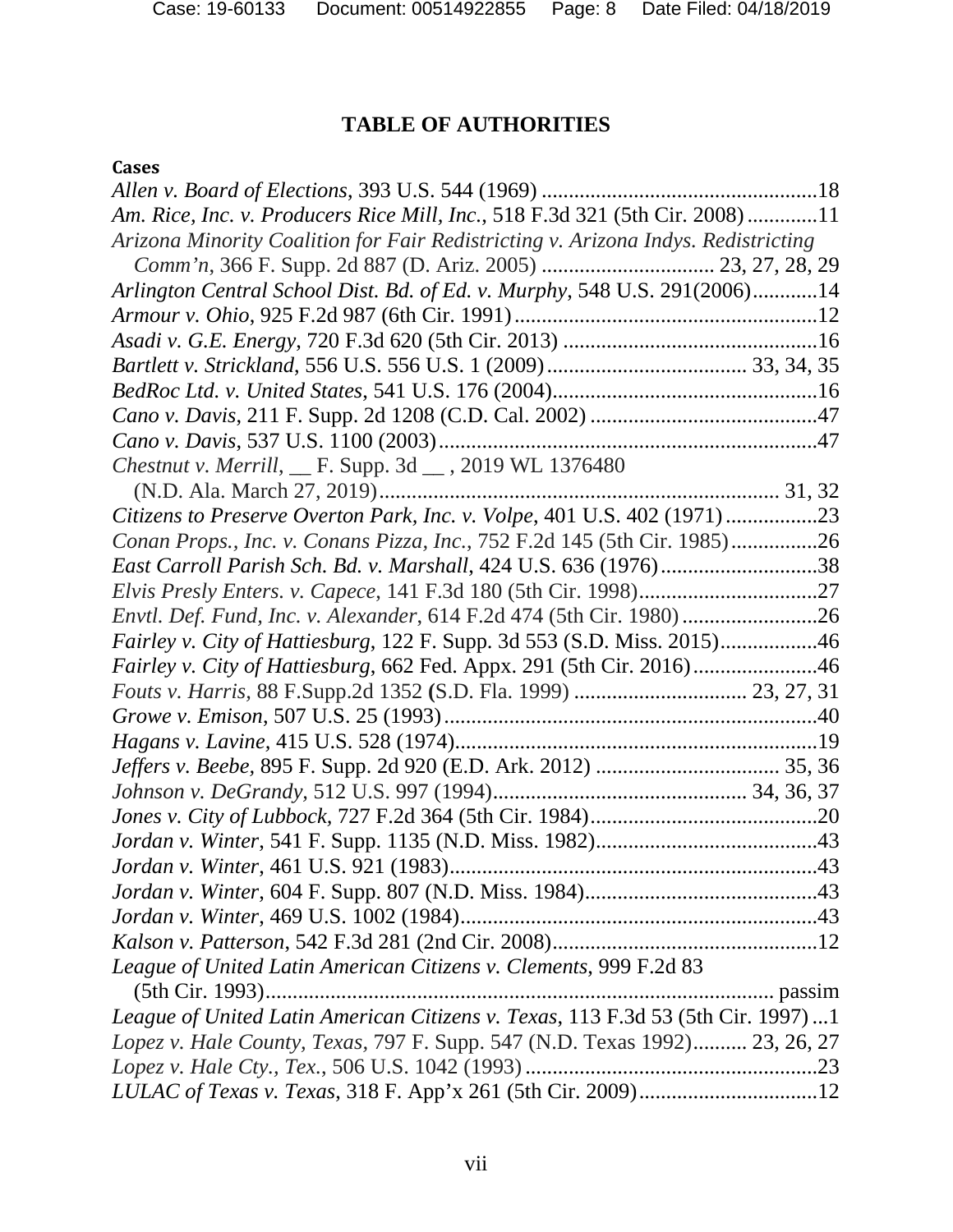| Maxwell v. Foster, 1999 WL 33507675 (W.D. La. Nov. 24, 1999) 23, 29           |     |
|-------------------------------------------------------------------------------|-----|
|                                                                               |     |
| Miss. State Conf. NAACP v. Barbour, 2011 WL 1870222 (S.D. Miss. 2011)4        |     |
|                                                                               |     |
| Monroe v. City of Woodville, 881 F.2d 1327 (5th Cir. 1989) 38, 39             |     |
|                                                                               |     |
|                                                                               |     |
|                                                                               |     |
|                                                                               |     |
|                                                                               |     |
|                                                                               |     |
| Rodriguez v. Bexar County, Texas, 385 F.3d 853 (5th Cir. 2004)  47, 49, 50    |     |
| Rural West Tenn. African-American Affairs Council v. Sundquist, 209 F.3d 835  |     |
|                                                                               | .20 |
| Save Our Wetlands, Inc. v. U.S. Army Corps of Engineers, 549 F. 2d 1021       |     |
|                                                                               |     |
|                                                                               |     |
|                                                                               |     |
|                                                                               |     |
|                                                                               |     |
|                                                                               |     |
|                                                                               |     |
| Tucker v. Hosemann, 2010 WL 4384223 (N.D. Miss. Oct. 28, 2010)22              |     |
| United States v. Lauderdale Cty., Mississippi, 914 F.3d 960 (5th Cir. 2019)12 |     |
|                                                                               |     |
|                                                                               |     |
|                                                                               |     |
|                                                                               |     |
|                                                                               |     |
|                                                                               |     |
|                                                                               |     |
| <b>Rules and Statutes</b>                                                     |     |
|                                                                               |     |
|                                                                               |     |
|                                                                               |     |
| $28 \text{ H S C}$ $8 \text{ } 2284$                                          |     |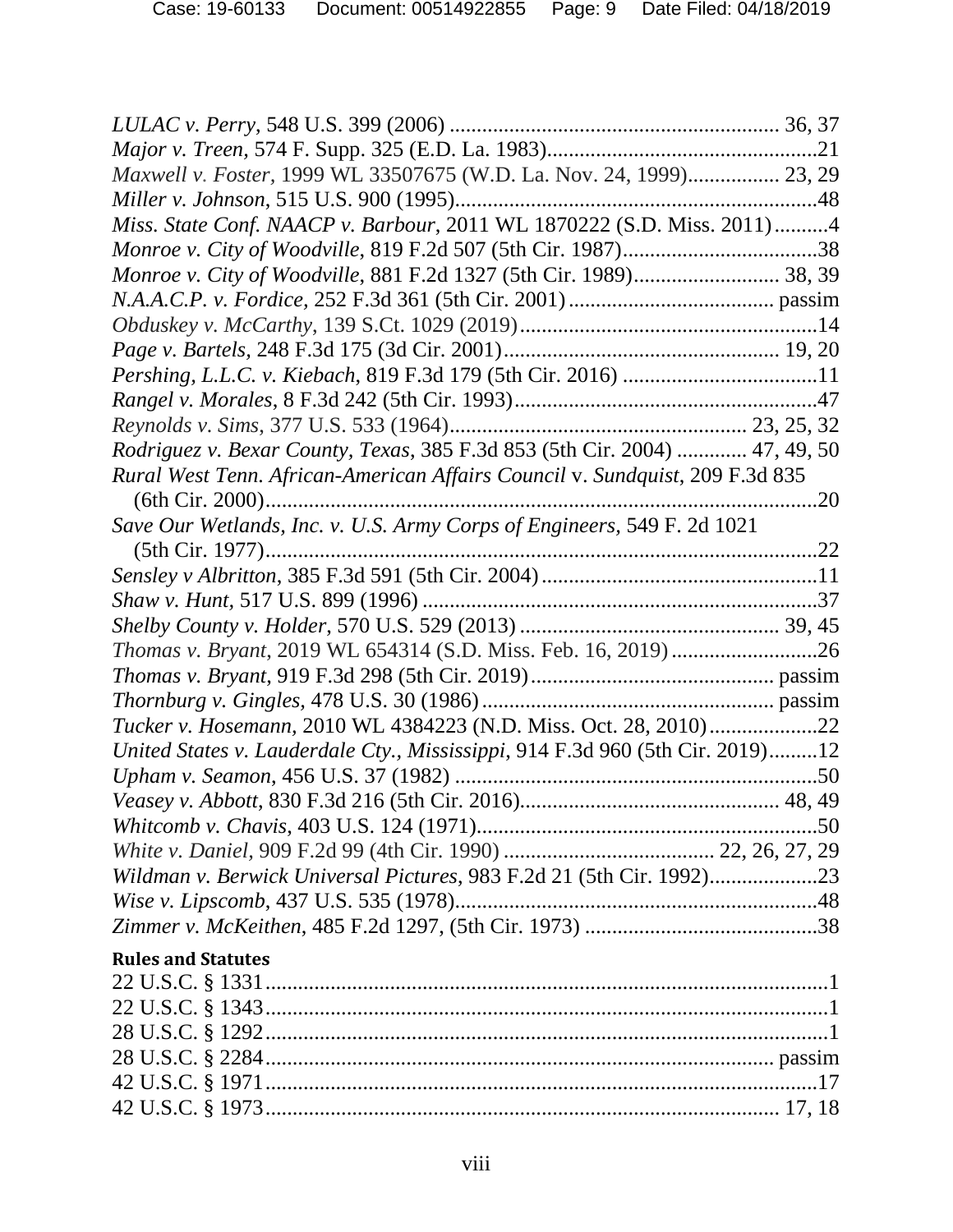| <b>Other Authorities</b>                                                                            |  |
|-----------------------------------------------------------------------------------------------------|--|
| Antonin Scalia & Bryan A. Garner, Reading Law: The Interpretation of Legal                          |  |
|                                                                                                     |  |
|                                                                                                     |  |
| S. Rep. 94-204, 94 <sup>th</sup> Cong., 2 <sup>nd</sup> Sess. 1976, 1976 U.S.C.C.A.N. 1988, 1975 WL |  |
|                                                                                                     |  |
|                                                                                                     |  |
| S. Rep. No. 97-417, 97th Cong. 2nd Sess. 1982 at 30, 1982 U.S.C.C.A.N. 177,                         |  |
|                                                                                                     |  |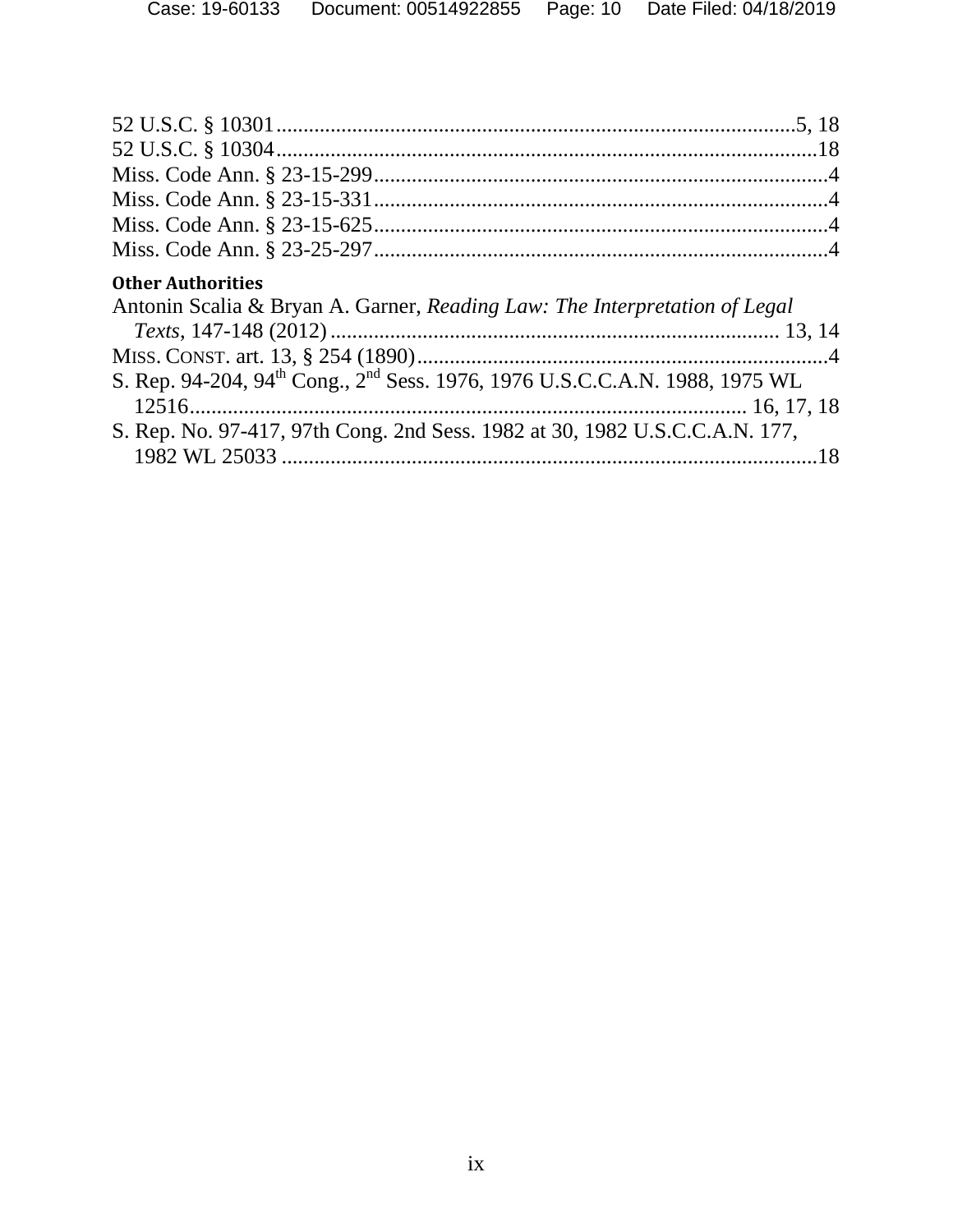### <span id="page-10-0"></span>**JURISDICTIONAL STATEMENT**

On February 26, 2019, the district court entered an order altering the boundaries of Mississippi Senate District 22 ("SD22") and District 23, and extending the candidate qualifying deadline for the affected districts. ROA.474, RE 6. Minutes later, the district court issued a final judgment, resolving all claims and defenses in the case. ROA.481, RE 7. On February 27, 2019, defendants-appellants filed their Notice of Appeal. ROA.484, RE 2.

Plaintiffs-Appellees, three registered voters residing in SD22, allege subject matter jurisdiction under 22 U.S.C. §§ 1331 and 1343(a), ROA.67, ¶9, RE 8. Although the district court erred by exercising jurisdiction over this legislative redistricting case without convening the three-judge court required by 28 U.S.C. §  $2284(a)$ , under 28 U.S.C. § 1292(a)(1), this Court may review even an erroneous exercise of jurisdiction. *League of United Latin American Citizens v. Texas*, 113 F.3d 53 (5th Cir. 1997).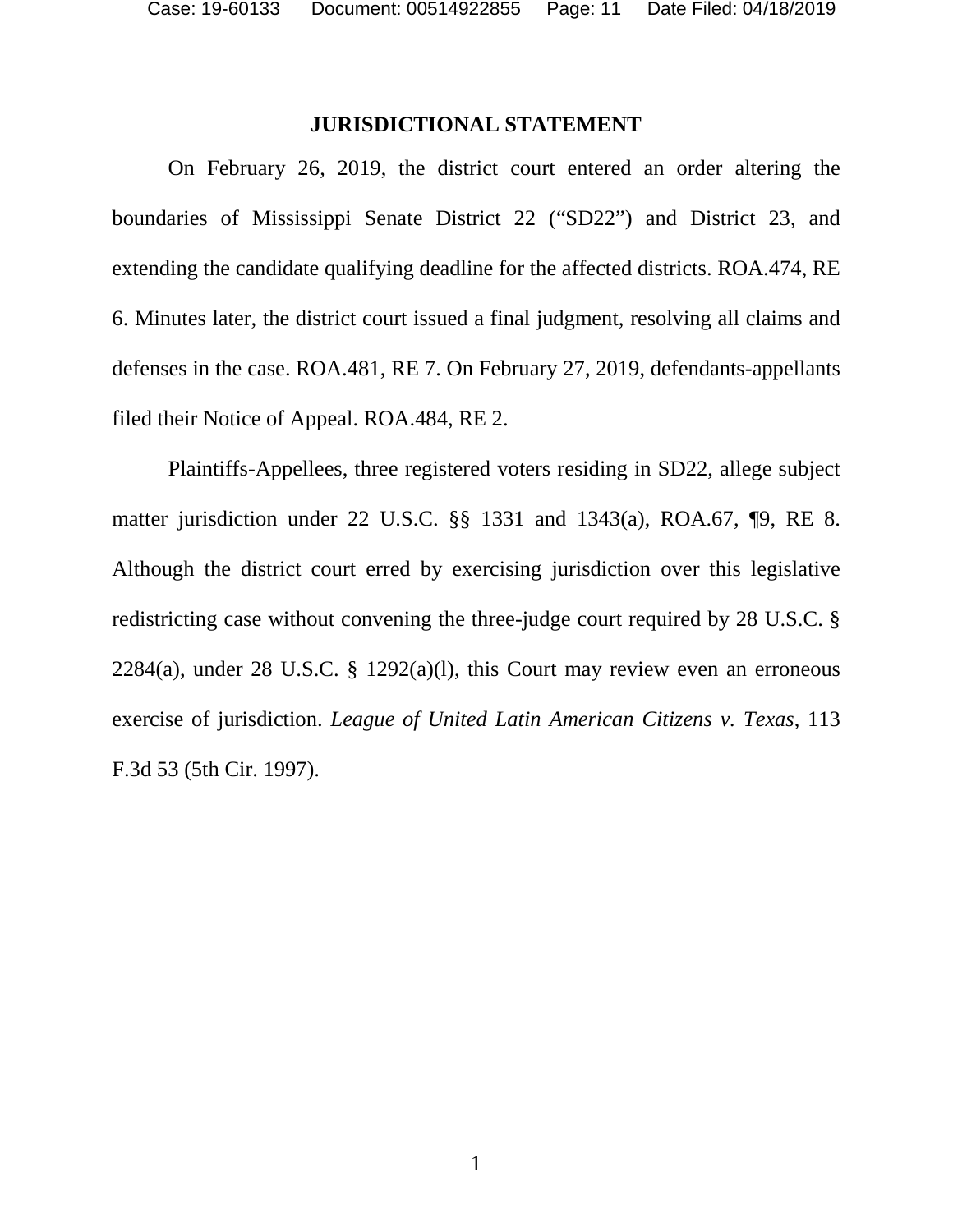# <span id="page-11-0"></span>**STATEMENT OF THE ISSUES**

- 1. Whether 28 U.S.C. § 2284(a) is jurisdictional and mandates that an action challenging the apportionment of a state legislative district under the Voting Rights Act must be heard by a three-judge court?
- 2. Whether the doctrine of laches should apply to require that any challenge to state legislative district under the Voting Rights Act be barred when (a) it is brought too late to allow an orderly process of judicial review and legislative response, and (b) there was reason to know of the cause of action in time to file a suit to which such a review and response would have been possible?
- 3. Whether a single majority-minority district is subject to challenge under § 2 of the Voting Rights Act?
- 4. Whether the district court erred as a matter of law by imposing a remedy without (a) affording to the legislature a reasonable opportunity to act, and (b) conducting a remedial hearing and making specific findings of fact?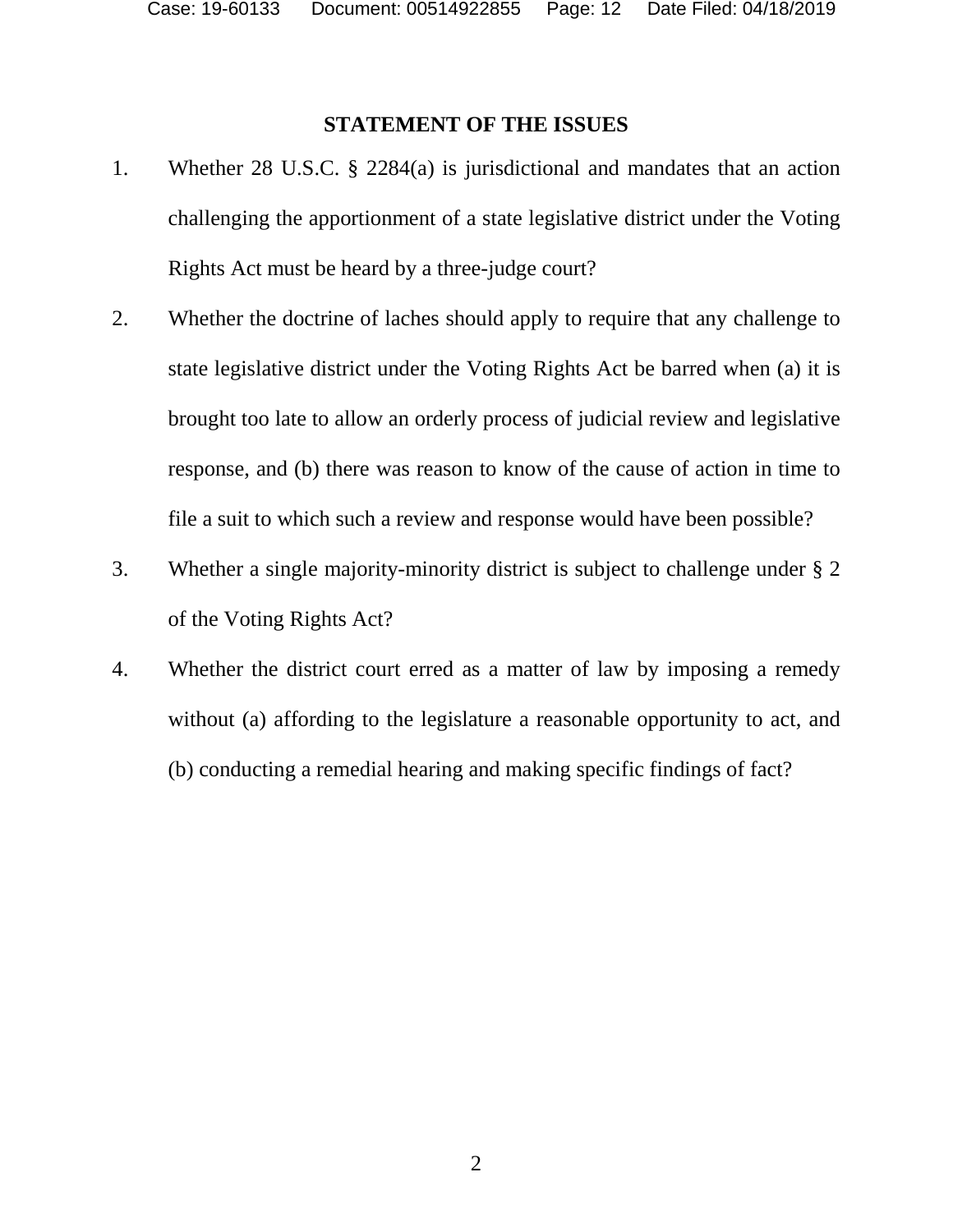### <span id="page-12-0"></span>**STATEMENT OF THE CASE**

### <span id="page-12-1"></span>**Facts**

In 2002, following the 2000 Census, the Mississippi legislature established the boundaries of each of Mississippi's fifty-two Senate Districts. SD22 included all or part of five Mississippi counties with a Black Voting Age Population ("BVAP") of 49.8%. ROA.1526 (D-4). In 2012, following the 2010 Census, the Mississippi legislature adopted Joint Resolution No. 201 ("J.R. 201") redrawing the boundaries of SD22 to increase the BVAP to 50.77% and expanding it to all or part of six Mississippi counties. ROA.1572, 1579 (D-5); ROA.1599 (D-11). On September 14, 2012, the United States Department of Justice ("DOJ") precleared J.R. 201 over objections from one of the plaintiffs-appellees, Joseph Thomas. ROA.1595 (D-10); ROA.1690 (D-16).

In 2015, in the only election ever held utilizing the challenged boundaries of SD22, the white Republican incumbent, Eugene Clarke, Chairman of the Senate Appropriations Committee, defeated Thomas, a black Democrat who previously served in the Mississippi Senate.<sup>[1](#page-12-2)</sup> ROA.372. Instead of bringing suit in 2012 when the plan was adopted and precleared by DOJ or after the 2015 election, Thomas, along with two other plaintiffs, Lawson and Ayers, who reside in SD22 and are

<span id="page-12-2"></span><sup>&</sup>lt;sup>1</sup> Thomas lost his Senate seat in the August 2007 Democratic primary election for SD22 under the 2002 districting plan. ROA.795, RE 9.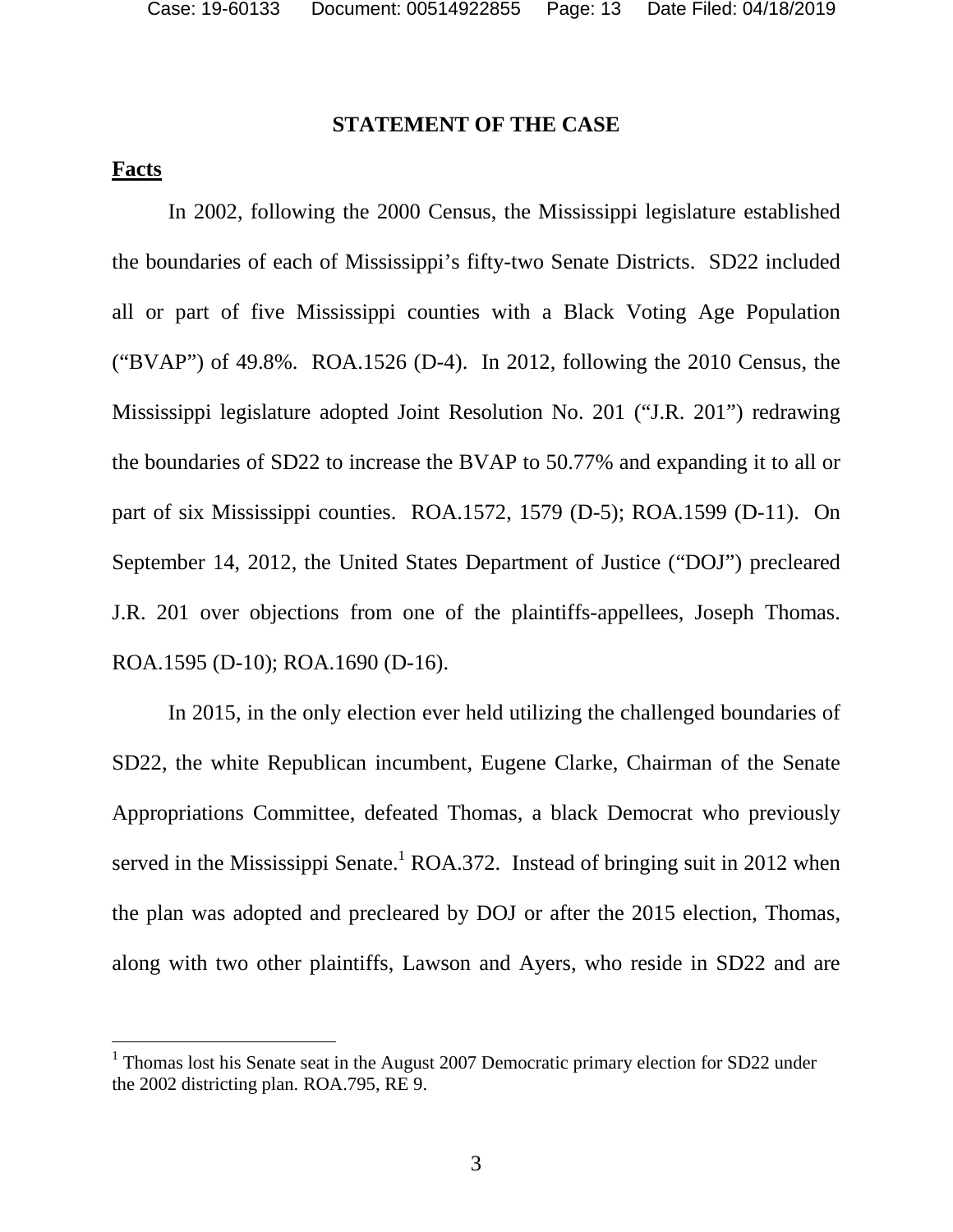long-time registered voters, waited almost three additional years to commence this action.

The next cycle of statewide elections, which includes SD22, occurs in 2019. Specifically, the candidate qualifying period started on January 2, and ended on March 1, 2019. Miss. Code Ann. § 23-15-299 (2019). Beginning January 2, candidates could qualify to run for state senate seats based on district boundaries which had been in effect since September 14, 2012 by paying the requisite filing fee. Miss. Code Ann. § 23-25-297 (2019). After the qualifying deadline ended, the work began for providing qualified candidates to be placed on the primary ballots. On June 7, 2019, absentee ballot applications must be available in the Circuit Clerk's office of each county. Miss. Code Ann. § 23-15-625 (2019). The deadline for printing the sample primary ballot in the Statewide Election Management System is June 17, 2019. Miss. Code Ann. § 23-15-331 (2019). The first primary is August 6, 2019, followed by the general election on November 5.

The Mississippi Constitution requires legislative redistricting every ten (10) years. MISS. CONST. art. 13, § 254 (1890). The next cycle of legislative redistricting will occur following the 2020 Census, no later than 2022, before the next cycle of statewide elections. *See Miss. State Conf. NAACP v. Barbour*, 2011 WL 1870222 (S.D. Miss. 2011).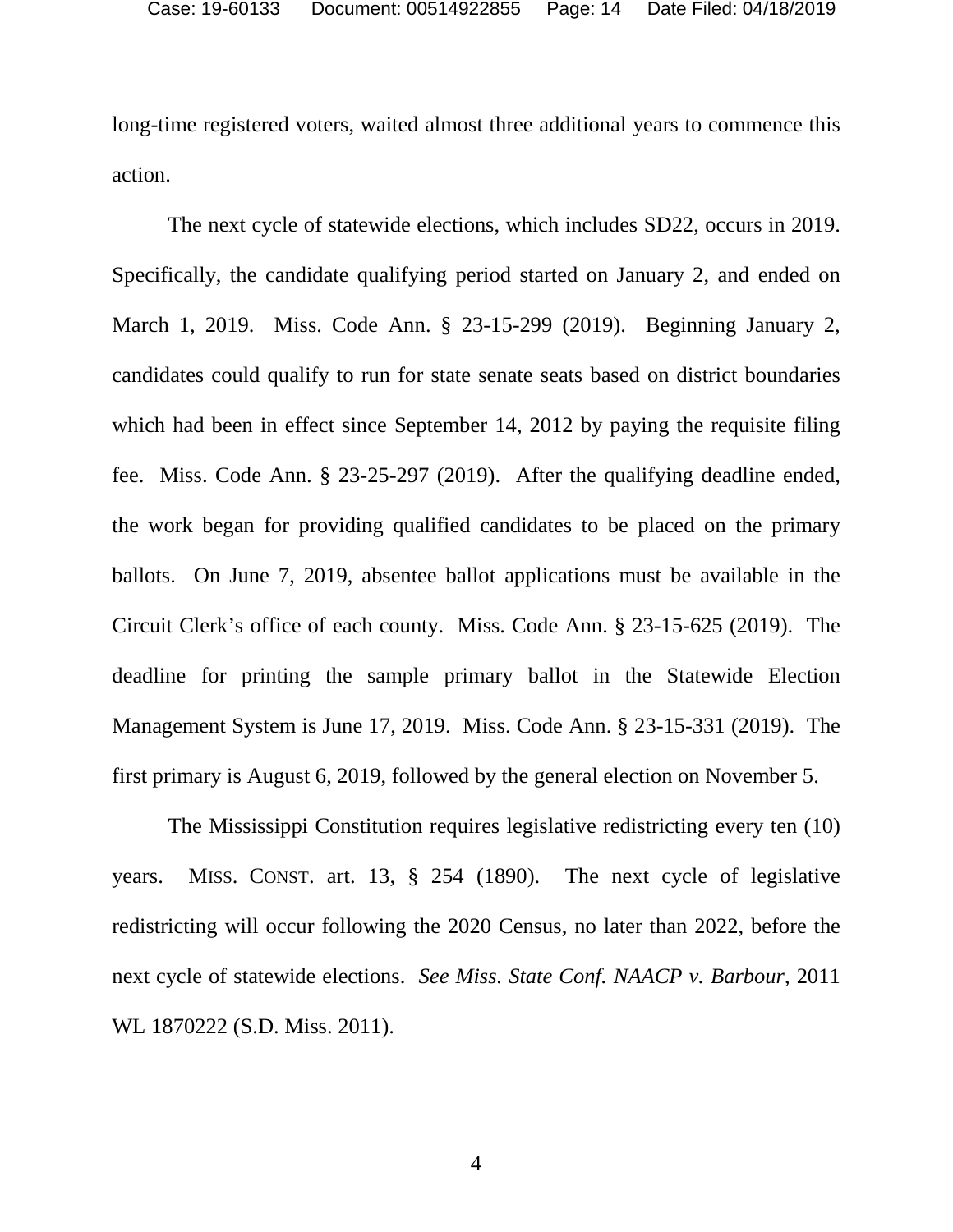## <span id="page-14-0"></span>**Course of Proceedings**

On July 9, 2018, plaintiffs-appellees Thomas, Lawson and Ayers ("plaintiffs") filed suit alleging that the boundaries of SD22 violate § 2(b) of the Voting Rights Act, 52 U.S.C. § 10301(b). ROA.20. On July 25, 2018, plaintiffs filed their First Amended Complaint. ROA.65, RE 8. Although plaintiffs sought expedited consideration on August 30, 2018, ROA.114, to which all defendants promptly objected, ROA.157, the district court did not grant the motion until November 16, 2018. ROA.201. The district court set a trial date of February 6, 2019 with a compressed period of time for discovery. This schedule was against the backdrop of a candidate qualifying period starting January 2, 2019 and running until March 1, 2019, and a legislative session beginning January 8, 2019 and concluding on March 29, 2019.

After a two-day trial ending on February 7, 2019, the district court issued an order on February 13, 2019, which held that SD22 violated Section 2 of the Voting Rights Act for reasons that would be explained later and invited the Mississippi legislature to consider a political solution. ROA.355, RE 4. On February 16, 2019, the district court issued its memorandum opinion and order finding liability and rejecting defendants' affirmative defense of laches.<sup>[2](#page-14-1)</sup> ROA.357, RE 5. On February

<span id="page-14-1"></span> $2$  In response, Governor Bryant and Secretary Hosemann filed a first notice of appeal to this Court (ROA.389) and a first motion to stay with the district court (ROA.391). The district court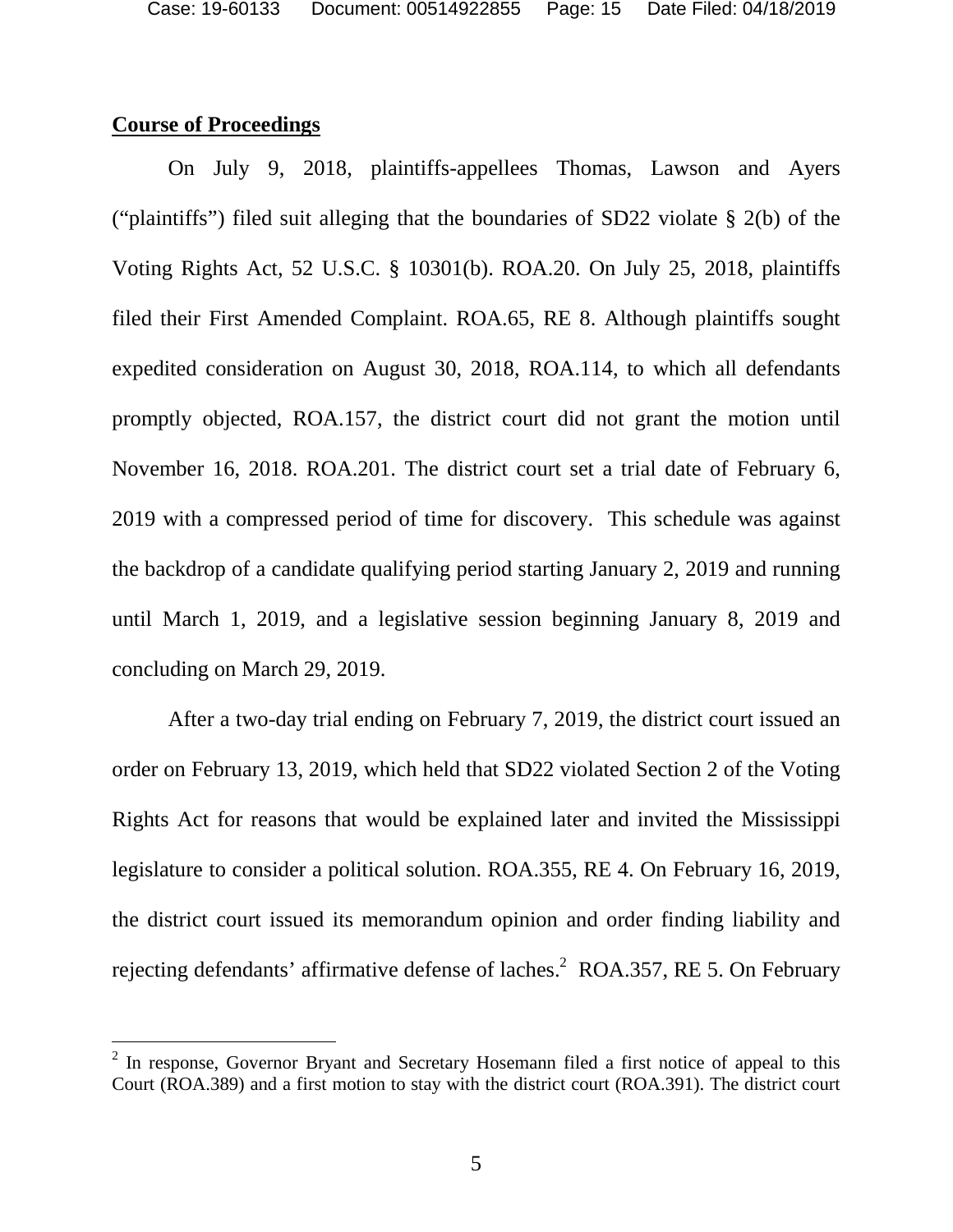25, 2019, the district court notified the parties that that it wanted the Mississippi legislature, a nonparty to the action, to respond by noon on February 26, 2019 regarding the status of redrawing SD22. ROA.457. Prior to the deadline, appellants advised the district court that the Mississippi legislature desired the opportunity to enact a new redistricting plan for SD22 should the stay motions then pending before the district court and this Court be denied. ROA.469-70. Appellants also asserted their right to be heard on any remedy the district court may order. *Id.*

However, less than three hours later on February 26, 2019, without either providing to the Mississippi legislature a reasonable opportunity to act or affording to appellants their requested right to be heard, the district court imposed a judicial remedy. ROA.473, RE 6. Specifically, the district court ordered into effect a plan that plaintiffs had introduced at trial, ROA.1281 (P-6), and extended to March 15, 2019, the qualifying deadline for the two districts affected. ROA.473, RE 6. Minutes later, the district court entered final judgment. ROA.481, RE 7.

On February 27, 2019, Governor Bryant and Secretary Hosemann filed a notice of appeal from the final judgment and promptly moved again for a stay in the district court. ROA.484, RE 2; ROA.490. On March 6, 2019, the district court denied the stay request. ROA.550. Appellants then sought a stay once more in this

denied this first motion to stay prior to the final judgment being rendered (ROA.474) and this Court held that it lacked jurisdiction to consider the first appeal as the issues were rendered moot once final judgment issued (ROA.501).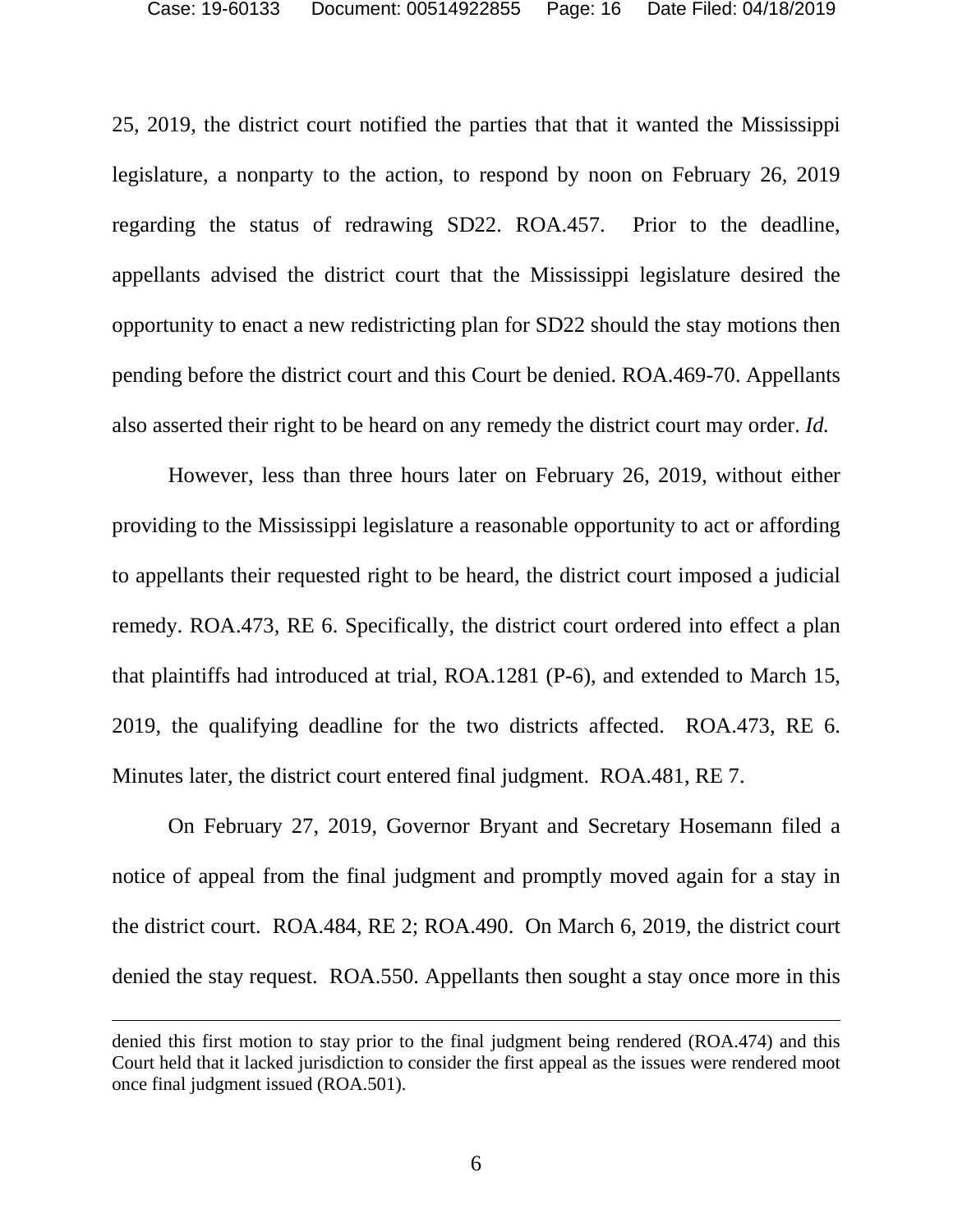Court. On March 15, 2019, a divided panel of this Court granted in part and denied in part the stay motion on the grounds that the district court did not afford the legislature an opportunity to fashion a remedy for the Section 2 violation. *Thomas v. Bryant*, 919 F.3d 298 (5th Cir. 2019). The panel enforced the stay for this purpose until April 3rd and extended the qualifying deadline for candidates in any affected districts until April 12th. *Id*. at 316.

In response, on March 27, 2019, the Mississippi legislature adopted a plan redrawing SD22 and affecting only one other district, District 13. The legislation adopting the plan states that it shall stand repealed and the plan adopted by the legislature in 2012 shall be effective if appellants are successful in their appeal.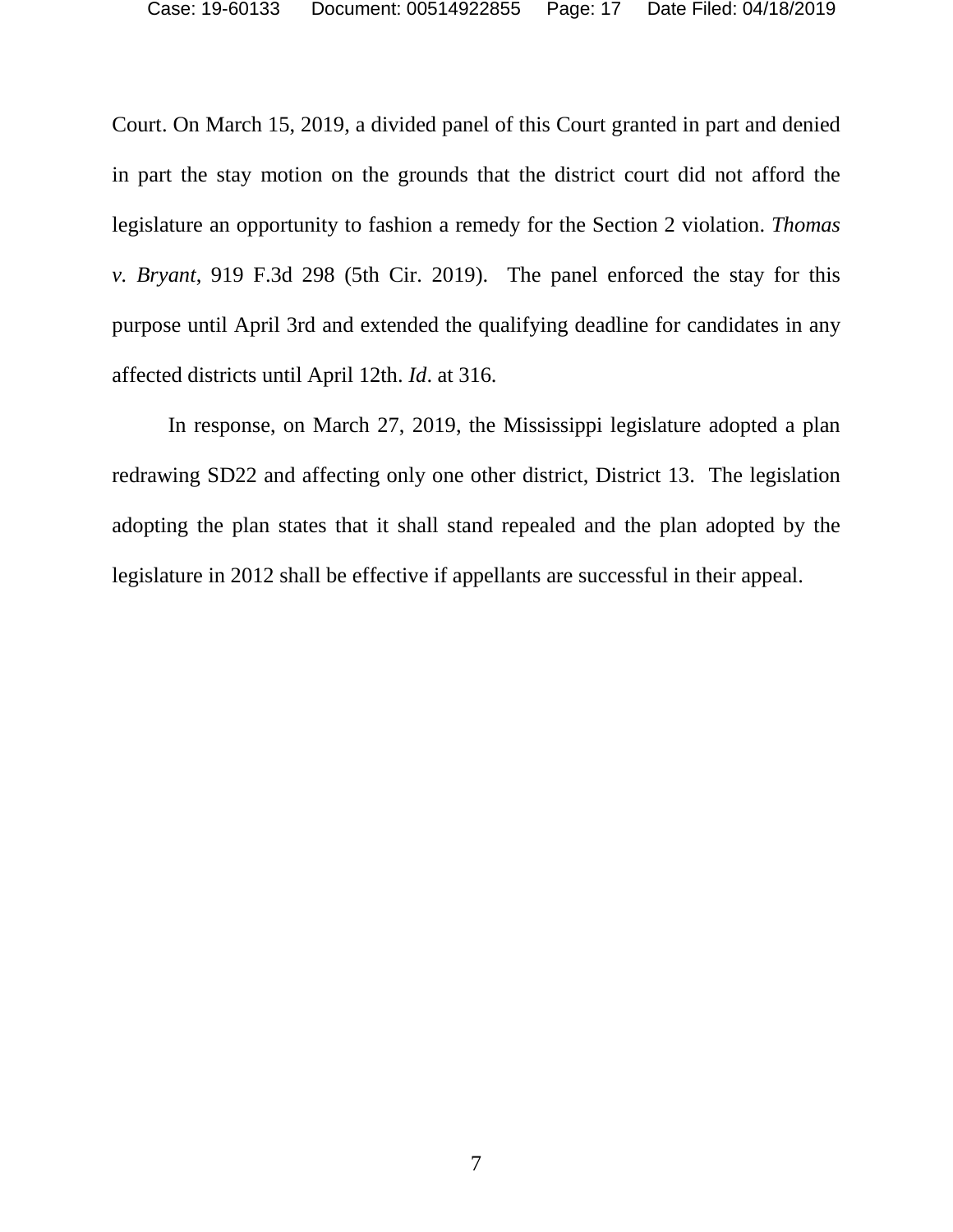#### <span id="page-17-0"></span>**SUMMARY OF ARGUMENT**

This is an action, pursuant to § 2 of the Voting Rights Act, challenging the boundaries of SD22--a majority-minority district.

First, 28 U.S.C. § 2284(a) is jurisdictional and by its plain and unambiguous language mandates that a three-judge court shall be convened to hear all challenges to the apportionment of any statewide legislative body. The district court, disregarding the text of the statute and misapplying the series-qualifier and surplusage cannons of construction, misconstrued the statute and erroneously denied appellants' motion to convene a three-judge court. Moreover, even if any ambiguity exists in the statute, the legislative history demonstrates that Congress intended for three-judge courts to hear all challenges to the apportionment of state legislative bodies. Thus, the district court lacked jurisdiction to hear this case, and its final judgment must be vacated.

Second, plaintiffs' § 2 claim is barred by laches due to their inexcusable delay in asserting their claim, coupled with the resulting prejudice. There is no dispute that the doctrine of laches applies to proceedings under the Voting Rights Act. Plaintiffs commenced this action nearly six years after the DOJ precleared the challenged district over plaintiff Thomas' objection, and nearly three years after the only election in the challenged district was completed—an election in which plaintiff Thomas was defeated. As a result of this inexcusable delay, the trial in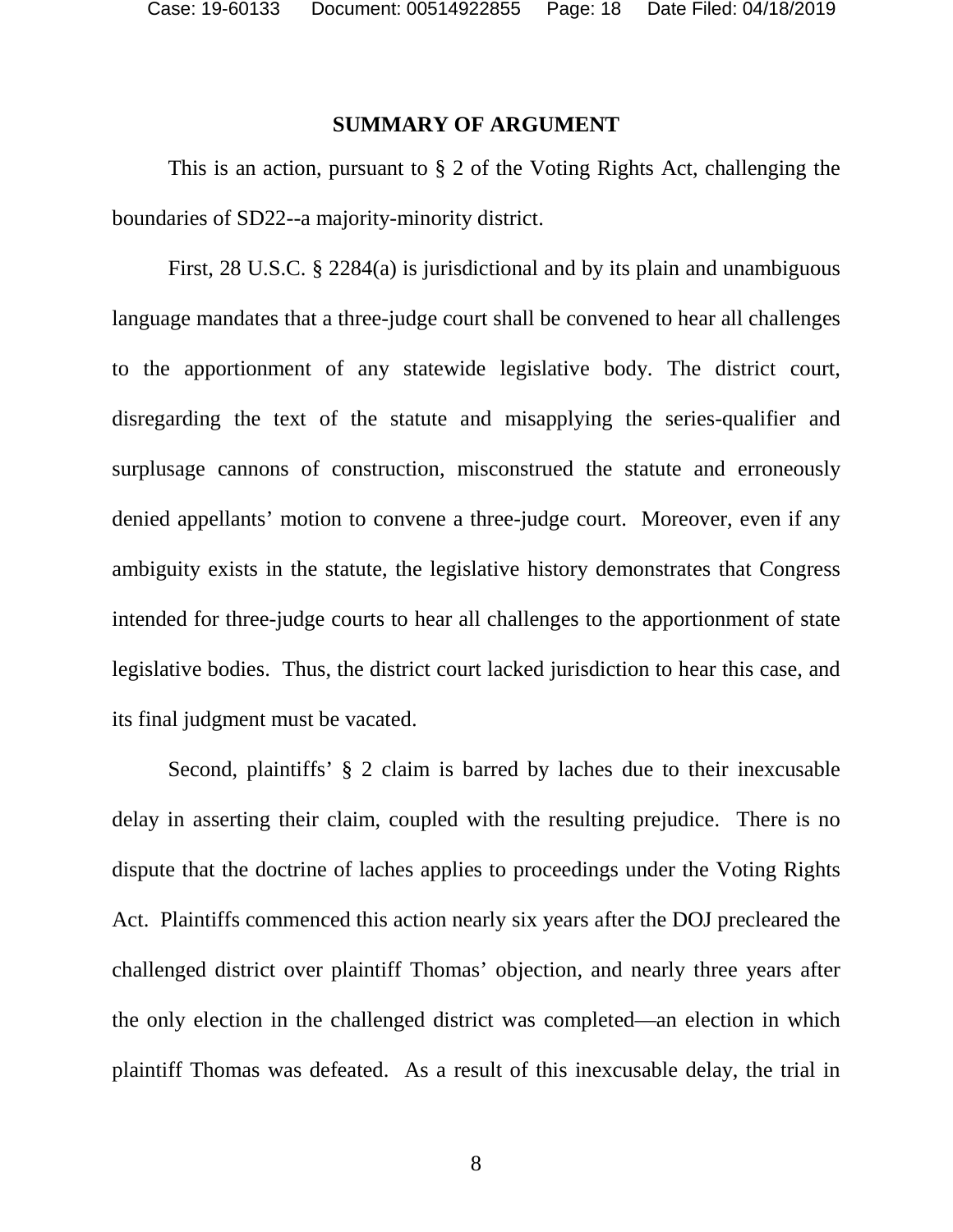this matter was not held until the middle of the 2019 candidate qualifying period causing great prejudice to local election officials, voters and candidates in the affected districts. Further, defendants suffered prejudice as a result of having to conduct discovery and try this case in an abbreviated time frame, and the Mississippi legislature is now forced to redraw the challenged district twice within a period of a few years. In erroneously rejecting the laches defense, the district court failed to apply the correct legal standard in measuring delay and failed to consider the substantial prejudice resulting from plaintiffs' inexcusable delay.

Third, the district court erred by finding that the boundaries of SD 22 violate § 2 of the Voting Rights Act. No court has ever held, as a matter of law, that a single majority-minority district violates § 2. Further, plaintiffs failed to offer any evidence of either discriminatory intent, or the manipulation of district lines to fragment minority voters. Finally, plaintiffs failed to offer sufficient evidence to meet their burden to establish that white bloc voting in SD22 enables it to defeat the minority's preferred candidate. In fact, the evidence offered at trial establishes that blacks in Mississippi participate in the political process at a greater percentage than whites. Thus, plaintiffs' § 2 challenge to this majority-minority district fails and should be dismissed.

Fourth, the district court erred by imposing a remedy without affording to the Mississippi legislature a reasonable opportunity to act and without conducting a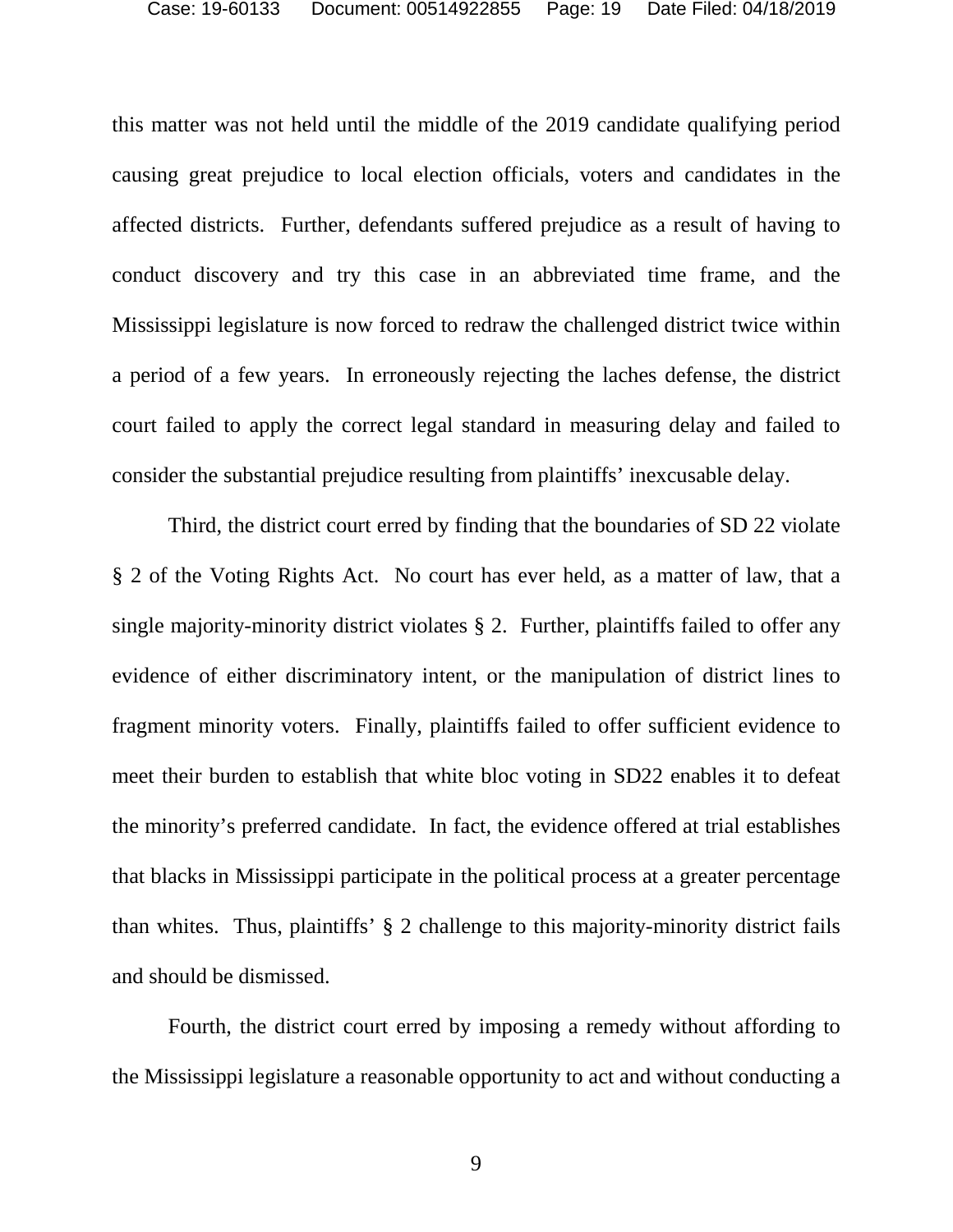remedial hearing and making specific findings of fact. Despite acknowledging clear precedent establishing that the legislature is entitled to the first opportunity to redraw SD22, on February 26, 2019, the district court entered an order imposing its plan just hours after being advised by appellants that the Mississippi legislature desired an opportunity to act. Further, the district court imposed its remedy without providing appellants an opportunity to be heard and without making any findings that the plan it adopted complies with traditional redistricting principles applied by the Mississippi legislature. Finally, the court-imposed plan has the effect of diluting minority voting strength in a neighboring Senate District in order to pack minority voters in SD22, and eliminated plaintiff Thomas' opposition in SD22. Such unprecedented judicial interference in the legislative districting process mandates that district court's February 26, 2019 order and final judgment incorporating that order be vacated.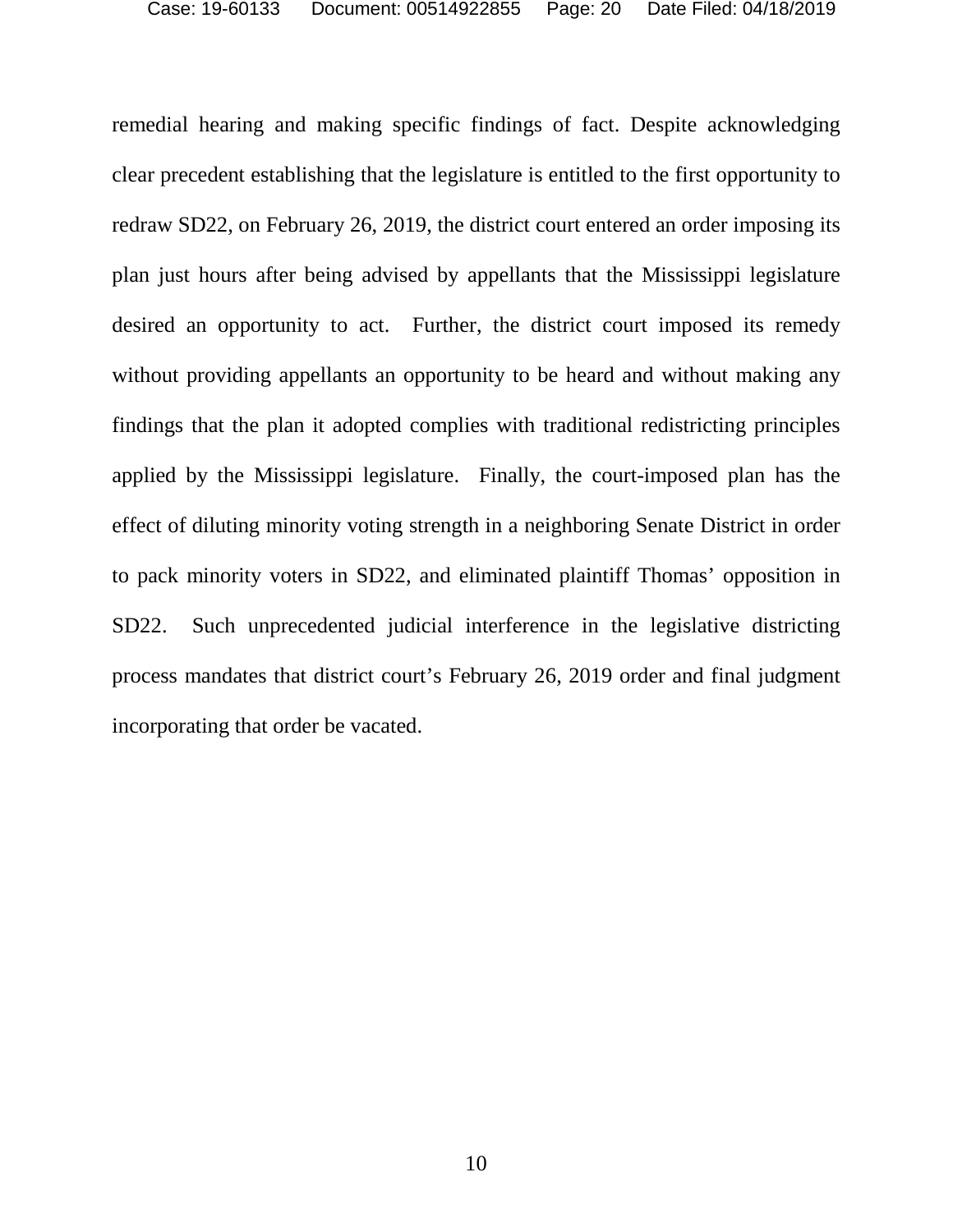#### <span id="page-20-0"></span>**ARGUMENT**

#### **Standard of Review**

"Issues of subject matter jurisdiction are questions of law reviewed *de novo.*" *Pershing, L.L.C. v. Kiebach*, 819 F.3d 179, 181 (5th Cir. 2016) (citing *[Am.](https://1.next.westlaw.com/Link/Document/FullText?findType=Y&serNum=2015312960&pubNum=0000506&originatingDoc=I1721d50ffcb911e5b4bafa136b480ad2&refType=RP&fi=co_pp_sp_506_327&originationContext=document&transitionType=DocumentItem&contextData=(sc.Search)#co_pp_sp_506_327)  [Rice, Inc. v. Producers Rice Mill, Inc.](https://1.next.westlaw.com/Link/Document/FullText?findType=Y&serNum=2015312960&pubNum=0000506&originatingDoc=I1721d50ffcb911e5b4bafa136b480ad2&refType=RP&fi=co_pp_sp_506_327&originationContext=document&transitionType=DocumentItem&contextData=(sc.Search)#co_pp_sp_506_327)*, 518 F.3d 321, 327 (5th Cir. 2008)).

"This court reviews *de novo* the legal standards the district court applied to determine whether Section 2 has been violated." *Sensley v Albritton*, 385 F.3d 591, 595 (5th Cir. 2004) (citing *[N.A.A.C.P. v. Fordice,](https://1.next.westlaw.com/Link/Document/FullText?findType=Y&serNum=2001421554&pubNum=506&originatingDoc=I79ab04a18bb611d9af17b5c9441c4c47&refType=RP&fi=co_pp_sp_506_364&originationContext=document&transitionType=DocumentItem&contextData=(sc.Search)#co_pp_sp_506_364)* [252 F.3d 361, 364 \(5th Cir.](https://1.next.westlaw.com/Link/Document/FullText?findType=Y&serNum=2001421554&pubNum=506&originatingDoc=I79ab04a18bb611d9af17b5c9441c4c47&refType=RP&fi=co_pp_sp_506_364&originationContext=document&transitionType=DocumentItem&contextData=(sc.Search)#co_pp_sp_506_364)  [2001\)\). "However, because Section 2 vote dilution disputes are determinations](https://1.next.westlaw.com/Link/Document/FullText?findType=Y&serNum=2001421554&pubNum=506&originatingDoc=I79ab04a18bb611d9af17b5c9441c4c47&refType=RP&fi=co_pp_sp_506_364&originationContext=document&transitionType=DocumentItem&contextData=(sc.Search)#co_pp_sp_506_364)  'peculiarly dependent upon the facts of each case that require an intensely local appraisal of the design and impact of the contested electoral mechanisms,' we review the district court's findings on the *Gingles* threshold requirements and its ultimate findings on vote dilution for clear error." *Id.* (quoting *Thornburg v. Gingles,* 478 U.S. 30, 79, (1986)) (quotations removed). In applying such a standard of review, the Court "preserves the benefit of the trial court's particular familiarity with the indigenous political reality without endangering the rule of law." *Sensley*, 385 F.3d at 595 (quoting *Gingles,* 478 U.S. at 79).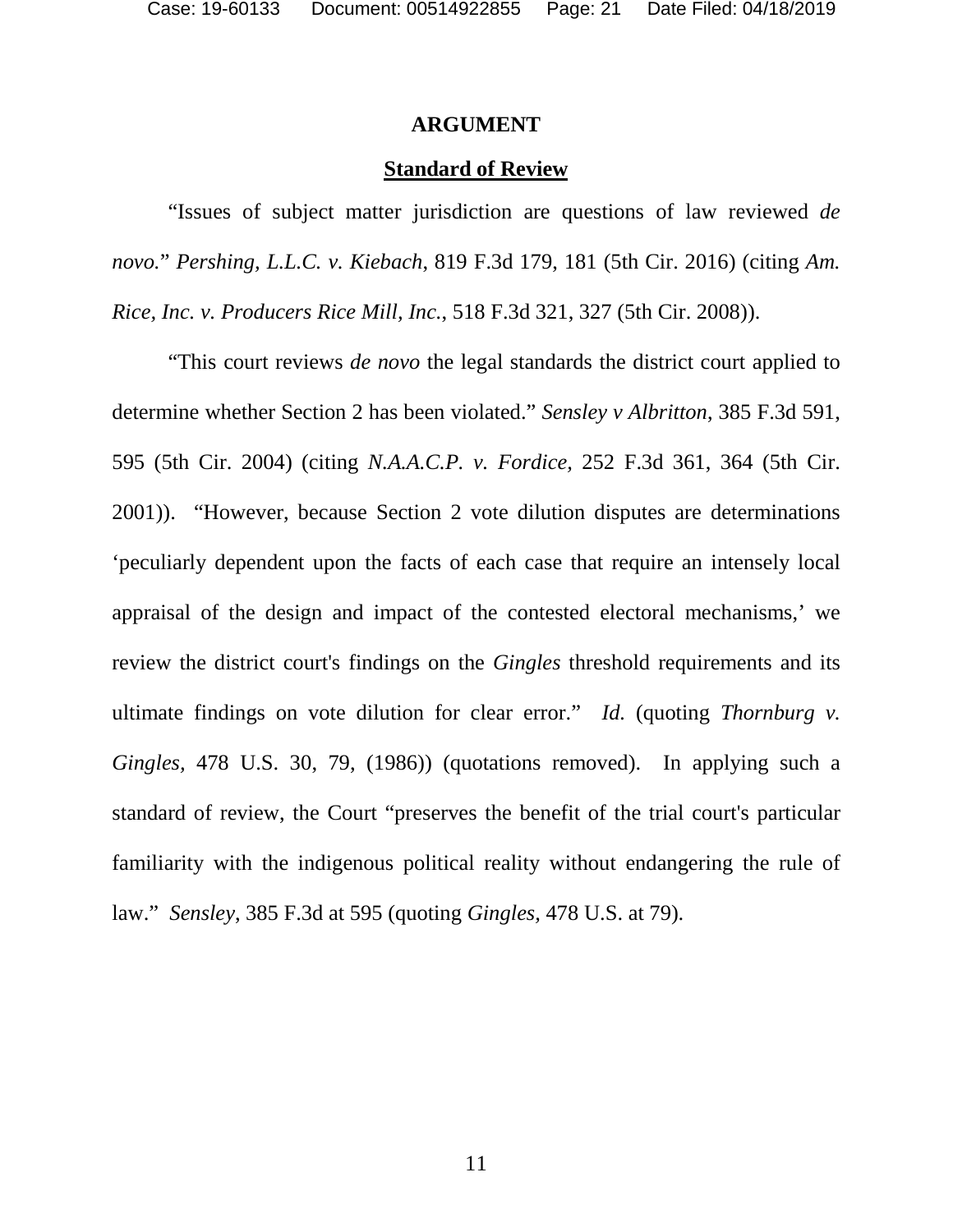### <span id="page-21-0"></span>**I. The district court lacked jurisdiction as a result of its failure to convene a three-judge court pursuant to 28 U.S.C. § 2284(a).**

## <span id="page-21-1"></span>**A. The plain and unambiguous language of 28 U.S.C. § 2284(a) mandates that a three-judge court shall be convened to hear challenges to the apportionment of any statewide legislative body.**

"The task of statutory interpretation begins and, if possible, ends with the

language of the statute*.*" *United States v. Lauderdale Cty., Mississippi*, 914 F.3d 960, 964 (5th Cir. 2019). Section 2284(a) states:

> A district court of three judges shall be convened when otherwise required by Act of Congress, or when an action is filed challenging the constitutionality of the apportionment of congressional districts or the apportionment of any statewide legislative body.

It cannot be reasonably disputed that Section 2284(a) is jurisdictional. *See Kalson* 

*v. Patterson*, 542 F.3d 281, 287 (2nd Cir. 2008) (stating "28 U.S.C. § 2284 is jurisdictional . . ."); *Armour v. Ohio*, 925 F.2d 987, 988-89 (6th Cir. 1991) (*en banc*) (reversing the judgment of the district court and remanding the case "with" instructions to follow the procedures set out for convening a three-judge district court"); *LULAC of Texas v. Texas*, 318 F. App'x 261, 264 (5th Cir. 2009) (*per curiam*) ("We agree with our sister circuits that the term 'shall' in § 2284 is mandatory and jurisdictional.").

Further, this lawsuit indisputably is an action challenging the apportionment of a statewide legislative body. Specifically, it's a statutory (not constitutional) action, pursuant to § 2 of the Voting Rights Act, challenging the boundaries of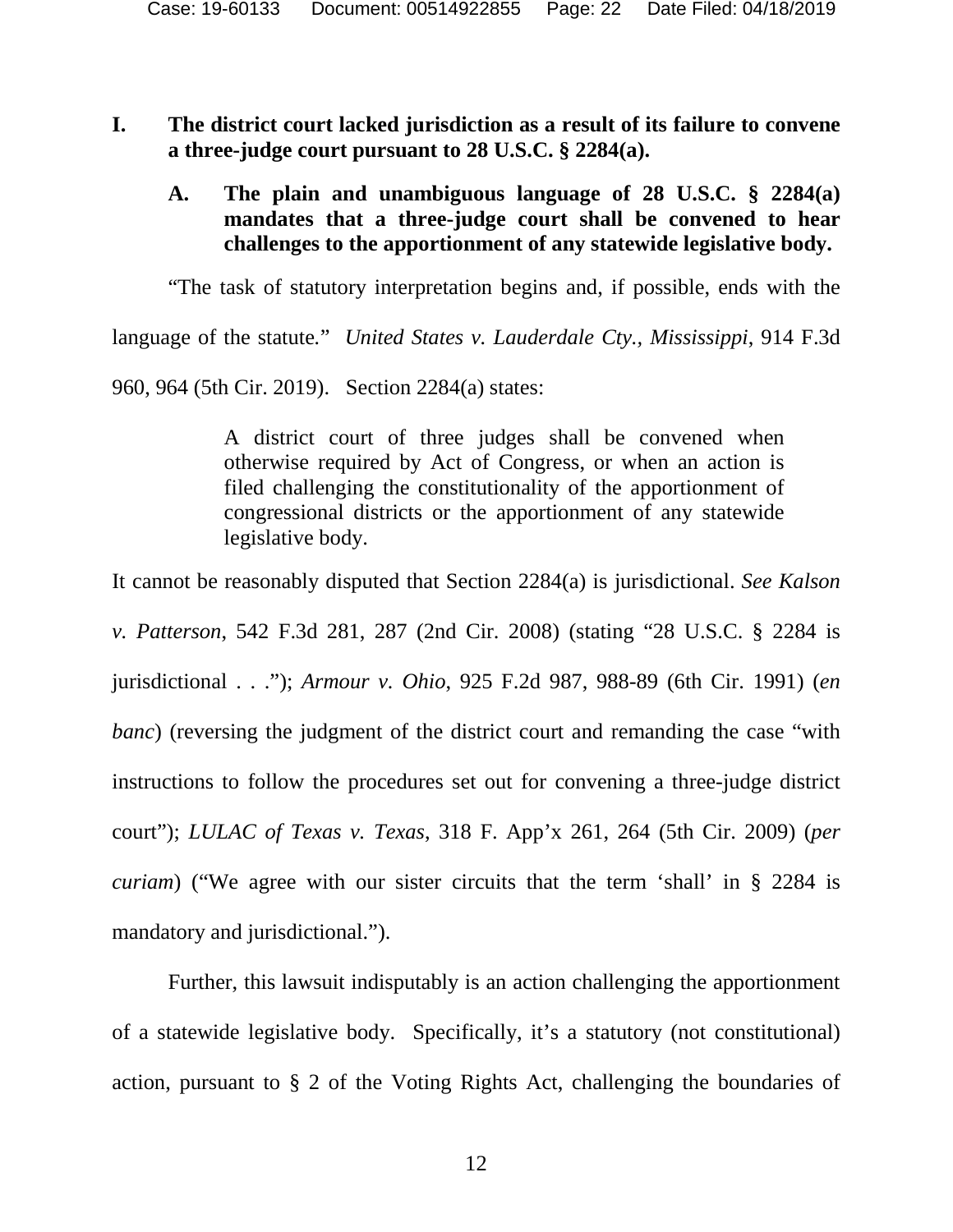SD22. The plain text of Section 2284(a) requires a three-judge panel "when an action is filed challenging the constitutionality of the apportionment of congressional districts or the apportionment of any statewide legislative body." 28 U.S.C. § 2284(a) (emphasis added*)*. Thus, "[t]he only question is whether the 'constitutional' modifier in § 2284(a) applies to the second phrase in the sentence," or the determiner "the" at the beginning of the second phrase cuts off the application of the modifier. *Thomas*, 919 F.3d at 322 (Clement, J., dissenting).

In resolving this question of statutory construction, the district court misapplied the "series-qualifier" canon explained by the late Justice Antonin Scalia and Bryan Garner in their book, "Reading Law." Antonin Scalia & Bryan A. Garner, *Reading Law: The Interpretation of Legal Texts*, 147-148 (2012). Scalia and Garner explain that "[w]hen there is a straightforward, parallel construction that involves all nouns or verbs in a series, a prepositive or postpositive modifier normally applies to the entire series." *Id.* at 147. Significantly, they go further and explain that such a modifier does not apply to the series when a "determiner (a, the, some, etc.) will be repeated before the second element . . ." *Id*. at 148 (emphasis added).

That is precisely the grammatical structure of § 2284(a): a determiner, "the," is repeated before the second phrase "apportionment of any statewide legislative body," cutting off the modifier "constitutionality." *See Thomas*, 919 F.3d at 322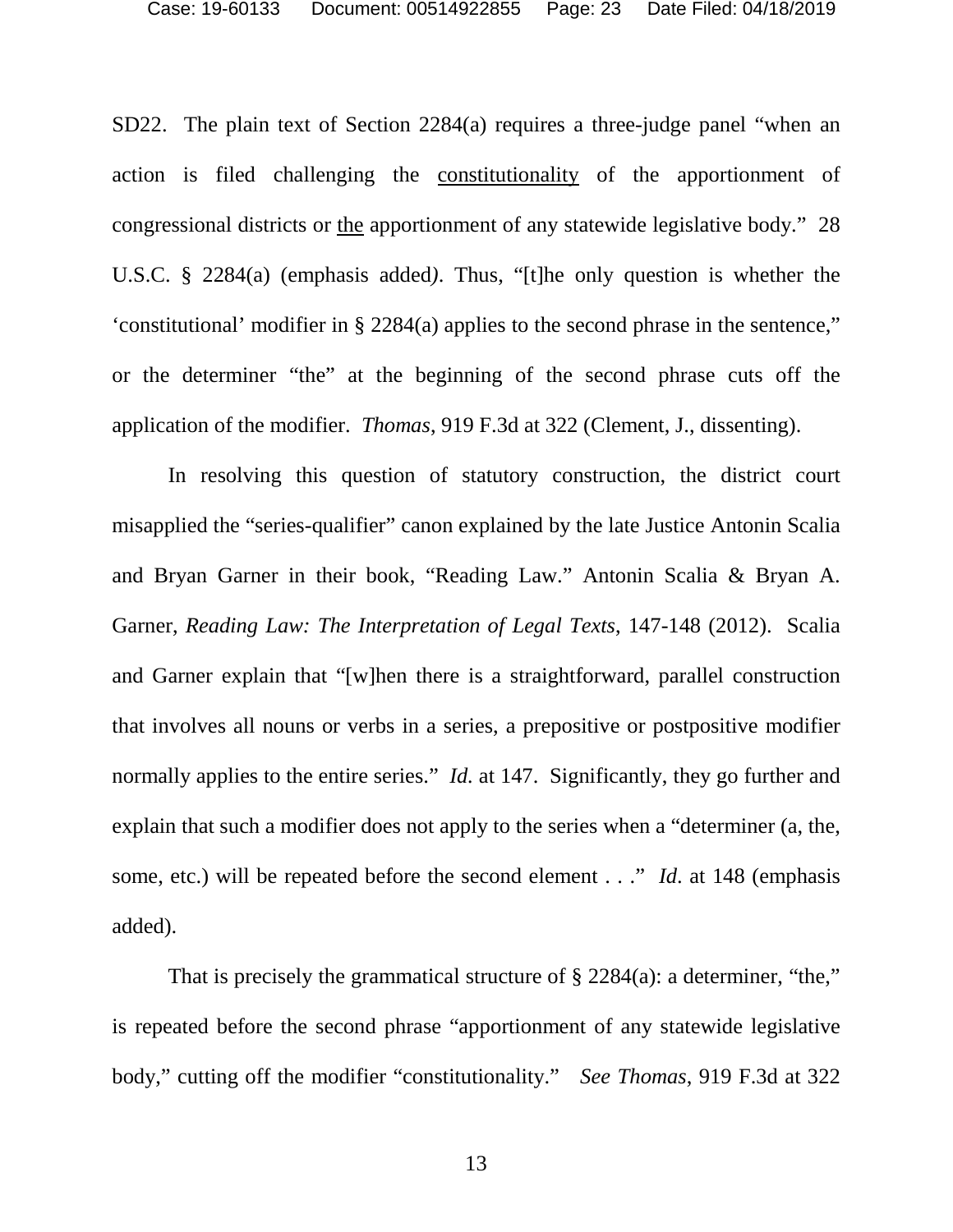(Clement, J., dissenting) ("The detainer 'the' (or the determining phrase 'the apportionment') cuts off the continued application of the word 'constitutionality' to the second phrase."). Employing the series-qualifier canon of construction properly results in an interpretation of the plain language of the statute requiring a three-judge court to hear challenges to the apportionment of any statewide legislative body.

Moreover, the district court properly acknowledged that its [mis]reading of § 2284(a) renders the second use of the phrase "apportionment of" in the statute superfluous. ROA.334, RE 3. The district court quoted Scalia's and Garner's warning that "a clever interpreter could create unforeseen meanings or legal effects from this stylistic mannerism." *Scalia & Garner* at 177. Here, however, it is the district court's disregard for a second canon of construction, the surplusage canon, that creates the unforeseen meaning. The district court should have heeded the authors' warning that disregard of the second use of "the apportionment of" "should be regarded as the exception rather than the rule." *Id*. at 178. The effect of the district court's [mis]reading of the statute is to render unnecessary and superfluous the second use of the phrase "the apportionment of" in contravention of the surplusage cannon. *See Obduskey v. McCarthy*, 139 S.Ct. 1029 (2019) (quoting *[Arlington Central School Dist. Bd. of Ed. v.](https://1.next.westlaw.com/Link/Document/FullText?findType=Y&serNum=2009430774&pubNum=0000780&originatingDoc=Iaed505a84b0b11e9bbbcd57aa014637b&refType=RP&fi=co_pp_sp_780_299&originationContext=document&transitionType=DocumentItem&contextData=(sc.Search)#co_pp_sp_780_299) [Murphy](https://1.next.westlaw.com/Link/Document/FullText?findType=Y&serNum=2009430774&pubNum=0000780&originatingDoc=Iaed505a84b0b11e9bbbcd57aa014637b&refType=RP&fi=co_pp_sp_780_299&originationContext=document&transitionType=DocumentItem&contextData=(sc.Search)#co_pp_sp_780_299)*[, 548 U.S. 291, 299,](https://1.next.westlaw.com/Link/Document/FullText?findType=Y&serNum=2009430774&pubNum=0000780&originatingDoc=Iaed505a84b0b11e9bbbcd57aa014637b&refType=RP&fi=co_pp_sp_780_299&originationContext=document&transitionType=DocumentItem&contextData=(sc.Search)#co_pp_sp_780_299)  [n. 1 \(2006\)\) \(stating courts "generally presum\[e\] that statutes do not contain](https://1.next.westlaw.com/Link/Document/FullText?findType=Y&serNum=2009430774&pubNum=0000780&originatingDoc=Iaed505a84b0b11e9bbbcd57aa014637b&refType=RP&fi=co_pp_sp_780_299&originationContext=document&transitionType=DocumentItem&contextData=(sc.Search)#co_pp_sp_780_299)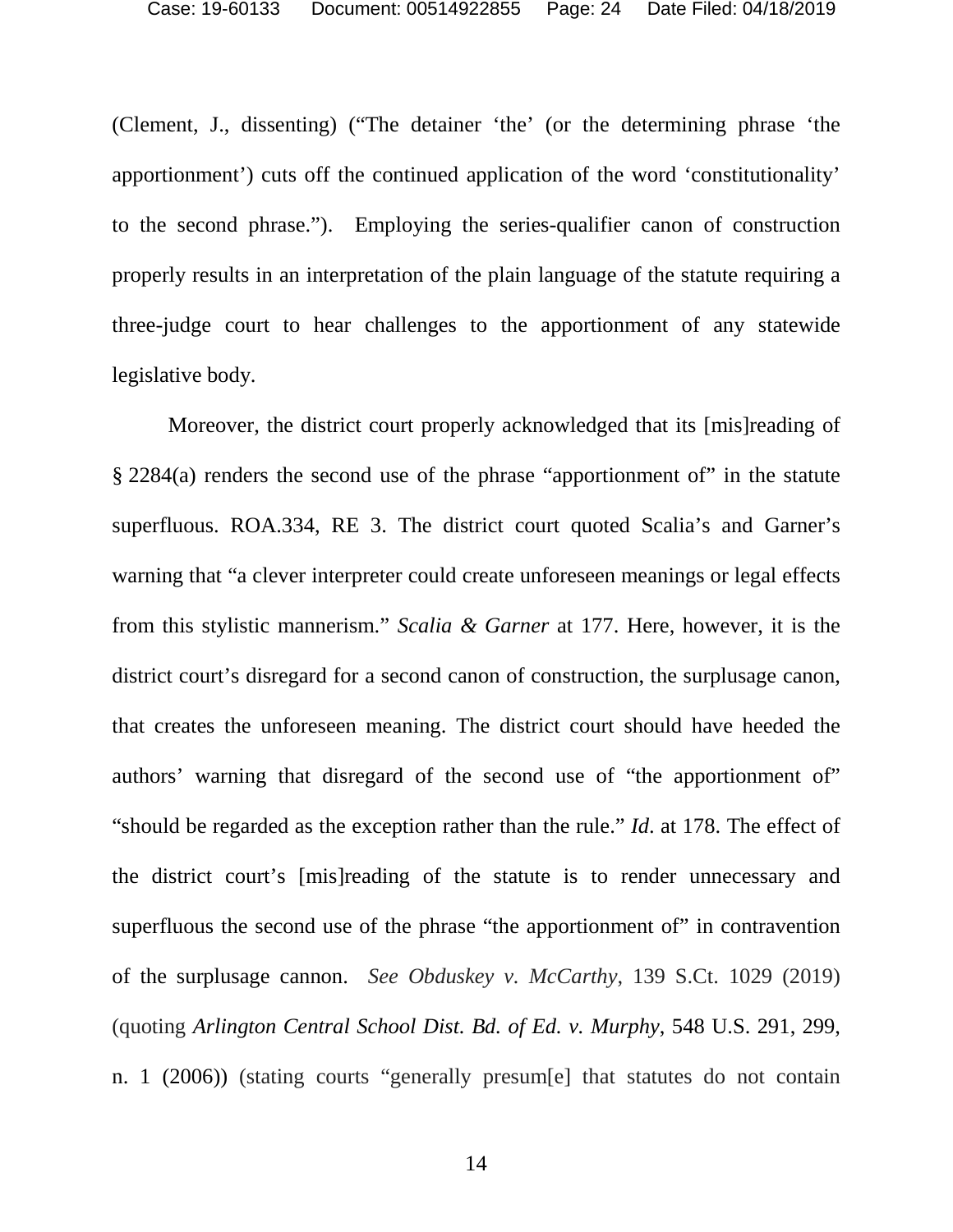surplusage"). Thus, applying the surplusage canon to give effect to the second use of the phrase "the apportionment of" also compels the reading that a three-judge court should be convened to adjudicate any action "challenging . . . the apportionment of any statewide legislative body."

Finally, if Congress had intended to limit the jurisdictional requirement of a three-judge court to only constitutional challenges to the apportionment of statewide legislative bodies, there would have been much clearer ways to do so. In her dissent to the panel denial of appellants' Motion to Stay, Judge Clement provided three such examples:

- A district court of three judges shall be convened . . . when an action is filed challenging the constitutionality of the apportionment of congressional districts or [the apportionment] of any statewide legislative body.
- A district court of three judges shall be convened . . . when an action is filed challenging the constitutionality of [either] the apportionment of congressional districts or the apportionment of any statewide legislative body.
- A district court of three judges shall be convened . . . when an action is filed challenging the constitutionality of the apportionment of

15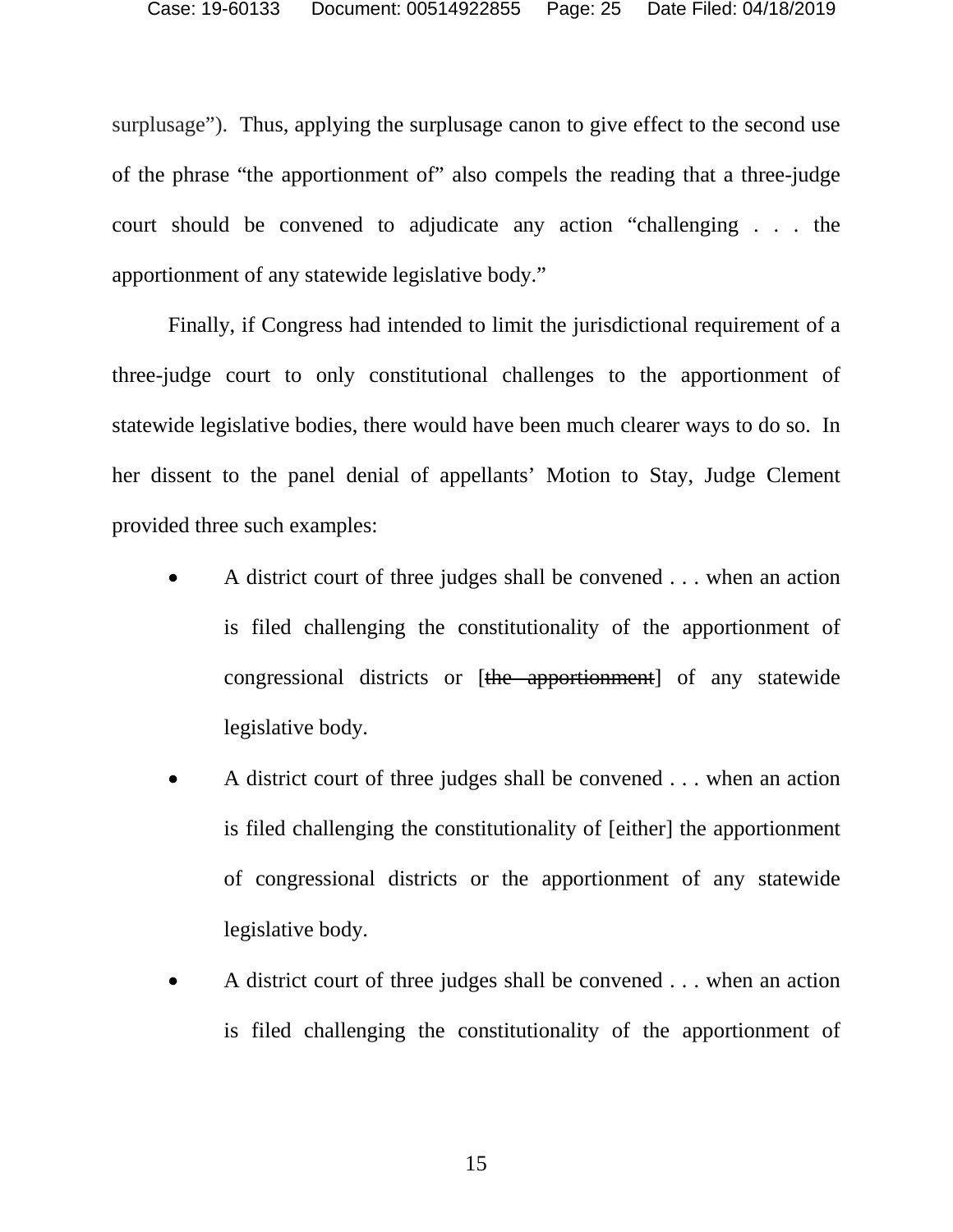congressional districts or [of] the apportionment of any statewide legislative body.

*See Thomas*, 919 F.3d at 322-32 (Clement, J., dissenting). No such limitation is supported by the plain text of the statute. Thus, because the plain text of  $\S 2284(a)$ is unambiguous, the Court's "inquiry begins and ends with the text*.*" *Asadi v. G.E. Energy*, 720 F.3d 620, 622 (5th Cir. 2013) (quoting *BedRoc Ltd. v. United States*, 541 U.S. 176, 183 (2004)). Accordingly, the district court lacked jurisdiction as a result of its failure to convene a three-judge court, and its final judgment should be vacated and the case remanded for a new trial before a three-judge court.

# <span id="page-25-0"></span>**B. The legislative history demonstrates that Congress intended three-judge courts to hear all challenges to the apportionment of state legislative bodies.**

Additionally, without conceding any ambiguity in the language of § 2284(a), the legislative history fully supports appellants' interpretation of the statute. On June 20, 1975, the United States Senate adopted a bill preserving the jurisdiction of three-judge courts to hear all challenges to the apportionment of state legislative bodies. On August 2, 1976, the House adopted the Senate bill. The report of the Senate Judiciary Committee, issued two days before the Senate's consideration of the bill, makes it clear that its provisions apply to all apportionment challenges, at either the State or federal level. S. Rep. 94-204,  $94<sup>th</sup>$  Cong.,  $2<sup>nd</sup>$  Sess. 1976, 1976 U.S.C.C.A.N. 1988, 1975 WL 12516.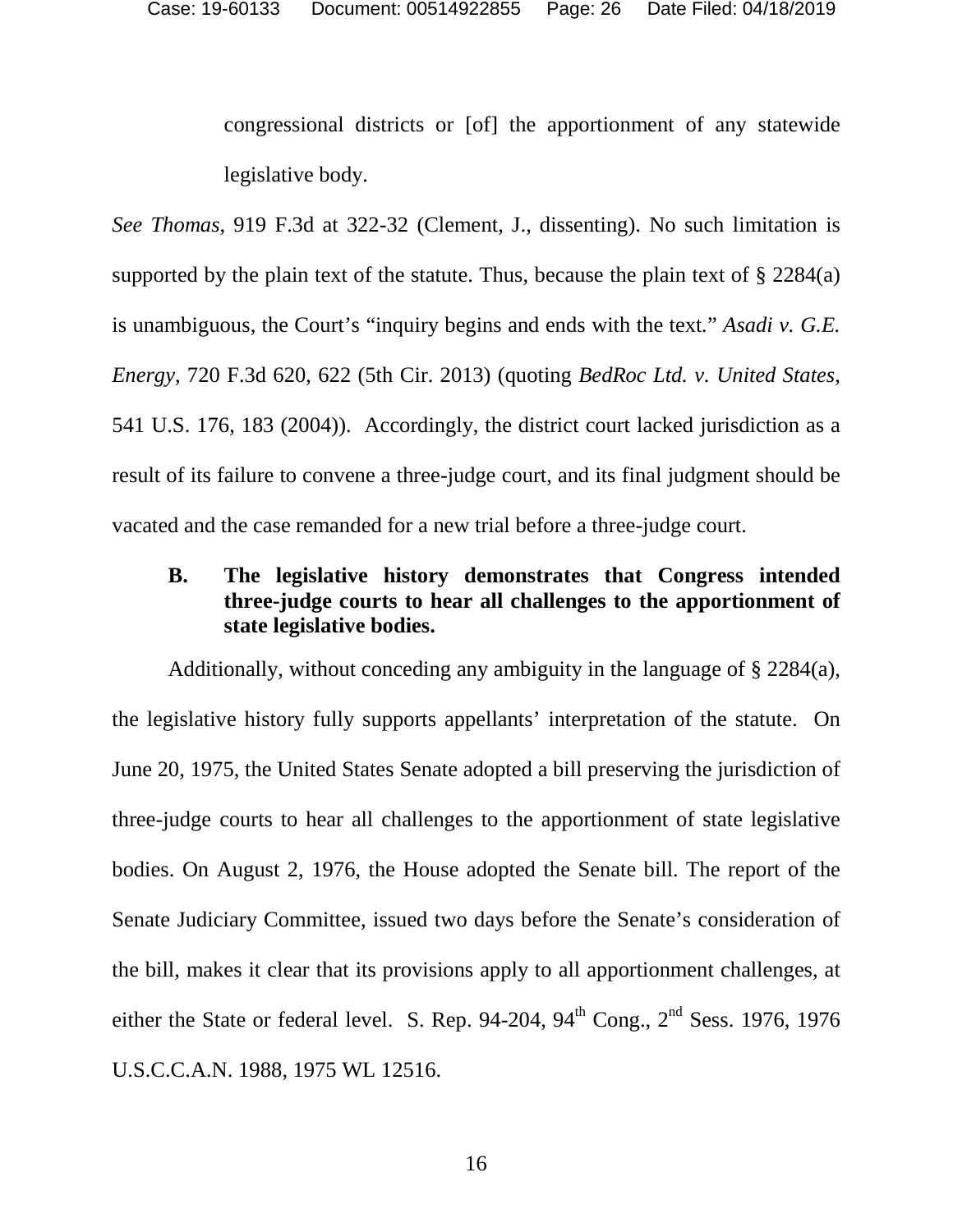On its very first page, in a section entitled "PURPOSE OF BILL," the Committee explained that "three-judge courts would be retained . . . in any case involving congressional reapportionment or the reapportionment of any statewide legislative body." Report at 1, 1976 U.S.C.C.A.N. at 1988. In further explanation, the Committee declared:

> The bill preserves three-judge courts for cases involving congressional reapportionment or the reapportionment of a statewide legislative body because it is the judgment of the committee that these issues are of such importance that they ought to be heard by a three-judge court and, in any event, they have never constituted a large number of cases.

Report at 9, 1976 U.S.C.C.A.N. at 1996. Explaining the meaning of "any statewide legislative body", the Committee said, "Where such a body exercises its powers over the entire State, this section requires that three judges hear cases challenging apportionment of its membership." *Id.* 

It is hardly surprising that the Report made no exceptions for statutory challenges to the apportionment of legislatures, because it understood that the very few available statutory challenges also required three-judge courts. The Committee said, "Three-judge courts would continue to be required ... in cases under the Voting Rights Act of 1965, 42 U.S.C. section 1971g, 1973(a), 1973c and 1973h(c)." *Id.* Of course, § 1973(a) is § 2(a) of the Voting Rights Act, the statutory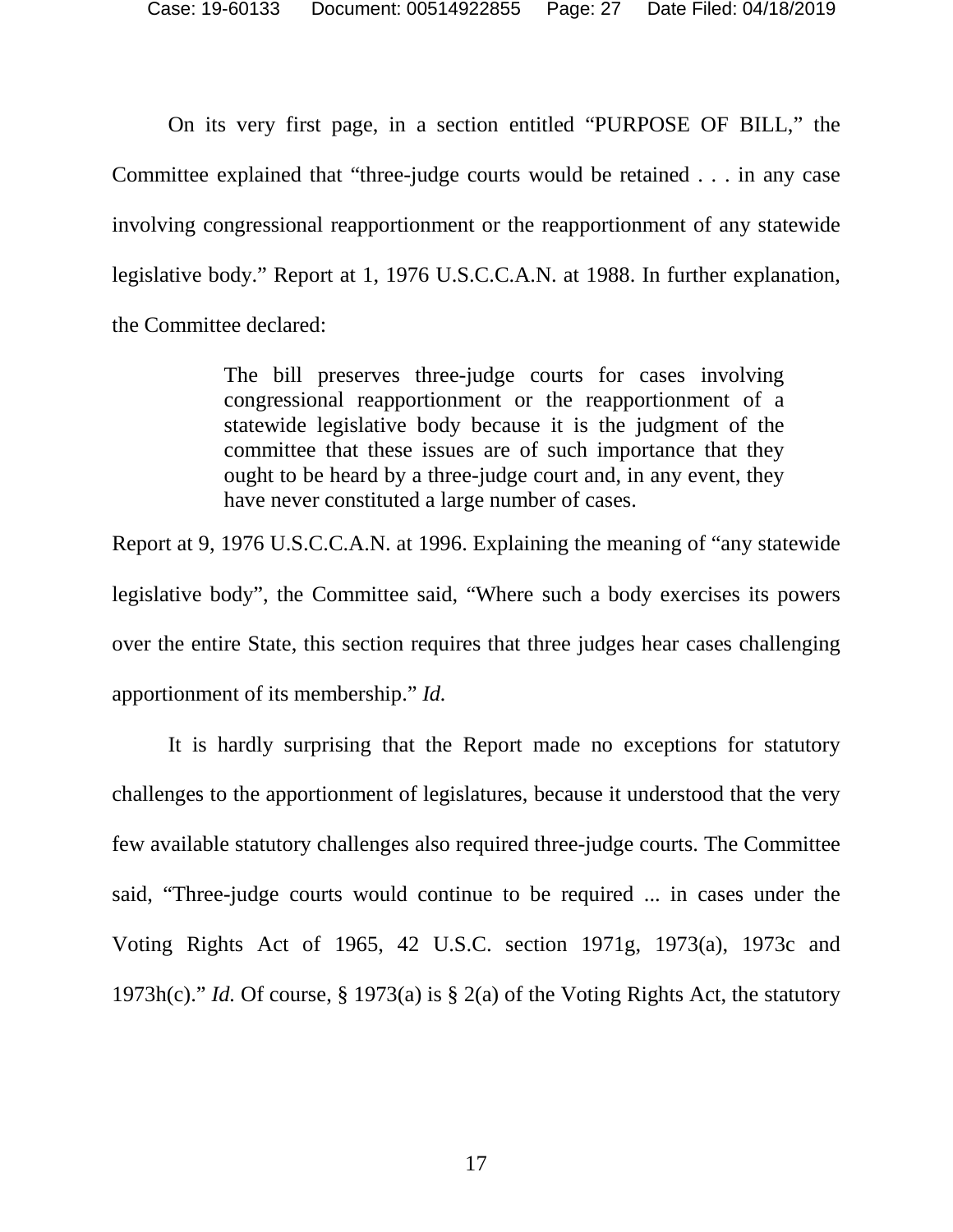basisfor plaintiffs' claims in this case. ROA.65,  $\P$ 1, RE 8.<sup>3</sup> The Committee plainly declared its belief that all actions under § 2 required three-judge courts, and the Committee indicated the same understanding six years later when it amended § 2:

> Finally, the Committee reiterates the existence of the private right of action under Section 2, as has been clearly intended by Congress since 1965. See *Allen v. Board of Elections*, 393 U.S. 544 (1969).

S. Rep. No. 97-417, 97th Cong. 2nd Sess. 1982 at 30, 1982 U.S.C.C.A.N. 177, 1982 WL 25033. *Allen*, of course, required the convening of a three-judge court for proceedings under § 5, now codified as 52 U.S.C. § 10304, and the Committee indicated its expectation of the same result under § 2.

Whether or not Congress in 1976 and 1982 correctly anticipated the procedures to be employed in the enforcement of § 2, it gave no indication that any statute could be invoked against the apportionment of a statewide legislative body without convening a three-judge court. The 1976 Report acknowledged the importance of that protection to the Attorney General of Mississippi, who "suggested that three-judge courts should be retained because a court of three judges signifies the seriousness of the case and issues the strain between the States and the Federal Government." S. Rep. 94-204 at 10, 1976 U.S.C.C.A.N. at 1997. The Congress that adopted § 2284(a) in 1976 clearly had no intention that a suit

<span id="page-27-0"></span> $3$  The Voting Rights Act has recently been recodified. The language formerly codified as  $\S$ 1973(a) now appears as 52 U.S.C. § 10301(a).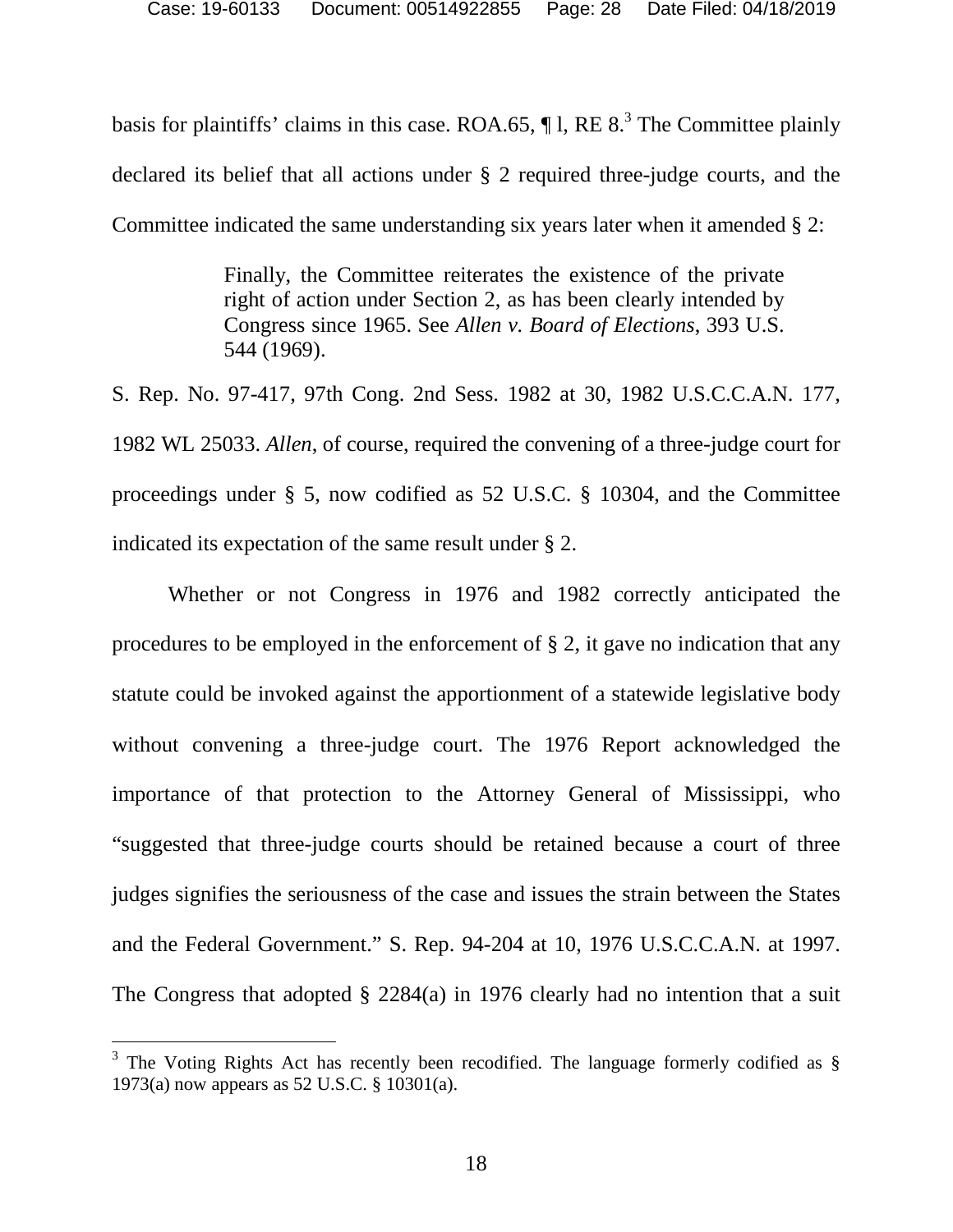"challenging ... the apportionment of any statewide legislative body" could be considered by anything other than a three-judge court.

Because, until recently, complaints have always combined constitutional and statutory challenges to statewide legislative apportionments, there are no cases squarely addressing the issue which plaintiffs have concocted here. However, in *Page v. Bartels,* 248 F.3d 175 (3d Cir. 2001), the Third Circuit considered the related question of whether a § 2 claim could be resolved by a single judge, while reserving the constitutional claims for a three-judge court. Prior decisions had plainly recognized the power of a single judge to resolve statutory claims without convening a three-judge court to hear constitutional claims. *Id.* at 188-89 (citing *Hagans v. Lavine,* 415 U.S. 528 (1974)). The Third Circuit, however, held that such a distinction could not be drawn between a § 2 challenge and a constitutional challenge. Reading the same legislative history available to this Court, the Third Circuit concluded "that Congress was concerned less with the *source* of the law on which an apportionment challenge was based that on the unique importance of apportionment cases generally." 248 F.3d at 190 (emphasis in original). The Third Circuit "conclude[d] that because statutory Voting Rights Act challenges to statewide legislative apportionment are generally inextricably intertwined with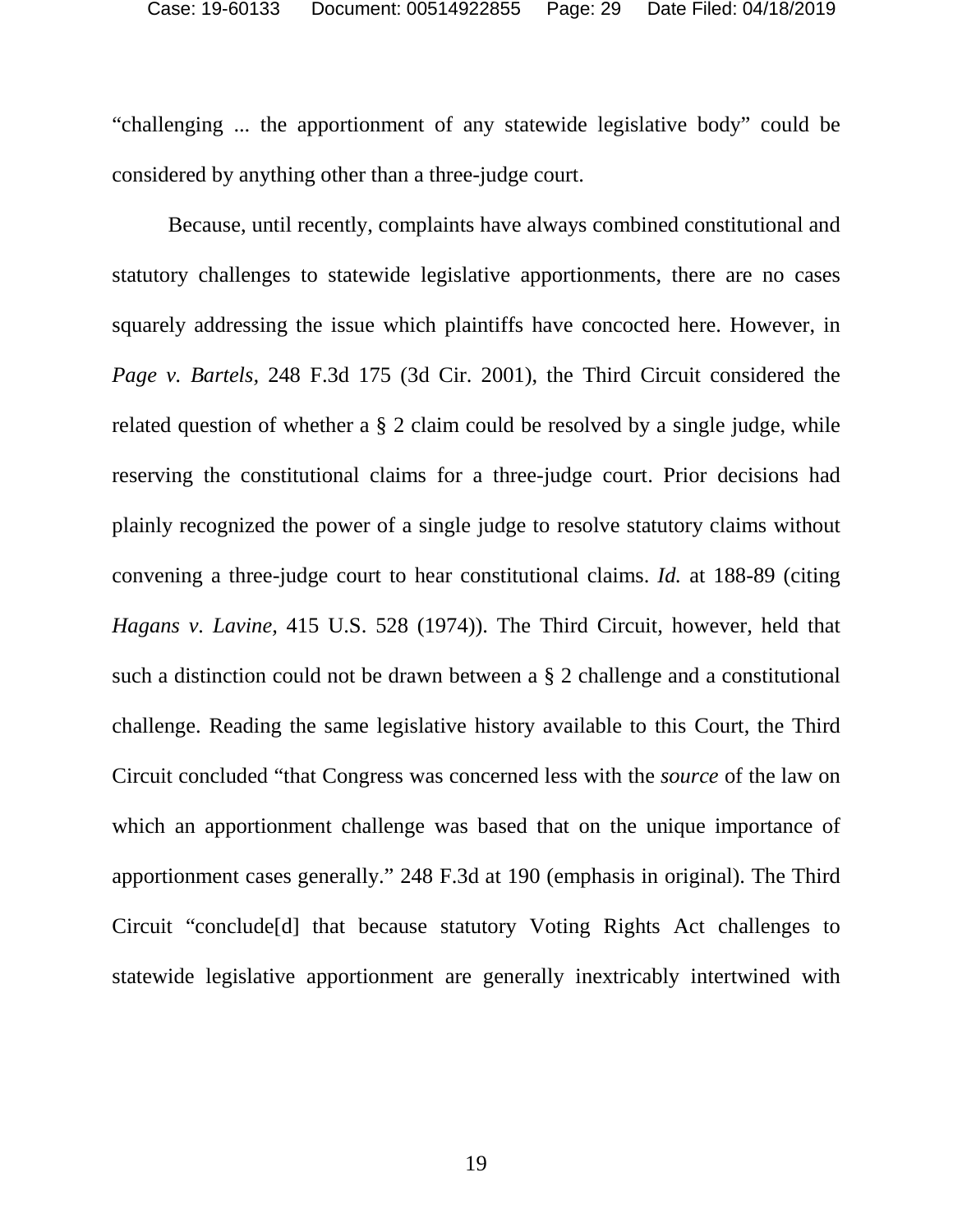constitutional challenges to such apportionment, those claims should be considered an 'action' within the meaning of  $\S 2284(a)$  $\S 2284(a)$  $\S 2284(a)$ ."  $Id.$ <sup>4</sup>

Here, plaintiffs have sought to extricate a  $\S$  2 claim from its inextricable intertwining with the Constitution. While *Page* did not address such a complaint, its "reasoning" compels the same result. *Thomas*, 919 F.3d at 324, n. 4 (Clement, J., dissenting). Artful pleading should not be allowed to deprive a legislature of the respect for its apportionment statute which Congress plainly intended to afford it in 1976.

Indeed, plaintiffs' attempt to unmoor § 2 from the Constitution itself raises profound constitutional problems. The Fifth Circuit recognized that the 1982 amendment to § 2 purported to reach legislation that is not unconstitutional in itself; such a reach is permissible only for the purpose of providing a remedy for past unconstitutional actions. *Jones v. City of Lubbock,* 727 F.2d 364 (5th Cir. 1984). "[W]e perceive § 2 as merely prescribing a potion to remove vestiges of

<span id="page-29-0"></span><sup>4</sup> *Page* had not yet been decided when the Sixth Circuit decided *Rural West Tenn. African-American Affairs Council* v. *Sundquist*, 209 F.3d 835 (6th Cir. 2000), so its reasoning was not available for consideration. In the Tennessee litigation, separate suits challenging the apportionment of the House and Senate had been combined for consideration by a three-judge district court. *Id.* at 237. The Supreme Court had twice considered direct appeals, finally affirming denial of relief on the apportionment of the Senate. After that defeat, plaintiffs amended their remaining complaint "to challenge the House Plan on the sole ground that it violated § 2 of the Voting Rights Act. Because the amended complaint contained no constitutional claims the three-judge court disbanded itself." *Id.* at 838. The Sixth Circuit opinion did not address the propriety of that decision, nor did it explain its decision to accept jurisdiction of the appeal. Whether or not that unexplained jurisdictional result is binding in the Sixth Circuit, the careful explanation by the Third Circuit in *Page* should be considered more persuasive here.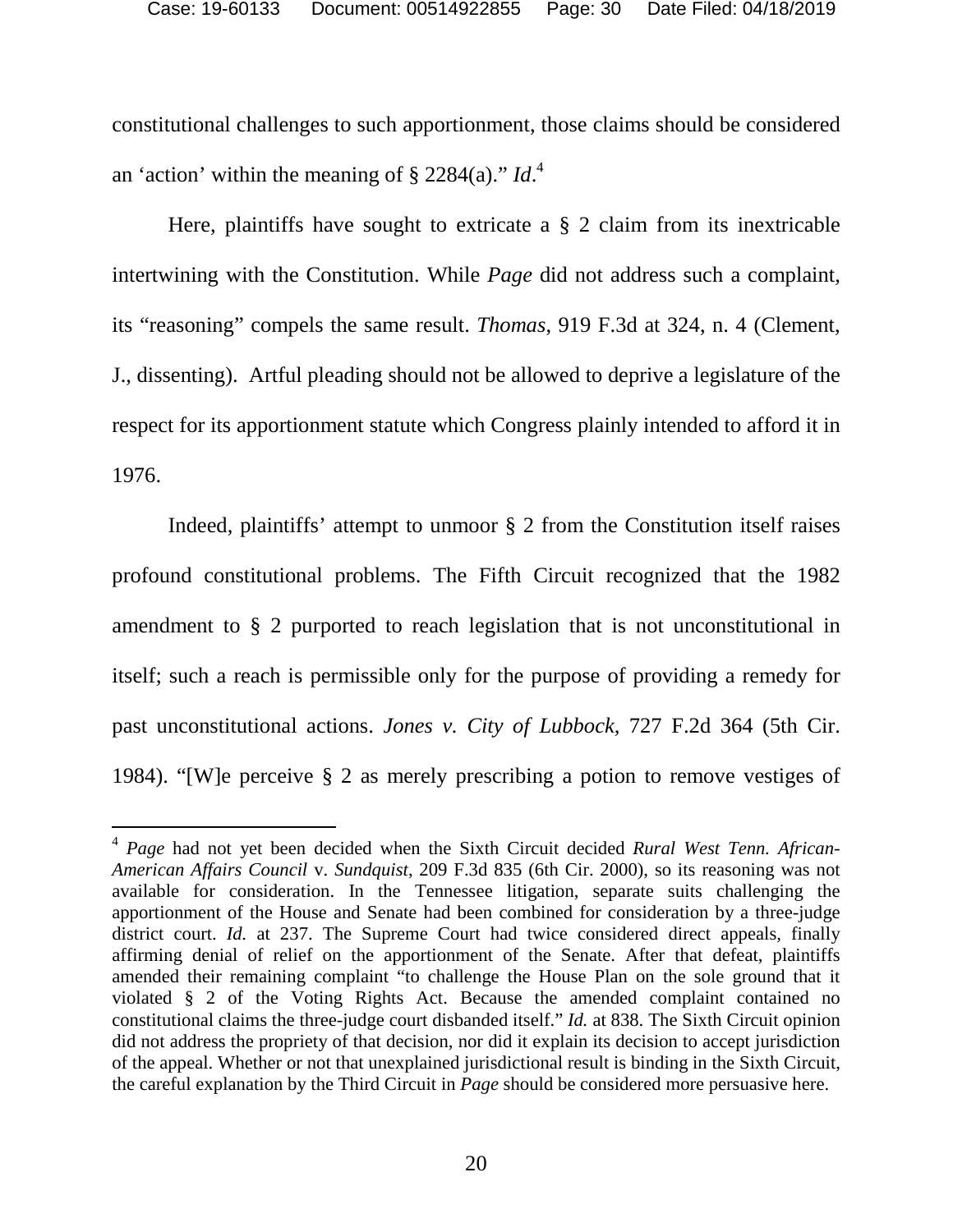past official discrimination and to ward off such discrimination in the future. Congress has not expanded the Constitution's substantive guarantees, but simply redefined and strengthened the statutory protections around core constitutional values, thus exercising its authority within the confines of the Constitution." *Id.* at 374, n.6 (quoting *Major v. Treen,* 574 F. Supp. 325, 347 (E.D. La. 1983)).

Moreover, plaintiffs' amended complaint is replete with allegations of prior unconstitutional behavior. "The lack of opportunity is the result of white bloc voting and lower African-American turnout that are vestiges of the historical discrimination and extreme socio-economic disparities that have been inflicted on African-Americans over a long period of time." ROA.65, ¶ 15, RE 8. "There is a lengthy and documented history of voter discrimination against African-Americans in Mississippi." ROA.65, ¶ 31, RE 8. "The history of discrimination and these socioeconomic disparities have hindered their ability to participate in the political process ROA.65*,* ¶ 32, RE 8. Further, over the objection of defendants, ROA.718- 721, RE 9, evidence was admitted at trial regarding past unconstitutional behavior of the State, including the testimony of plaintiffs' expert the Honorable Fred L. Banks, Jr.:

> There is a lengthy and documented history of voter discrimination against African-Americans in Mississippi, the state which has always had the highest percentage of black citizens in our nation, since the civil war. This was then recognized by a number of federal court decisions, including those cited in the complaint in this case.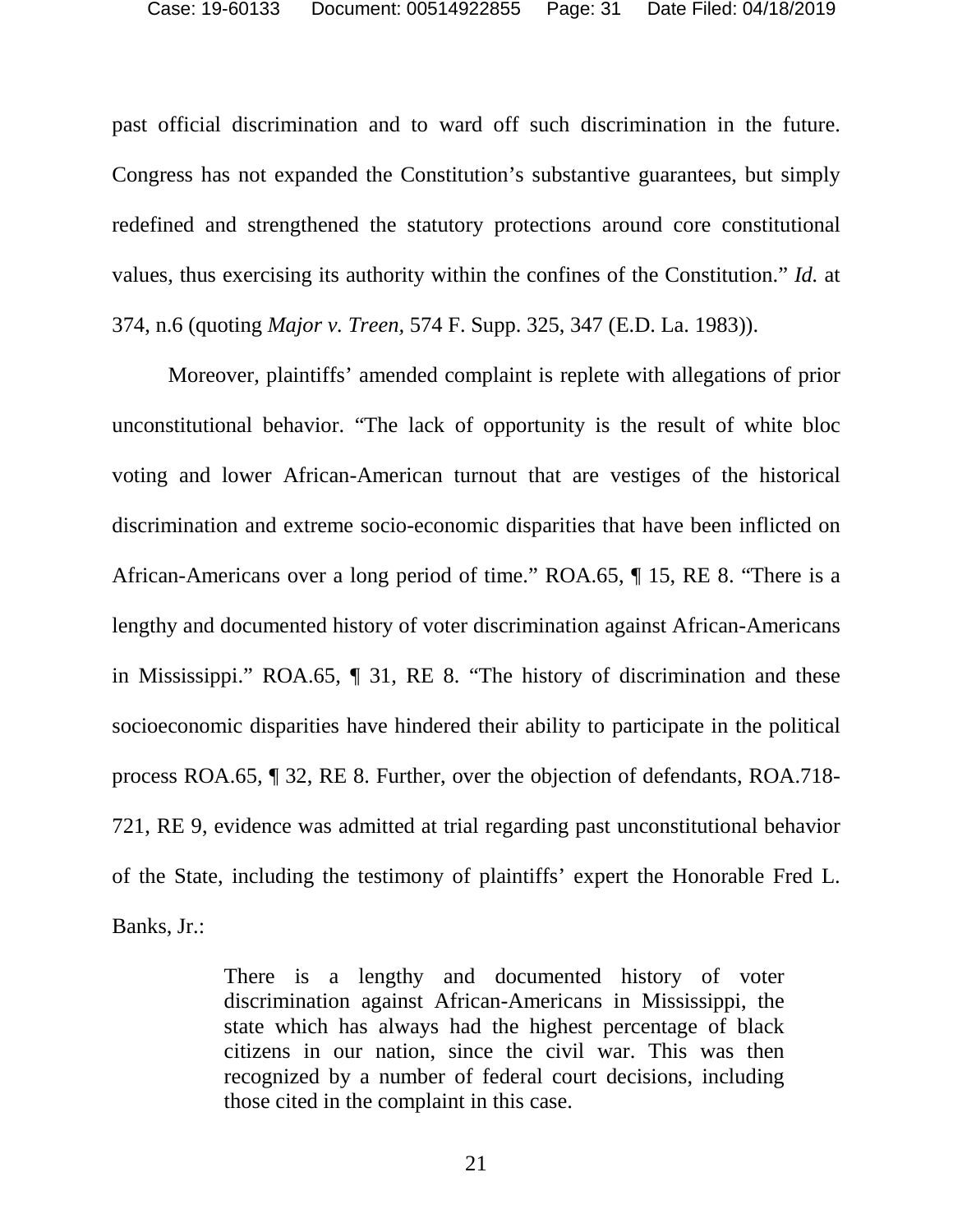ROA.1290,  $\sqrt{T}$  2 (P-9). Thus, plaintiffs alleged and offered evidence at trial that the 2012 redistricting statute had an unconstitutional basis.

In short, the legislative history fully supports appellants' construction of the unambiguous text of § 2284(a). Plaintiffs' attempt to divorce the Voting Rights Act from the Constitution contravenes the language and the intent of Congress in both 1976 and 1982, as well as the allegations of unconstitutional conduct pled in their amended complaint and supporting evidence offered at trial. Congress clearly expressed its intent that a three-judge court should be invoked in all challenges to the apportionment of state legislatures. The statute can be so read, and it should be so enforced.

# <span id="page-31-0"></span>**II. Relief is barred by laches due to plaintiffs' inexcusable delay in asserting their § 2 claim and resulting prejudice.**

The doctrine of laches applies "when plaintiffs (1) delay in asserting a right or claim; (2) the delay was not excusable; and (3) there was undue prejudice to the party against whom the claim was asserted." *Tucker v. Hosemann,* 2010 WL 4384223 at \*4 (N.D. Miss. Oct. 28, 2010) (citing *Save Our Wetlands, Inc. v. U.S. Army Corps of Engineers,* 549 F. 2d 1021, 1026 (5th Cir. 1977)). There does not appear to be any dispute in the appellate courts that the doctrine of laches may apply to a proceeding under the Voting Rights Act. The Fourth Circuit squarely so held in *White v. Daniel,* 909 F.2d 99 (4th Cir. 1990), when it found the district court had abused its discretion by denying a motion to dismiss based on laches.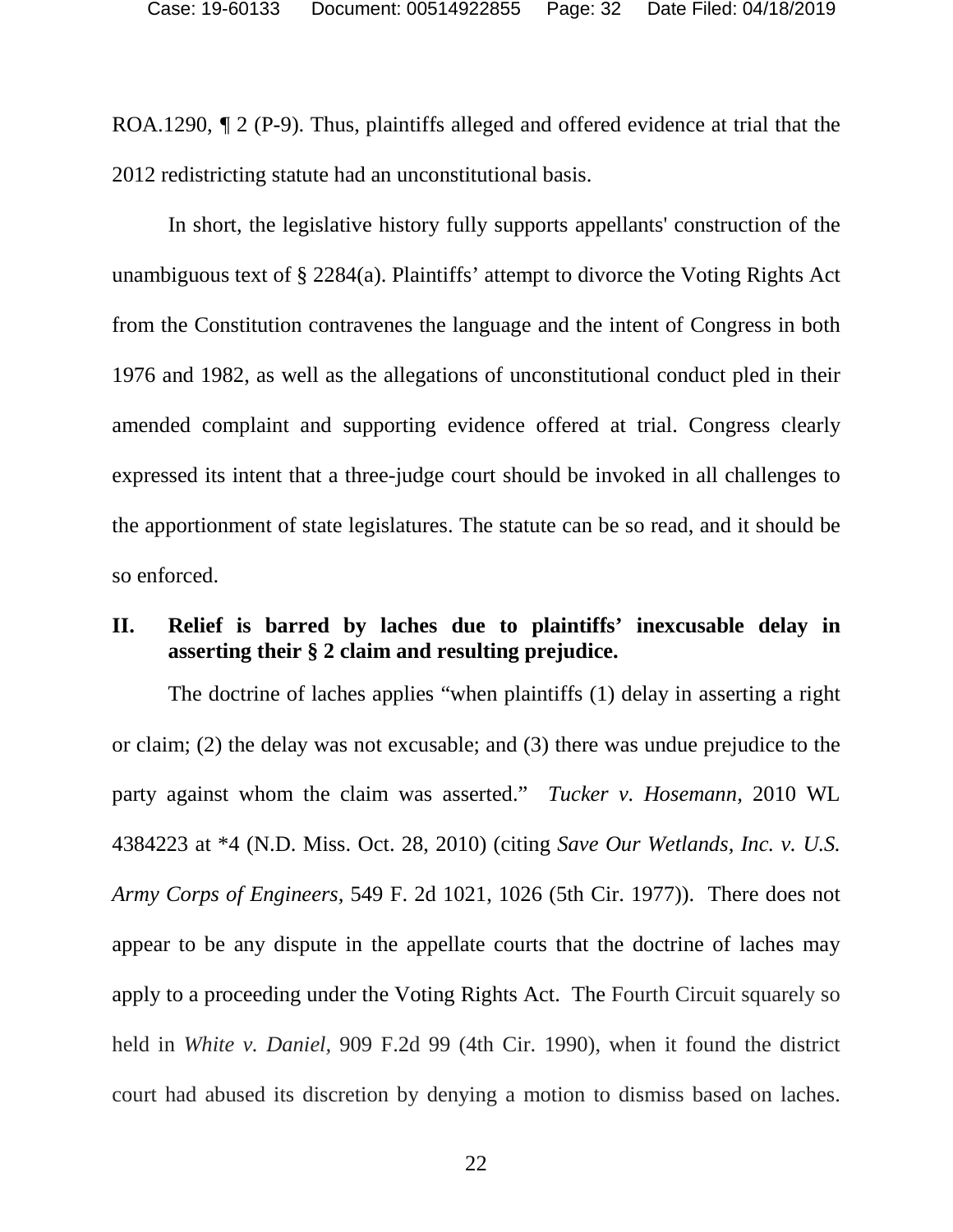And, long ago the Supreme Court recognized the propriety of equitable considerations in a voting rights case. *See Reynolds v. Sims*, 377 U.S. 533, 585 (1964); *see also Arizona Minority Coalition for Fair Redistricting v. Arizona Indys. Redistricting Comm'n*, 366 F. Supp. 2d 887, 908 (D. Ariz. 2005) ("The defense [of laches] applies to redistricting cases as it does to any other"). And, any notion that laches is unavailable as a defense in the reapportionment context due to the ongoing violation theory "is contrary to well settled reapportionment and laches case law." *Fouts v. Harris,* 88 F.Supp.2d 1352, 1354 **(**S.D. Fla. 1999), *aff'd*, 529 U.S. 1084 (2000); s*ee also Arizona Minority Coalition for Fair Redistricting,*  366 F. Supp. 2d 887; *Maxwell v. Foster,* 1999 WL 33507675 (W.D. La. Nov. 24, 1999); *Lopez v. Hale County, Texas,* 797 F. Supp. 547 (N.D. Texas 1992) (Smith, J. for three-judge court), *aff'd*, 506 U.S. 1042 (1993).

The standard of review is abuse of discretion, but there is ample evidence of abuse here. In this case the district court both abused its discretion and made a clear error of judgment, *Wildman v. Berwick Universal Pictures*, 983 F.2d 21, 23 (5th Cir. 1992), quoting *Citizens to Preserve Overton Park, Inc. v. Volpe*, 401 U.S. 402, 416 (1971), by giving no consideration to factors which necessarily should play a role in ruling on the issue of laches. Those factors are (1) the legal standard for the accrual of a cause of action, (2) the undisputed knowledge of the factual basis for a cause of action in 2015, (3) the need for this Court to have the time to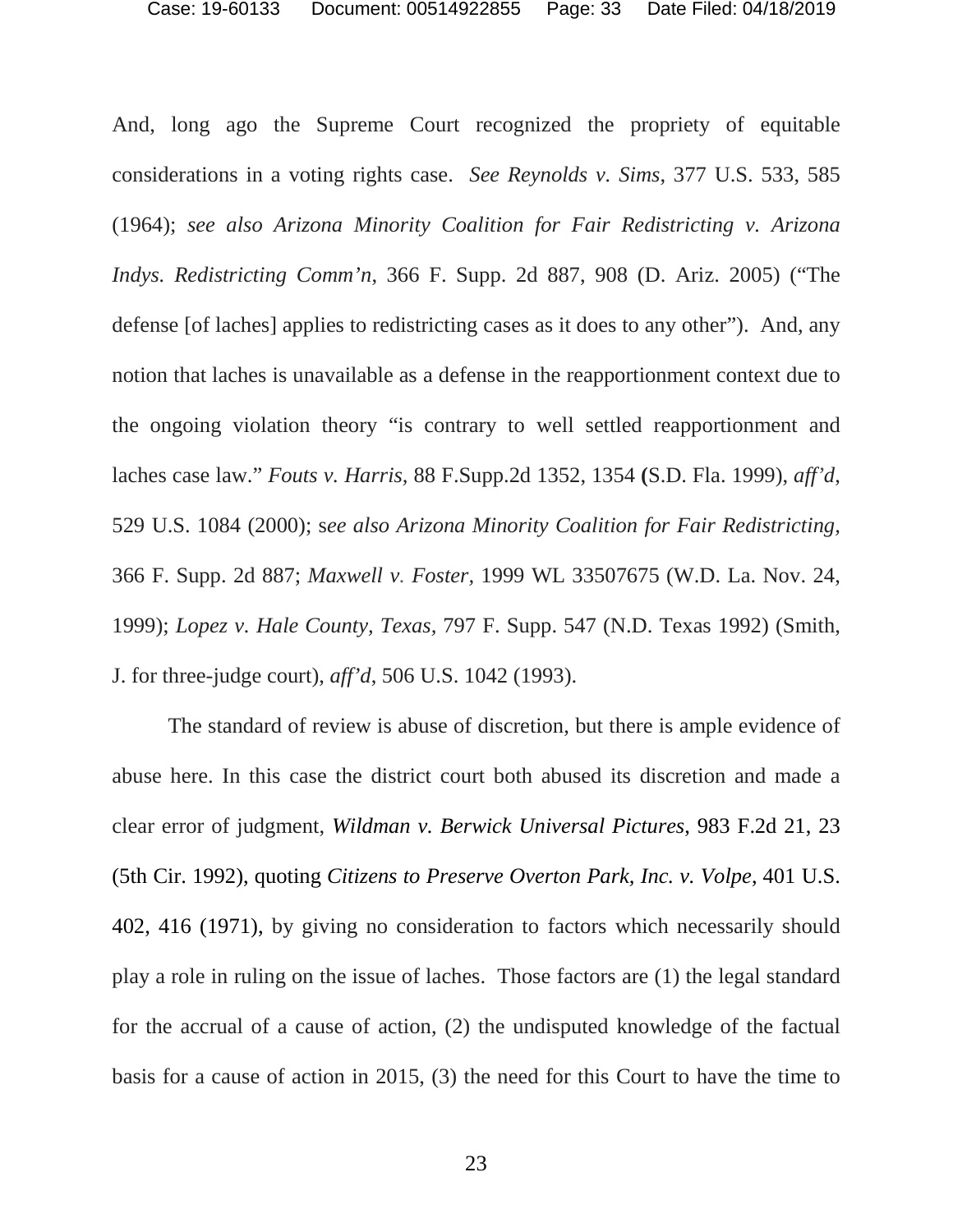exercise its powers of review in an orderly manner, (4) the need for the Mississippi legislature to have the time to take up redistricting in an orderly manner, and (5) the impending 2020 Census.

Here, plaintiffs filed suit on July 9, 2018, ROA.20, followed by an amended complaint on July 25, 2018, ROA.65, RE 8. Defendants promptly answered on August 8, 2018, ROA.76, and filed their motion for summary judgment, ROA.124, 134, asserting, *inter alia,* their laches defense on September 4, 2018. Though plaintiffs filed a motion requesting an expedited schedule on August 30, 2018, ROA.114, to which defendants promptly objected, ROA.157, the district court did notrule on this motion until November 16, 2018, ROA.201.<sup>5</sup> In this order, the district court set an expedited schedule for designation of plaintiffs' experts on December 10, 2018; designation of defendants' experts on January 7, 2019; a discovery deadline of January 18, 2019; and, a trial date of February 6, 2019. *Id*. It did so even though the Mississippi legislature's 90-day session began on January 8, 2019, the qualifying period for the election began on January 2, 2019 and that period ended on March 1, 2019.

<span id="page-33-0"></span> $<sup>5</sup>$  On August 30, 2018, which was the same day that plaintiffs filed their motion to expedite, the</sup> district court issued a text order that plaintiffs' motion to expedite would follow an abbreviated briefing schedule. ROA.9, RE 1. In that text order, the district court indicated that it might call for a hearing on the motion prior to September 15. *Id.* Inexplicably, the district court took no further action on the motion until November 16, 2018. ROA.201.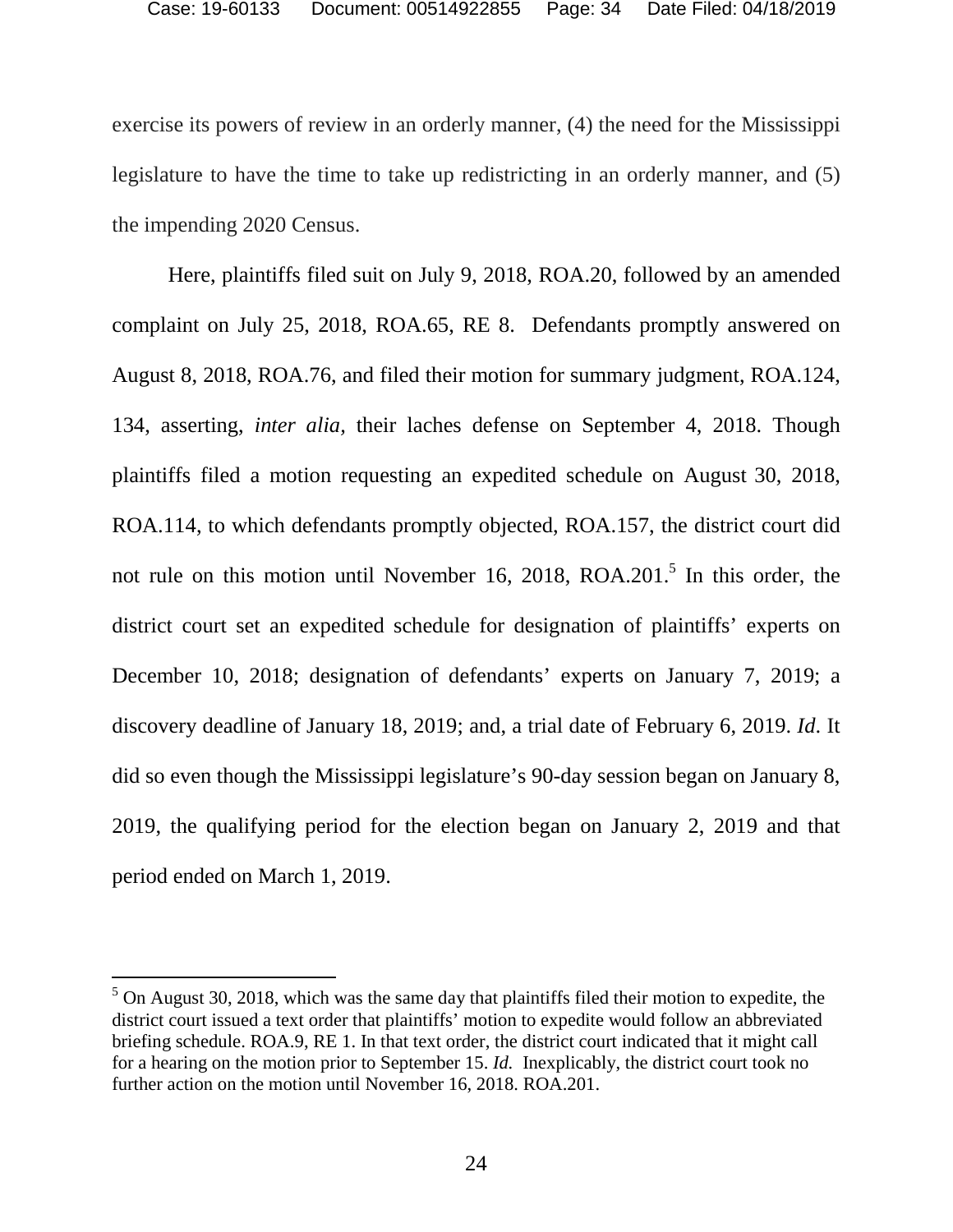There is no question that if this suit had been brought in 2015, when all the facts necessary to plaintiffs' case were known, orderly review and orderly deliberation could have taken place. That would even have been the case if the suit had been brought in 2016 or in 2017. But it was not. Instead it was brought in mid-2018 and produced the unseemly spectacle before us now. *See*, *Reynolds* 377 U.S. at 585 (courts should avoid "requiring precipitate changes that could make unreasonable or embarrassing demands on a State in adjusting to the requirements of the court's decree.")

There was and is no excuse for this delay. For the sake of future disputes of this nature, this Court should rule that laches bars this suit and allow the election to go forward under the 2012 plan. Further, the guidance provided by this suit will be applied when the Mississippi legislature, in due course, redistricts the state in response to the 2020 Census.

Judge Clement's dissenting opinion accurately explains why plaintiffs' delay, their lack of an excuse, and the prejudice to all other parties justifies the application of laches in this case:

> (1) The plaintiffs are entirely to blame for the haste with which we must resolve this case. The challenged redistricting occurred seven years ago. Disliking what he saw from the start, Thomas contacted the Department of Justice in 2012 and asked them to "look hard" at newly drawn Senate Districts 21, 22, and 34. He questioned whether the new redistricting plan as a whole reduced black voting strength in Mississippi. Rejecting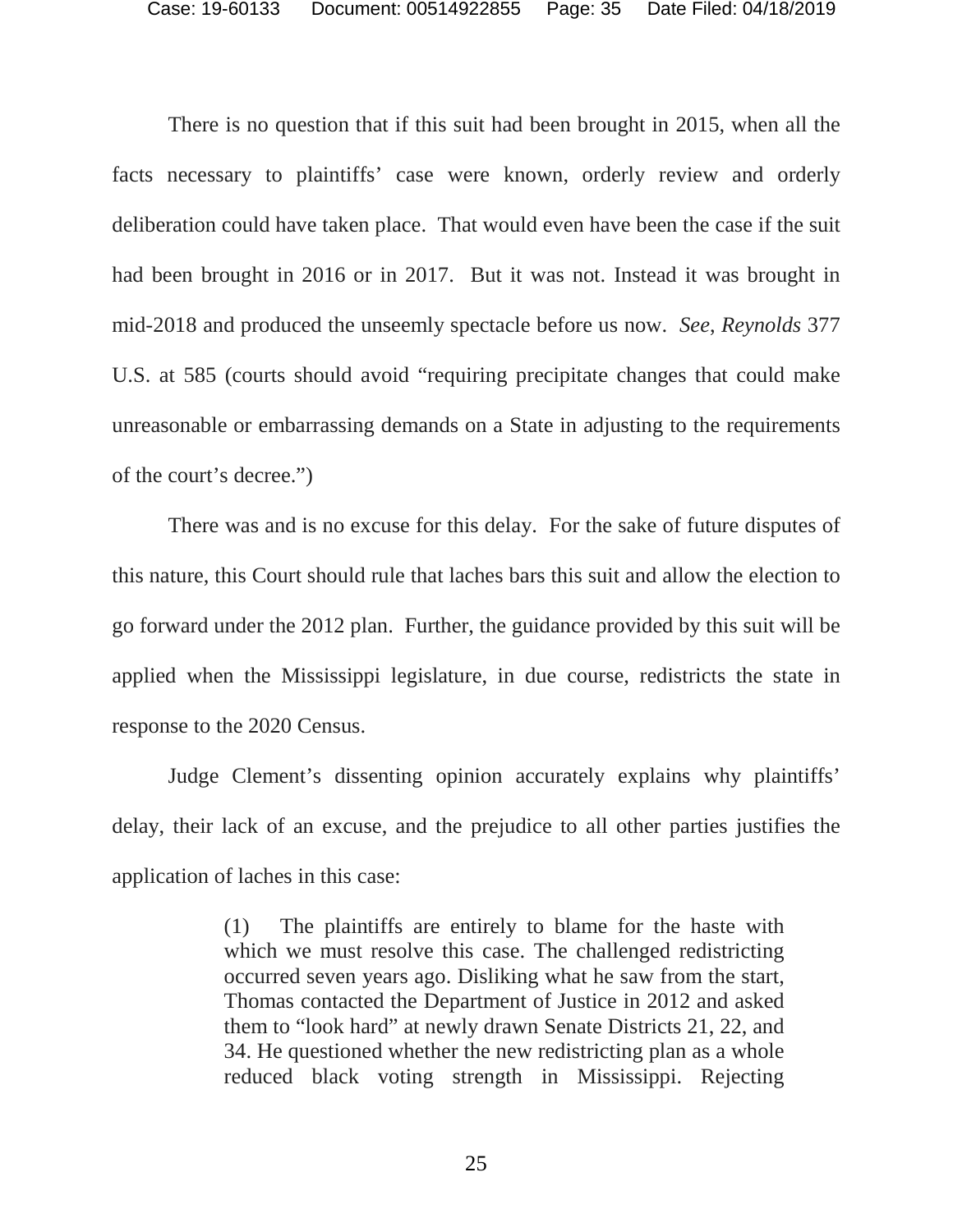Thomas's concerns, the DOJ precleared the plan in September 2012.

(2) Thomas waited. He did not file a Voting Rights Act challenge in 2012, 2013, or 2014. He chose instead to run in the 2015 election, losing 54% to 46% to the incumbent chairman of the State Senate Appropriations Committee. Thomas was "real disappointed" that despite his efforts to appeal to white voters in the 2015 election, he garnered little of the white vote. *See Thomas v. Bryant*, 2019 WL 654314, at \*1 (S.D. Miss. Feb. 16, 2019).

(3) Still, Thomas did nothing. He did not file a Voting Rights Act challenge in 2015, 2016, or 2017. Thomas has explained that he was unaware that an individual could file a Voting Rights Act challenge until his lawyer told him in 2018. But "laches does not depend on subjective awareness of the legal basis on which a claim can be made." *Envtl. Def. Fund, Inc. v. Alexander*, 614 F.2d 474, 479 (5th Cir. 1980). The letter to the DOJ shows that Thomas had concerns about District 22 as early as 2012, yet he waited until halfway through 2018 to act.

(4) That delay prejudiced the defendants and the public. Laches is an inexcusable delay on the part of the plaintiff that results in prejudice to the defendant. *Conan Props., Inc. v. Conans Pizza, Inc.*, 752 F.2d 145, 153 (5th Cir. 1985). It has been applied by the Supreme Court to bar untimely Voting Rights Act challenges. *Lopez v. Hale Cty., Tex.*, 506 U.S. 1042 (1993) (affirming *Lopez v. Hale Cty., Tex.*, 797 F. Supp. 547, 550 (N.D. Tex. 1992)); *Cf. White v. Daniel*, 909 F.2d 99, 102 (4th Cir. 1990). By waiting until now to challenge the district, Thomas has injected needless uncertainty into the November 2019 election. Mere months before Election Day, Mississippi voters went to bed in one district and woke up in another. Candidates suddenly find themselves running for office in a district they do not know, appealing to a public that does not know them. And the Republican Party finds itself without a horse in the race, moments before the starting gun is fired.

(5) The delay has inured to the benefit only of Thomas, whose prospects have brightened noticeably since the district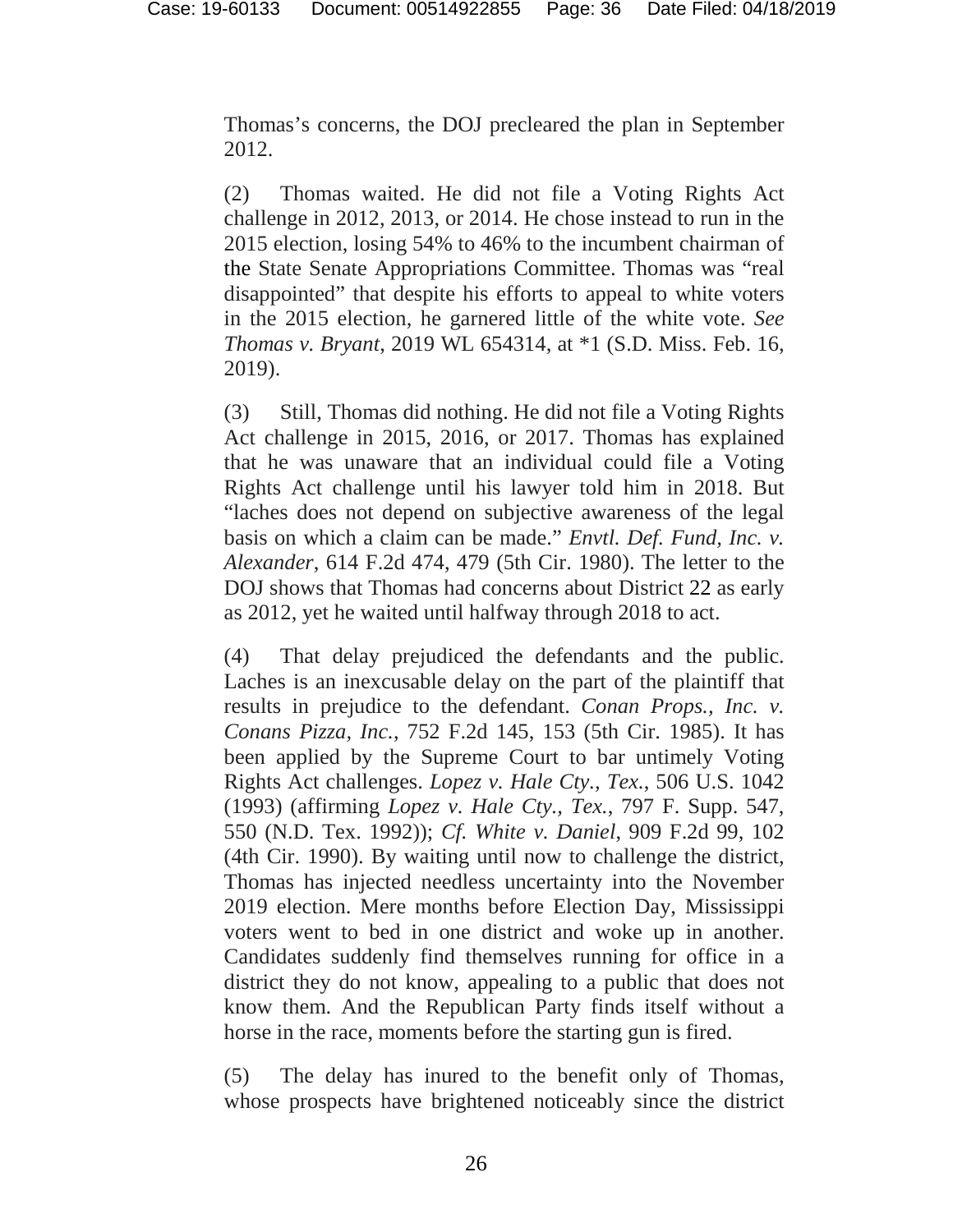court redrew the political landscape. His postponement of legal action has—unless the stay is granted—all but ensured that there will be no time for reconsideration of the district court's opinion before the election. Judge Reeves's decision, made on an accelerated timeline following expedited discovery, is likely to be the end of the matter. The balance of the equities, in my view, is not on Thomas's side.

*Thomas,* 919 F.3d at 320-21(Clement, J., dissenting).

To this recitation, only a few things need to be added. First, in measuring delay, the legal standard is that the cause of action accrues, and the delay begins, when the plaintiff either knows or reasonably should have known of the cause of action. *White*, 909 F.2d at 99; *Arizona Minority*, 366 F. Supp. 2d at 908; *Fouts*, 88 F. Supp. 2d at 1354 (ignorance no excuse); *see Elvis Presly Enters. v. Capece*, 141 F.3d 180, 205 (5th Cir. 1998).

The district court, and the panel, erred as a matter of law in failing to apply this standard and, instead, looked to whether there was evidence that each plaintiff subjectively knew of the cause of action. The facts as to the individual plaintiffs are irrelevant. Under the 'should have known' test, they all "should have known" in 2015. There is no doubt that, if not in 2012, then by the time of the 2015 election, any reasonable person would have known of the present cause of action. The facts on which the district court relied to find a violation all existed as of 2015.

This objective standard makes even more sense in a voting rights case. Every voter in the district has standing to sue. *See Lopez*, 797 F. Supp. at 548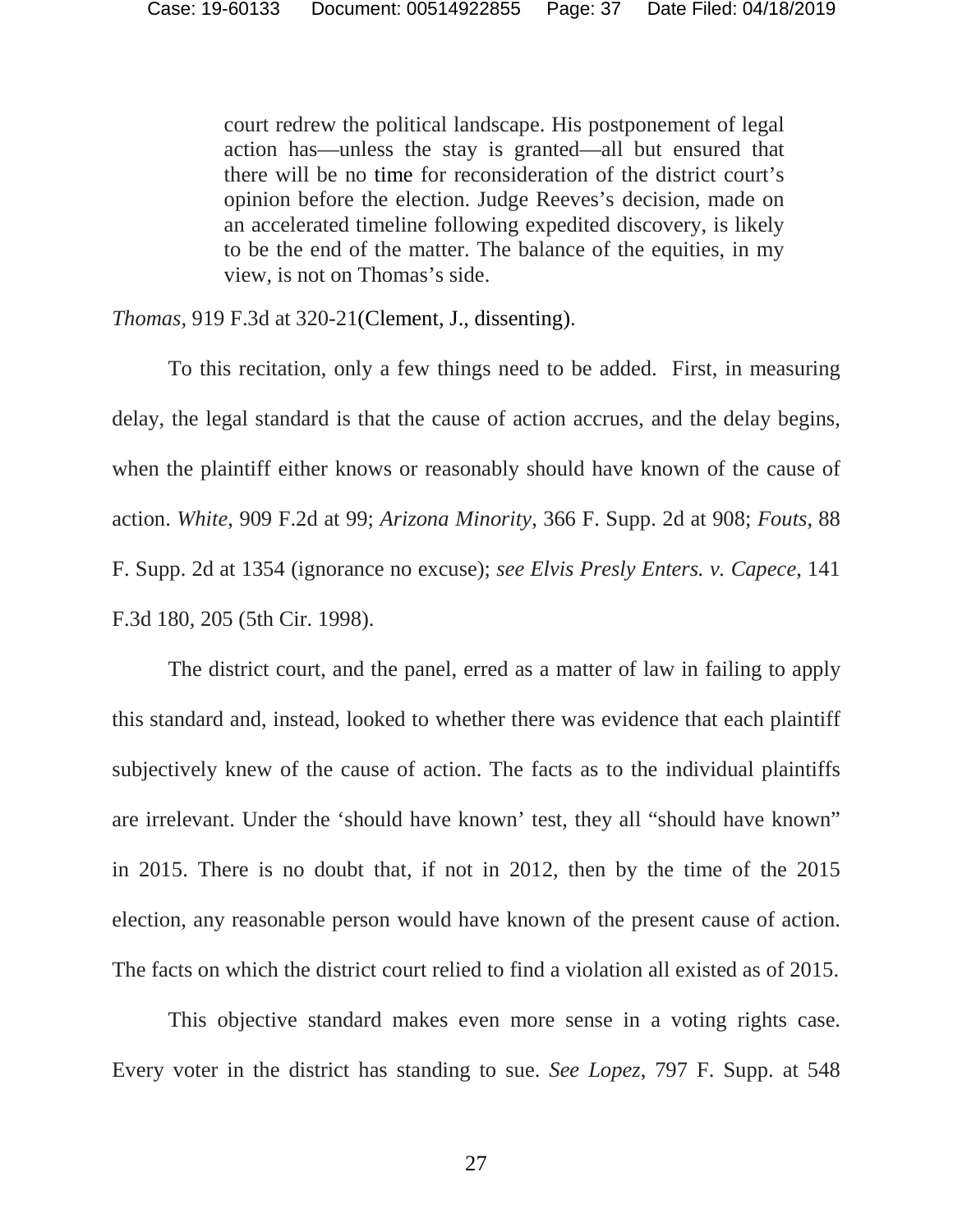(resident has standing). If ignorance were enough to justify delay, there would, as a practical matter, be no time constraints at all. For this reason, the length of delay in this case is at least three years, and the district court clearly erred in believing there was no proof of delay at all. *See Arizona Minority*, 366 F. Supp. 2d at 908 (two-year delay in raising claim inexcusable). $<sup>6</sup>$  $<sup>6</sup>$  $<sup>6</sup>$ </sup>

Second, there is no excuse for the three-year delay. None of the plaintiffs have offered any evidence to the contrary. At the latest, all of the necessary facts were in place as of November 2015, but no suit was filed until July 2018, six months before the 90-day legislative session was to begin, eight months before the filing deadline for the Senate elections, and less than two years before the 2020 Census which will require yet another legislative reapportionment effort.

Third, there is manifest prejudice in addition to the electoral embarrassment notedby Judge Clement.<sup>7</sup> That embarrassment – a suit filed eight months before a filing deadline that could not be heard by the district court until less than a month

<span id="page-37-0"></span><sup>&</sup>lt;sup>6</sup> Further evidence of the district court's misapplication of the correct legal standard is demonstrated by its inconsistent treatment of the supposed lack of awareness of each plaintiff. On the one hand, the court cites Thomas' "unawareness of the law in 2012," ROA.378, RE 5, as not enough to excuse his delay in pursuing a remedy, yet apparently found Ayers' and Lawson's presumed unawareness of any problem in 2012 as sufficient for them to delay. ROA.377, RE 5. Just as Thomas' unawareness of the law in 2012 is insufficient to excuse his delay in pursuing a remedy, neither is that of Ayers or Lawson. Subjective awareness is not the correct legal standard.

<span id="page-37-1"></span> $<sup>7</sup>$  In her panel dissent, Judge Clement noted that "[b]y waiting until now to challenge the district,</sup> Thomas has injected needless uncertainty into the November 2019 election. Mere months before Election Day, Mississippi voters went to bed in one district and woke up in another. Candidates suddenly find themselves running for office in a district they do not know, appealing to a public that does not know them." *Thomas*, 919 F.3d at 321.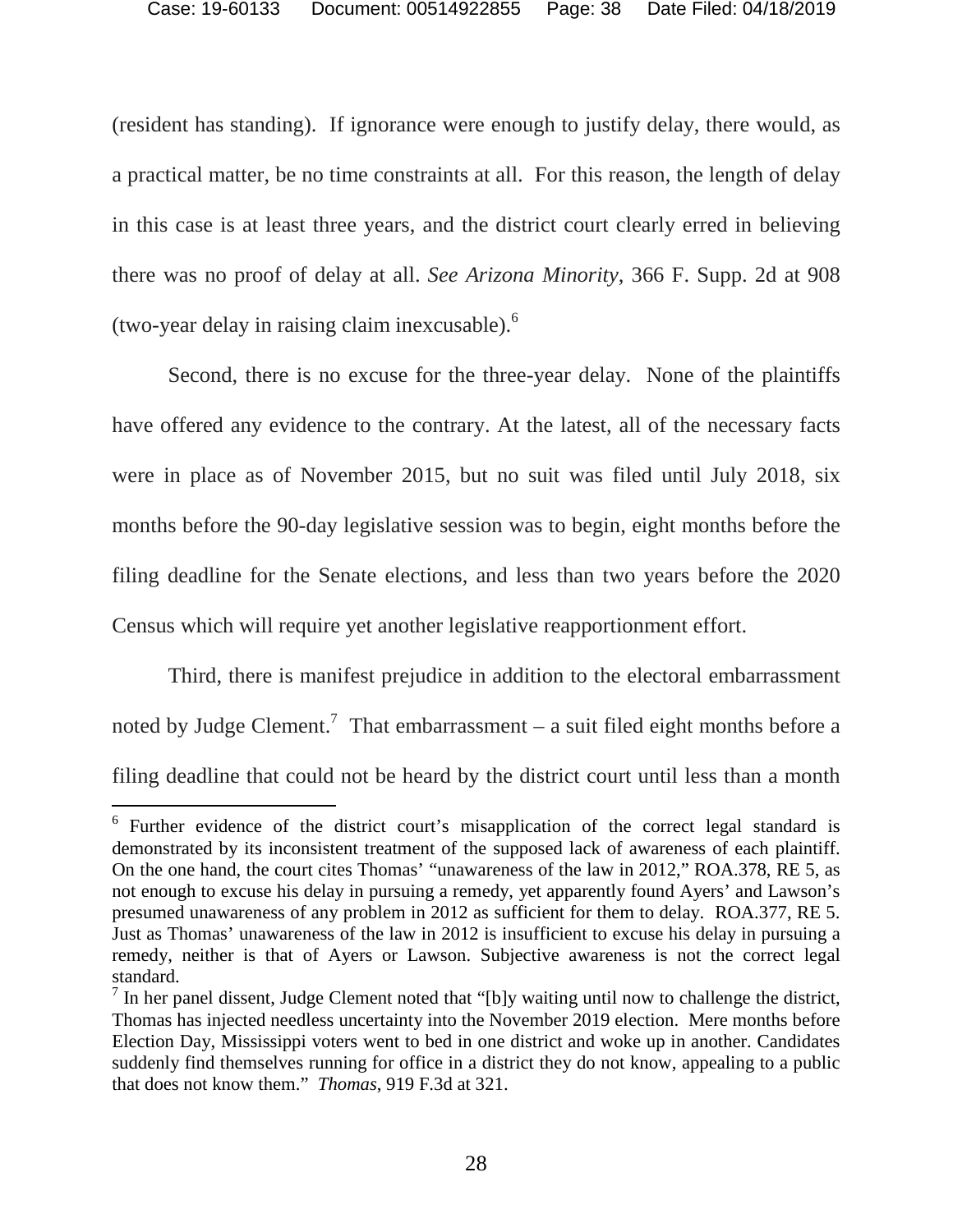before that deadline – is echoed in the facts of other decisions in which applied the laches doctrine to suits filed a short time before filing deadlines. *See White,* 909 F.2d at 103 (collecting cases); *Arizona Minority*, 366 F. Supp. 2d at 909 (citing cases applying laches when suit filed 13 weeks before filing deadline, or two days before filing began, or "just weeks" before critical deadlines).

The defendants suffered prejudice in their ability to try the case. For example, it was only several days before trial that they were given plaintiffs' expert analysis – done almost a year before – which showed that 2,000 voters in 2015 mistakenly voted outside the district. ROA.1085-1089. And the need to rely on eight-year-old census data is a recognized source of prejudice in cases like this one*. See White*, 909 F.2d at 103-04 (using old census data which might be inaccurate caused prejudice: "a challenge to a reapportionment plan close to the time of a new census, which may require reapportionment, is not favored.").

The delay prejudiced the local election officials, voters and candidates in the affected districts, which were seemingly redrawn overnight as the original qualifying deadline neared only to have the districts redrawn once more when the panel denied defendants' stay motion.

The delay also prejudiced the Mississippi legislature, which, if the district court's order stands, is now required to redraw the district twice within the period of a few years. *Maxwell*, 1999 WL at \*4 (reapportionment "on the cusp of a

29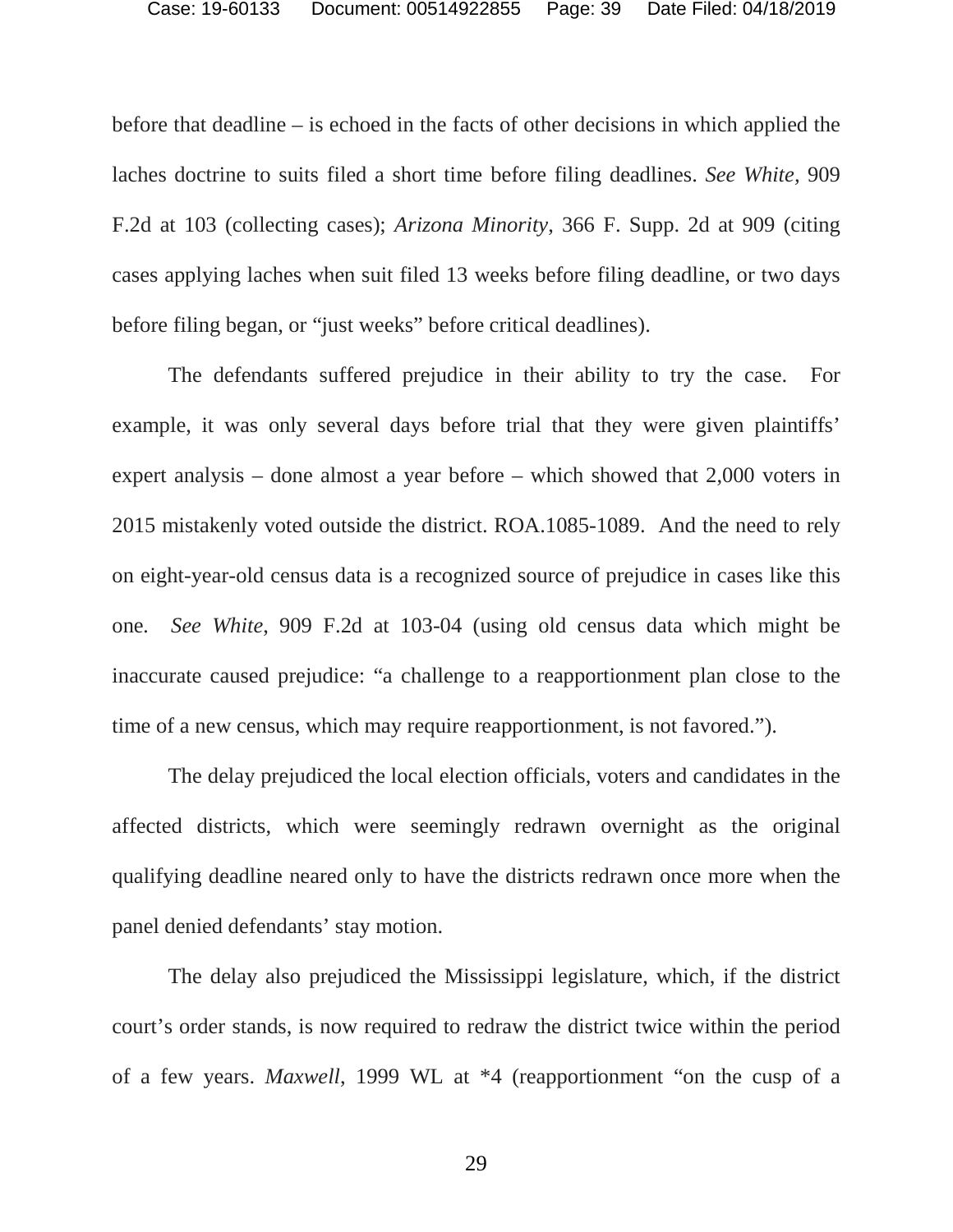constitutionally required legislative reapportionment" is prejudicial). Moreover, plaintiffs' delay in filing suit resulted in a trial that did not even start until the legislature was half way through its 90-day annual session.

Recognizing the problem the delay created, the district court took the unusual step of announcing that the existing district was illegal without stating why. ROA.355, RE 4. A few days later it explained its ruling. ROA.357, RE 5. The next week, without warning, it gave the Mississippi legislature – not even a defendant – one day to comply, and at the end of that day put its own plan in place. ROA.457. These unusual procedures were themselves a marker of the fact that this suit was filed too late. And the legislature will have to do this all over again after the 2020 Census.

This Court was then forced to hear not one, but two, emergency appeals, in which a panel was forced to write a 46-page opinion within seven days. It did so without the benefit of oral argument on important statutory and public policy issues that no doubt would have merited argument had time been available. And then the Mississippi legislature interrupted the waning days of its session to remedy the most glaring injustice of the plan unilaterally imposed by the district court—eliminating candidates who previously had qualified to run against plaintiff Thomas in SD22.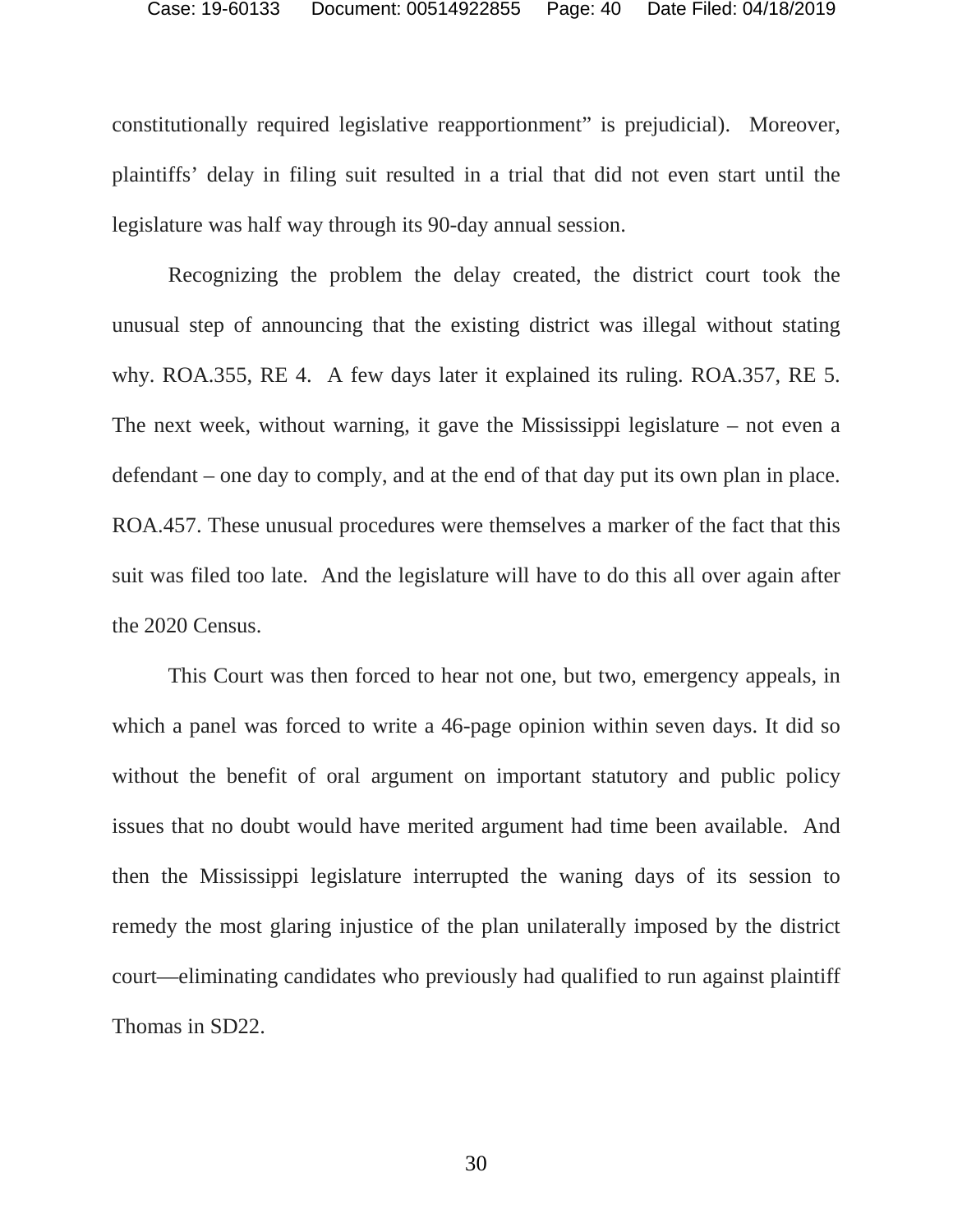Defendants do not question the good faith of the district judge who grew up in the affected SD22. No doubt, even though the Department of Justice had precleared the 2012 plan, the district court undoubtedly believed that the legal issues in the case were relatively simple, and the result obvious, so that the hasty procedure caused no prejudice. But, the doctrine of laches exists for a purpose. If there were some excuse, any objective excuse, for the delay in bringing this suit, emergency measures like these could be justified. But there is none.

In *Chestnut v. Merrill*, \_\_ F. Supp. 3d \_\_ , 2019 WL 1376480 (N.D. Ala. March 27, 2019), the district court applied the doctrine of laches in a suit like this one and refused to grant injunctive relief. There the challenge was to Congressional districts drawn in 2011 after the 2010 census. Elections took place in 2012, 2014, 2016 and 2018 under the plan. Even though the suit was filed in 2018, it was estimated that a "final decision (after appeal) would not be reached until 2019 or 2020." *Id*. at \*4. The opinion noted that at least one court had found undue delay when only one election under a challenged plan remained. *Id.* at \*5, citing *Fouts, supra*. Citing the "knew or should have known" standard, it gave no weight to the sophistication level of the individual plaintiffs. *Id*. at \*6. Finally, relying on *Fouts* and other decisions, it said that forcing a state to redistrict "twice in two years – one based on nine-year-old census data – would result in prejudice." *Id.* at \*7.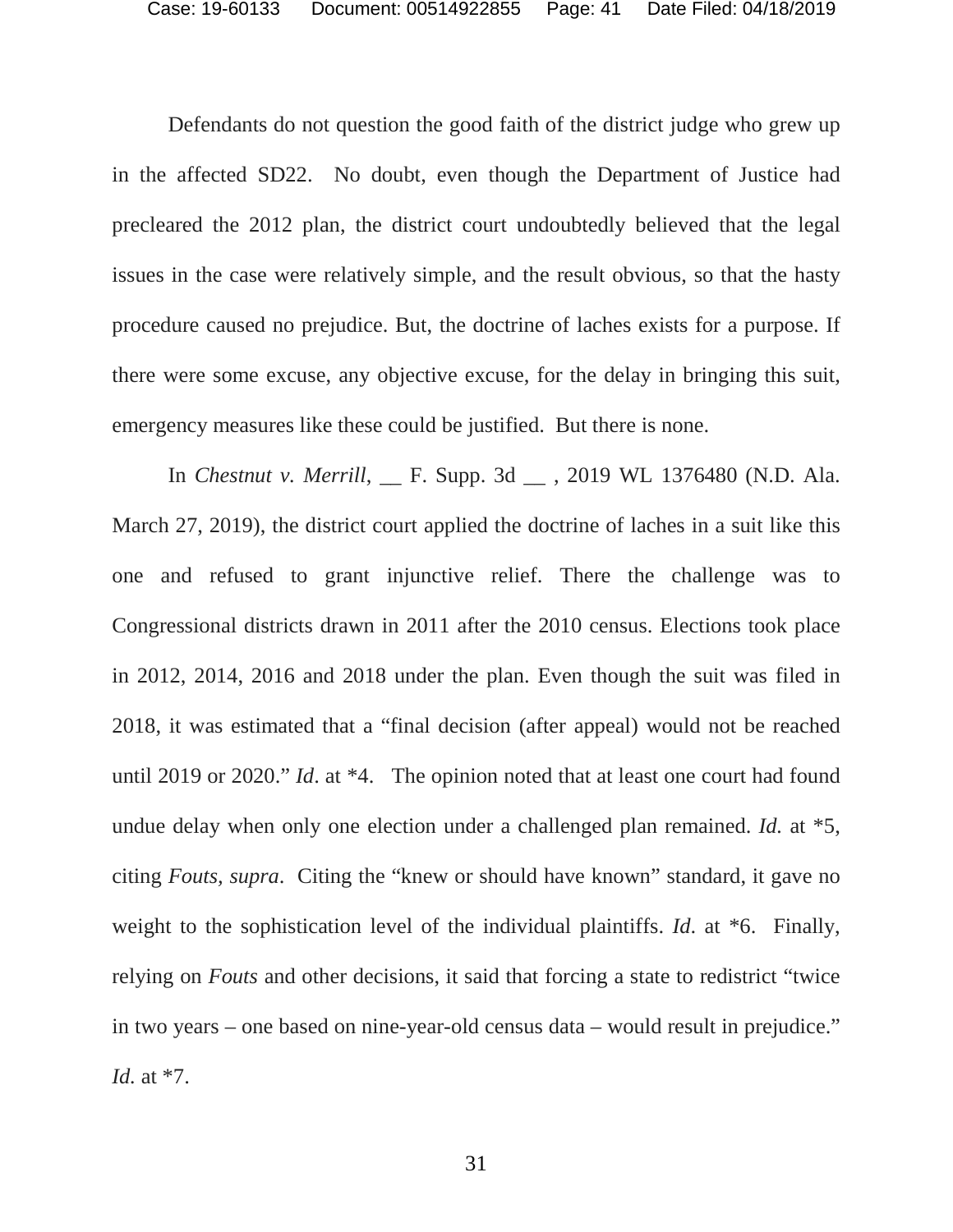Relying on laches, the *Chestnut* court refused to grant injunctive relief as to the 2020 Congressional election, but indicated that it would be willing to consider declaratory relief to prevent the legislature "from reusing their plan as a basis for the 2021 redistricting plan." *Id.* at \*7; *see Reynolds,* 377 U.S. at 585 (where "a State's election machinery is already in progress, equitable considerations might justify a court in withholding the granting of immediately effective relief....")  $8$ 

In this case, the district court applied the wrong legal standard in measuring delay and failed to take into consideration the need for an orderly process in both the Mississippi legislature and this Court. Accordingly, the district court's February 26, 2019 order redrawing SD22 and its final judgment incorporating the order should be vacated and judgment rendered for defendants.

 The Mississippi legislature in 2021 will have the benefit of the district court's opinion and can take it into account in drawing new districts based on the 2020 Census. And this Court can send a message to those who bring cases of this type that, absent some serious impediment, these cases should be brought at a time that will allow the ordinary processes of court and legislature to work.

<span id="page-41-0"></span><sup>&</sup>lt;sup>8</sup> While the *Chestnut* court declined to apply the defense of laches to bar declaratory relief, the factual circumstances in *Chestnut* differ from the case herein where defendants were placed under a compressed litigation schedule to try the merits of the case.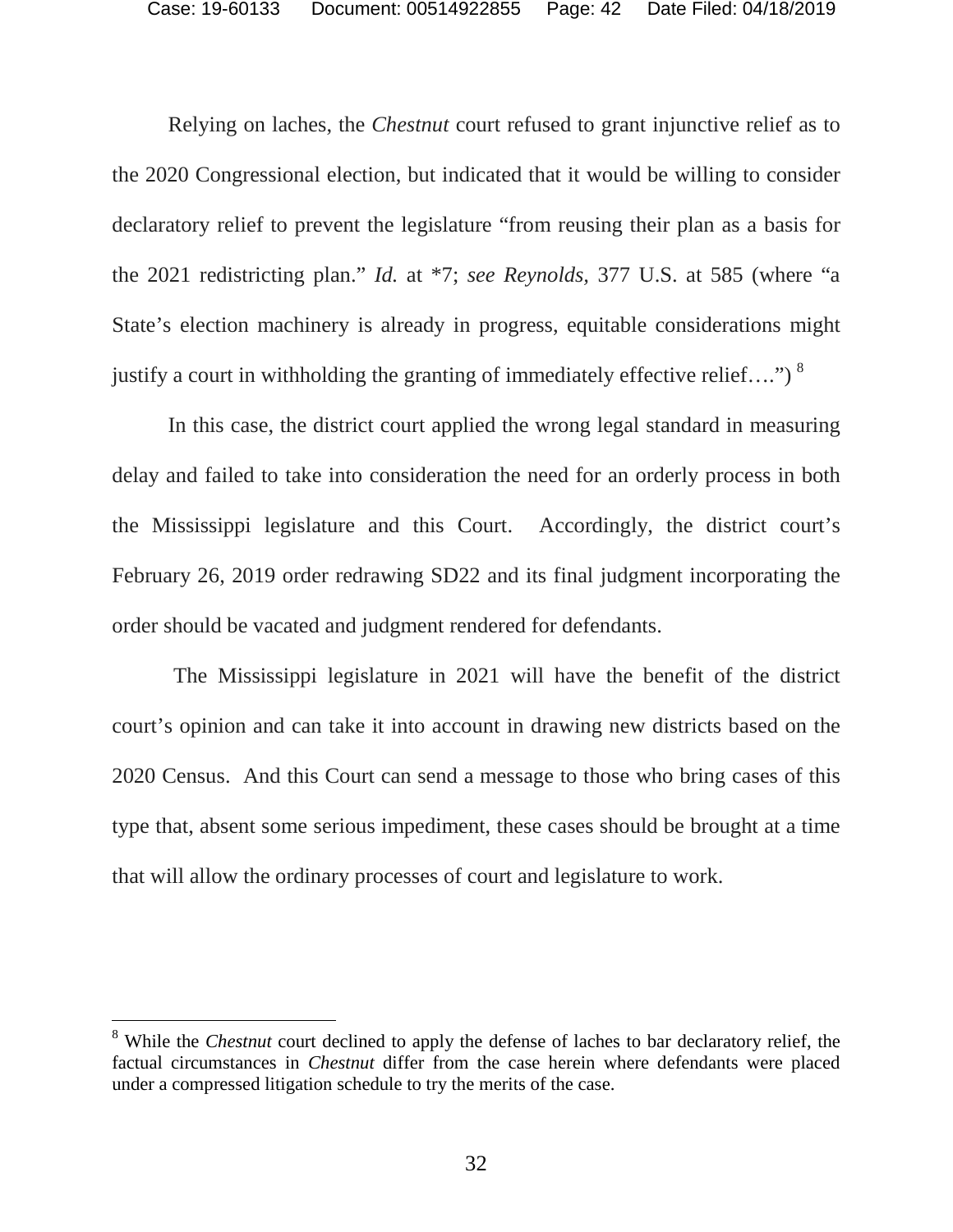# <span id="page-42-0"></span>**III. The district court erred as a matter of law by finding that the boundaries of SD22 violate § 2 of the Voting Rights Act.**

# <span id="page-42-1"></span>**A. The results test of § 2 is not violated by a single legislative district with a majority BVAP.**

Plaintiffs' claim that the boundaries of SD22 grants blacks "less opportunity than other members of the electorate to participate in the political process and to elect representatives of their choice" in violation of  $\S$  2(b) is a little peculiar since blacks already make up a majority of the voting age population in the challenged district. As a matter of simple mathematics, it would seem that blacks have a greater opportunity than other residents of SD22 to elect a senator of their choice. Plaintiffs nevertheless asserted that a handful of other factors somehow reduce their opportunity below the level of equality, notwithstanding their unquestioned numerical majority. They therefore seek to impose different boundaries for SD22 which they speculate will give blacks a better opportunity.

The Supreme Court in *Bartlett* rejected an invitation to permit courts to engage in speculation in the enforcement of § 2. *Bartlett v. Strickland*, 556 U.S. 556 U.S. 1 (2009). Plaintiffs in this case argued that a numerical majority may not be enough to guarantee equal opportunity; plaintiffs in *Bartlett* argued that less than a majority might be enough to guarantee equal opportunity.

In *Bartlett*, plaintiffs contended that § 2 should be construed to allow them to prove the existence of a district in which "the minority population, at least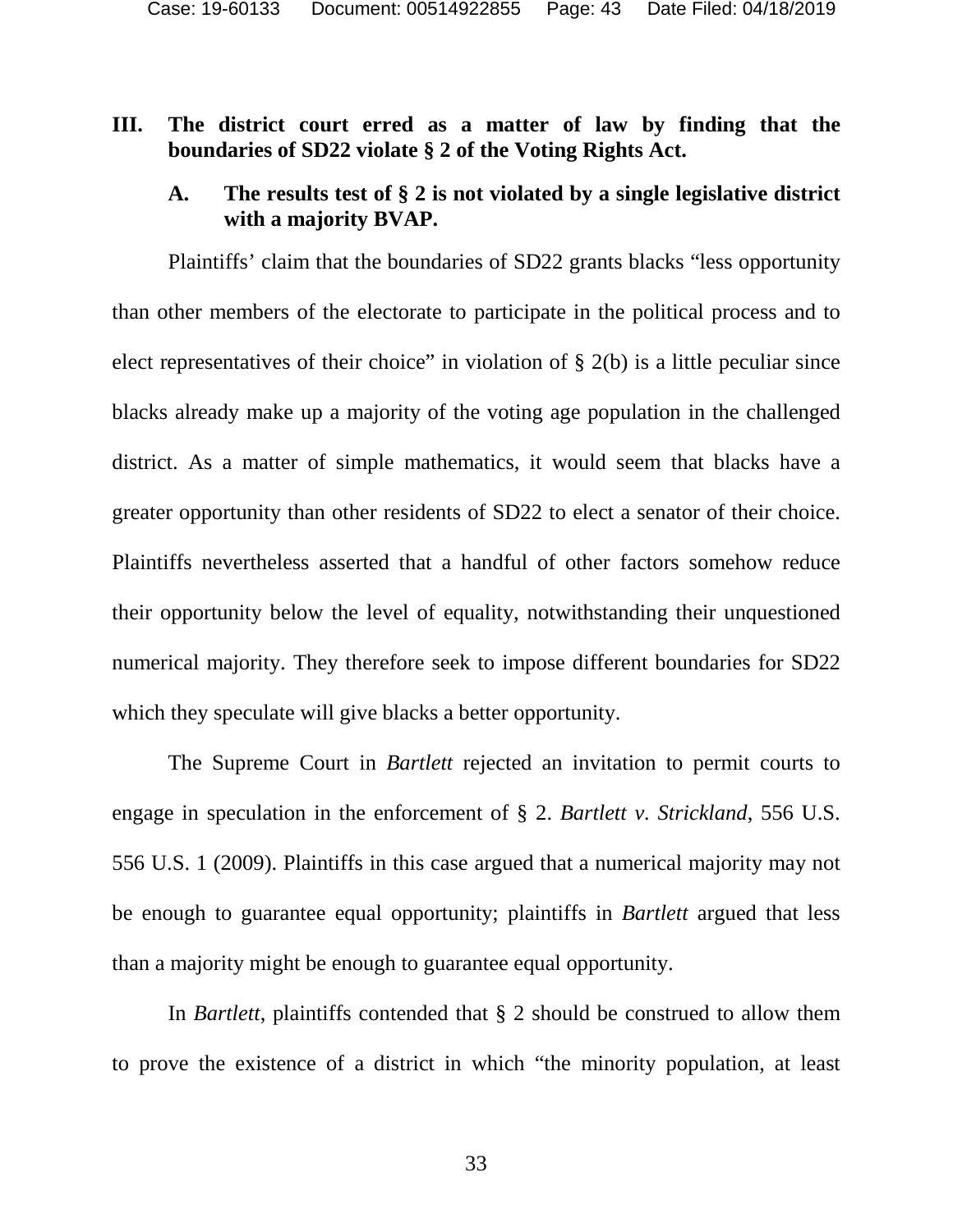potentially, is large enough to elect the candidate of its choice with help from voters who are members of the majority and who cross over to support the minority's preferred candidate." *Id.* at 13 (opinion of Kennedy, J.). The Supreme Court rejected this contention, holding that § 2 does not require the creation of a district in which a minority group is still a minority:

> Nothing in § 2 grants special protection to a minority group's right to form political coalitions. "[M]inority voters are not immune from the obligation to pull, haul, and trade to find common political ground." [*Johnson v.*] *DeGrandy,* 512 U.S. [997], 1010 [(1994)].

*Id.* at 15 (opinion of Kennedy, J.). The Supreme Court declined to require courts and legislatures "to scrutinize every factor that enters into districting to gauge its effect on crossover voting." *Id*. at 22.

Instead, applying and explaining the holding of *Thornburg v. Gingles*, 478 U.S. 30 (1986), the Supreme Court set a simple numerical standard for the evaluation of districts in a legislative apportionment to which § 2 might apply:

> Do minorities make up more than 50 percent of the voting-age population in the relevant geographic area? That rule provides straightforward guidance to courts and to those officials charged with drawing district lines to comply with § 2 . . . Where an election district could be drawn in which minority voters form a majority but such a district is not drawn, . . . then -- assuming the other *Gingles* factors are also satisfied -- denial of the opportunity to elect the candidate of choice is a present and discernable wrong that is not subject to the high degree of speculation and prediction attendant upon the analysis of crossover claims.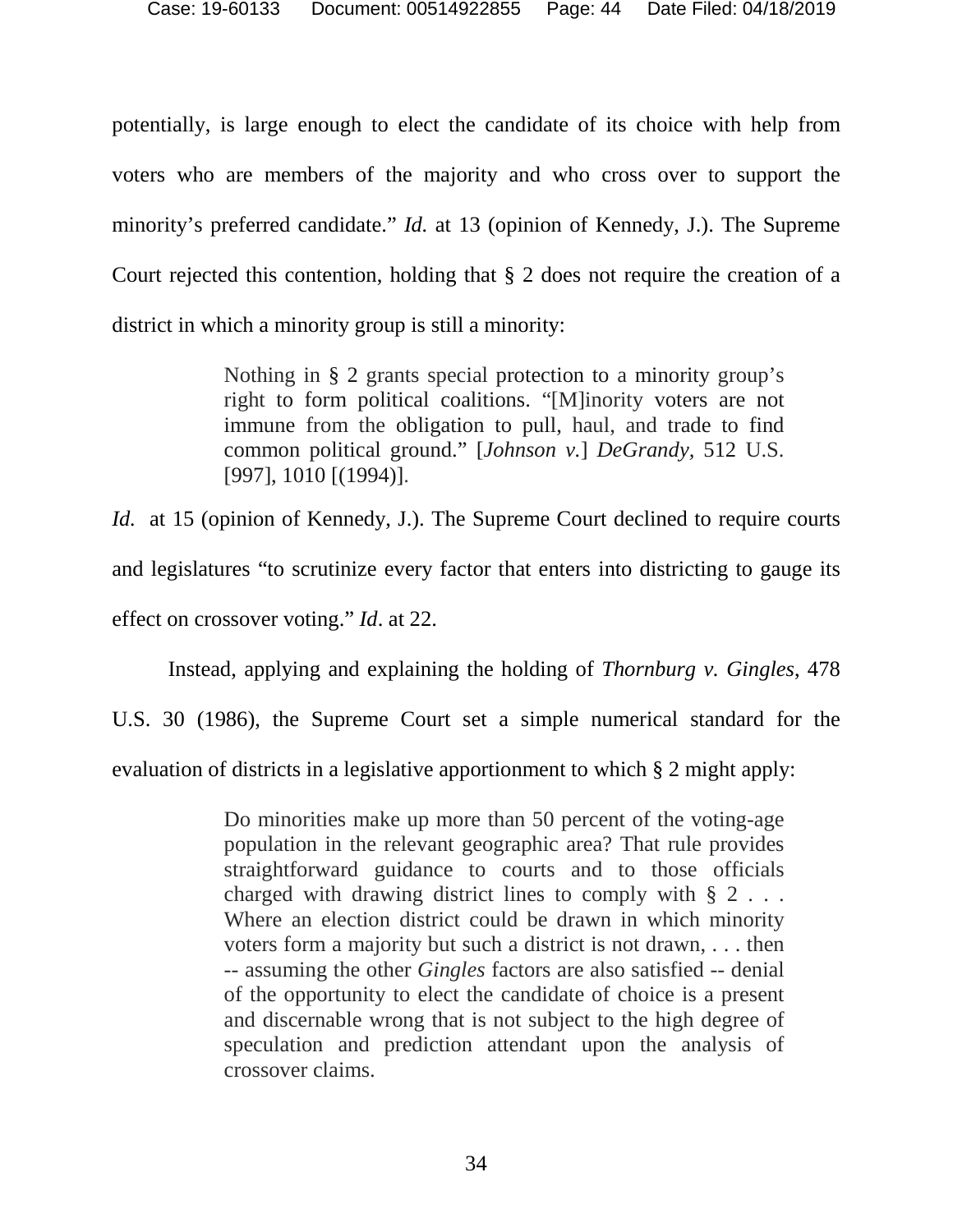*Id.* at 18-19 (opinion of Kennedy, J.) (citation omitted).

Here, the premise of *Gingles* is not satisfied, and the danger of speculation is as apparent as it was in *Bartlett*. This is not a case in which "such a district is not drawn." *Id*. at 18. The 2012 Legislature actually drew "an election district ... in which minority voters form a majority." *Id. See* ROA.1598 (D-11). Plaintiffs claim that the nature of the boundaries deprive the black majority of an equal opportunity to compete with the white minority, but their effort to blame the boundaries instead of other factors relies on just the sort of speculation that *Bartlett* rejected in favor of "an objective, numerical test." 556 U.S. at 18.

Following the logic of *Bartlett,* a district court in Arkansas rejected an identical claim levied against a single majority-minority state senate district in the neighboring Arkansas Delta. *Jeffers v. Beebe,* 895 F. Supp. 2d 920 (E.D. Ark. 2012). In *Jeffers,* plaintiffs alleged that a single senate district with a BVAP of 52.88% was insufficient to satisfy § 2. *Id.* at 927-28. The district court recognized well-established Supreme Court precedent that § 2 does not guarantee minority voters an electoral advantage nor does it require drafters to maximize minority voting strength. *See Jeffers* at 931 (citing and quoting *Bartlett*). Relying on *Bartlett,* the court held:

> In the present case, we conclude that the plaintiffs have not established a claim for vote dilution under §2 because the 2011 Senate District 24 -- the challenged district – is *already* a majority-minority district under *Bartlett's* definition. It has a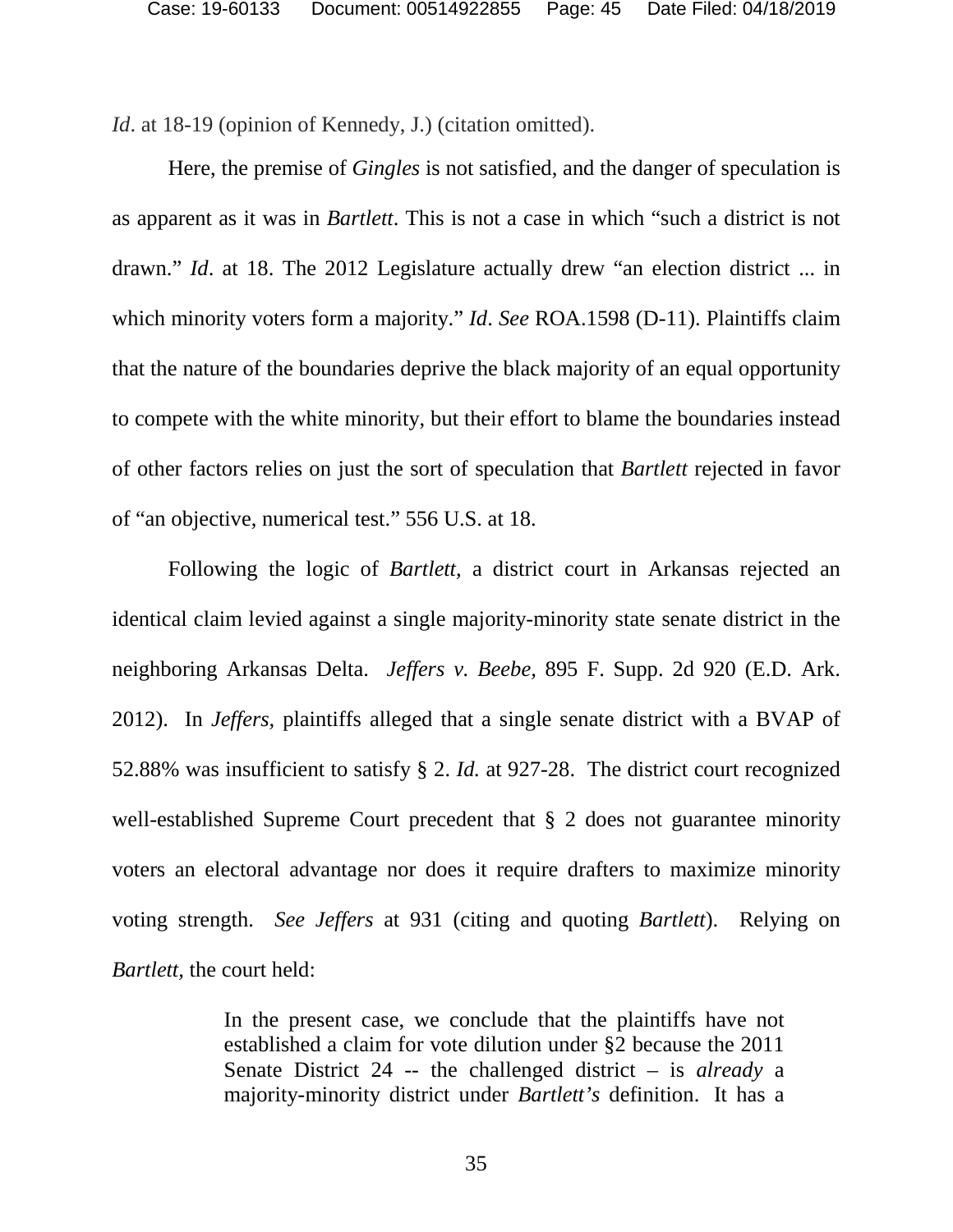BVAP of 52.8 percent, which is "greater than 50%."... Thus, the plaintiffs have not shown that " an election district could be drawn in which minority voters form a majority but such a district [was] not drawn." . . . In other words, the plaintiffs failed to "prove that the alleged vote-dilution practice *prevented the creation* of an election district that would have contained a majority of minority voters . . . Because plainitffs "are unable to make that showing, they cannot satisfy the first *Gingles* precondition and therefore cannot state a §2 claim." *Id.* 

*Id.* at 932 (emphasis original). That is precisely the case here. SD22 is *already* a

majority-minority district and therefore plaintiffs cannot satisfy the first precondition of *Gingles,* rendering a fatal blow to their § 2 claim.

Of course, the Supreme Court has recognized the right of minorities to contest the number of majority-minority districts drawn in the apportionment of any legislative body. As the Court has explained:

> [I]n the context of a challenge to the drawing of district lines, "the first *Gingles* condition requires the possibility of creating more than the existing number of reasonably compact districts with a sufficiently large minority population to elect candidates of its choice." *DeGrandy*, supra, at 1008.

*LULAC v. Perry*, 548 U.S. 399, 430 (2006). Because plaintiffs neither argued, nor offered any evidence to establish that the Mississippi legislature failed to draw as many majority-minority districts as could properly be drawn, no relief is available under § 2. Plaintiffs cannot complain that a majority-minority district should have encompassed a different set of members of a minority group. "If the inclusion of the plaintiffs would necessitate the exclusion of others, then the State cannot be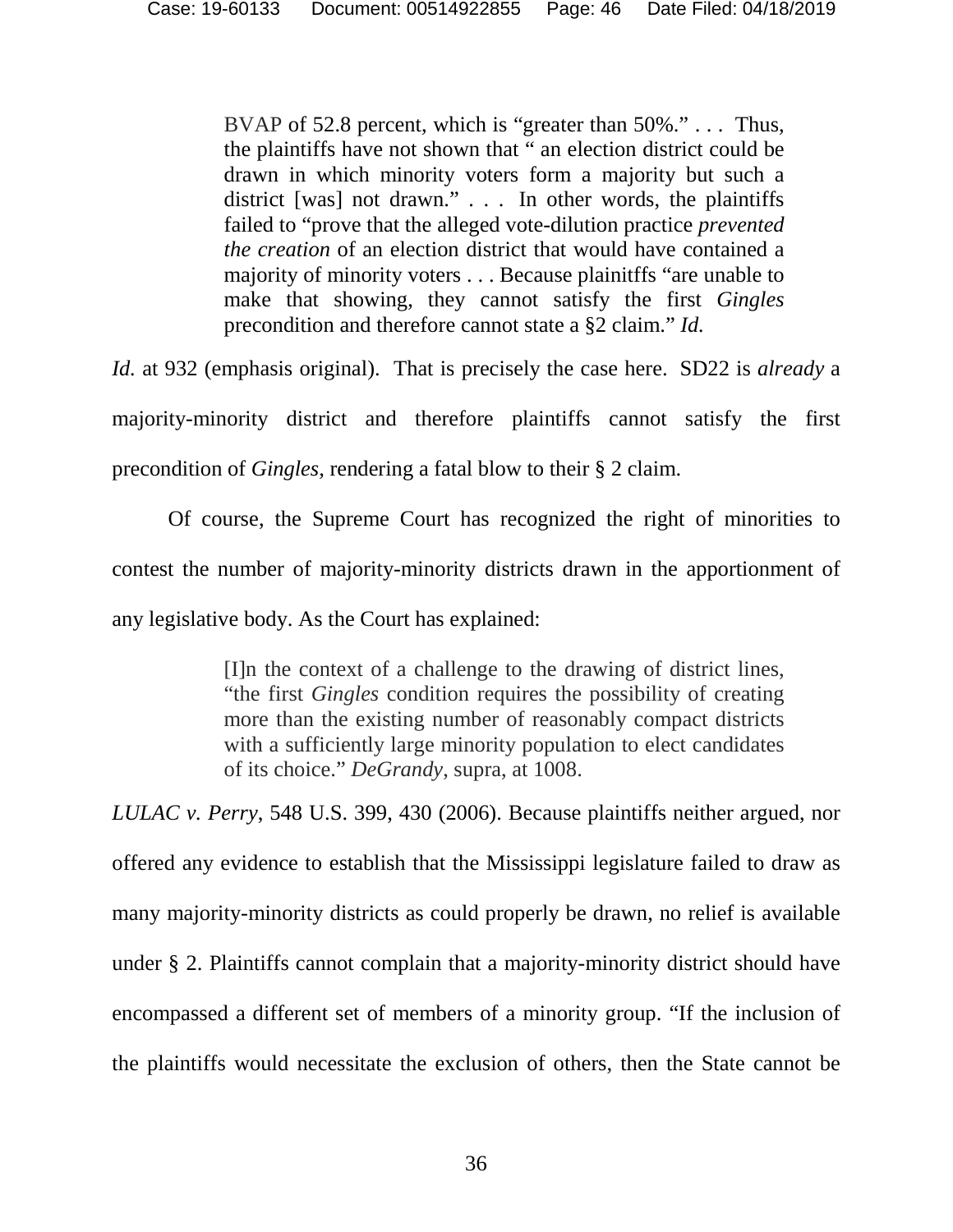faulted for its choice." *Id*. at 429-30. Here, plaintiffs simply argue that different boundaries should have been utilized which would give a different majority of minority voters a better chance to win. If § 2 does not immunize a minority of black voters "from the obligation to pull, haul, and trade to find common political ground," *DeGrandy*, 512 U.S. at 1020, it certainly should not immunize a black majority from the need to do such hard, political work within its own ranks.

Judge Clement captured the novelty of plaintiffs' claim in her dissent to the panel denial of Appellants' stay motion: "No court has ever found that a majorityminority single-member district violates Section 2 by itself." *Thomas*, 919 F.3d at 319 (Clement, J., dissenting). This is so because the Supreme Court has instructed in *Shaw v. Hunt* that "a plaintiff may allege a Section 2 violation in a singlemember district if the manipulation of districting lines fragments politically cohesive minority voters among several districts or packs them into one district or a small number of districts, and thereby dilutes the voting strength of members of the minority population." *Shaw,* 517 U.S. 899, 914 (1996). Stated differently, a state can violate Section 2 by "cracking" minority voters into separate districts, or "packing" minority voters into supermajority districts. Plaintiffs have failed to even allege, much less offer any proof, to establish fragmentation through either "cracking" or "packing." Simply stated, § 2 does not guarantee minority voters in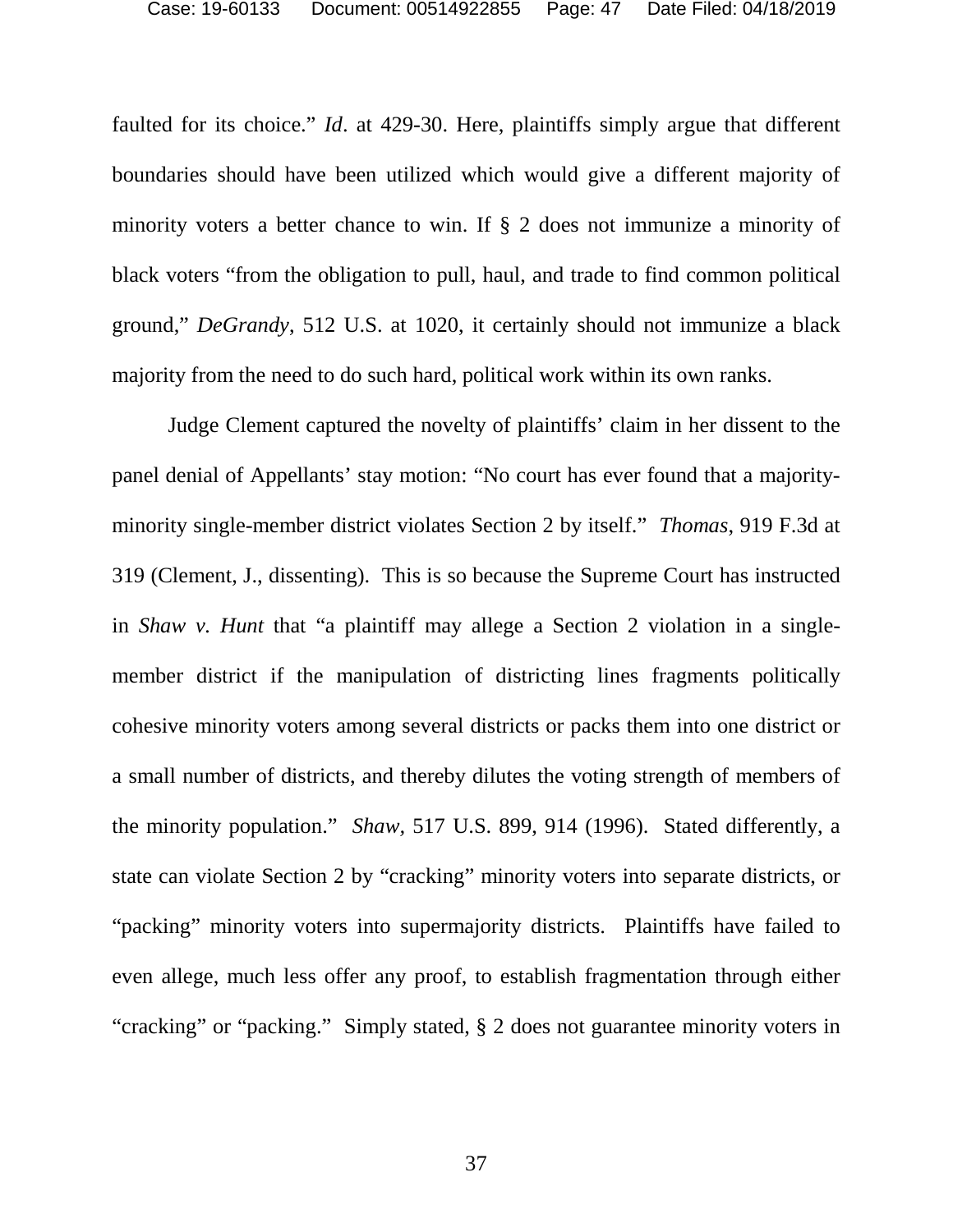any single district a minimum voting majority to enable them to prevail on election day.

Plaintiffs principally rely on this Court's decision in *Monroe v. City of Woodville*, 819 F.2d 507 (5th Cir. 1987) to support their suggestion that a black majority may be entitled to relief under these facts and circumstances. *Monroe*, however, involved an at-large form of government, not a single-member district. Further, in that case the City confessed liability, and this Court ruled that the district court should have attempted to fashion a remedy. When the district court tried the case, it again denied relief, and this time the Fifth Circuit affirmed. *Monroe v. City of Woodville*, 881 F.2d 1327 (5th Cir. 1989). The Court acknowledged that Fifth Circuit cases from the time before the 1982 amendment to § 2 had held that at-large forms of government could be attacked even where blacks held a voting age majority. The Court, however, expressed skepticism about the permanent vitality of such a rule:

> The caveat should be added that in *Zimmer* [*v. McKeithen*, 485 F.2d 1297, 5th Cir. 1973 (en banc), *aff'd* sub nom. *East Carroll Parish Sch. Bd. v. Marshall*, 424 U.S. 636 (1976)], at least, the black majority had recently been freed from literacy tests and impediments to voting registration. As *de jure* restrictions on the right to vote mercifully recede further into the historical past, we should expect it to be increasingly difficult to assemble a *Zimmer-type* voting rights case against an at-large electoral district where a minority-majority population exists.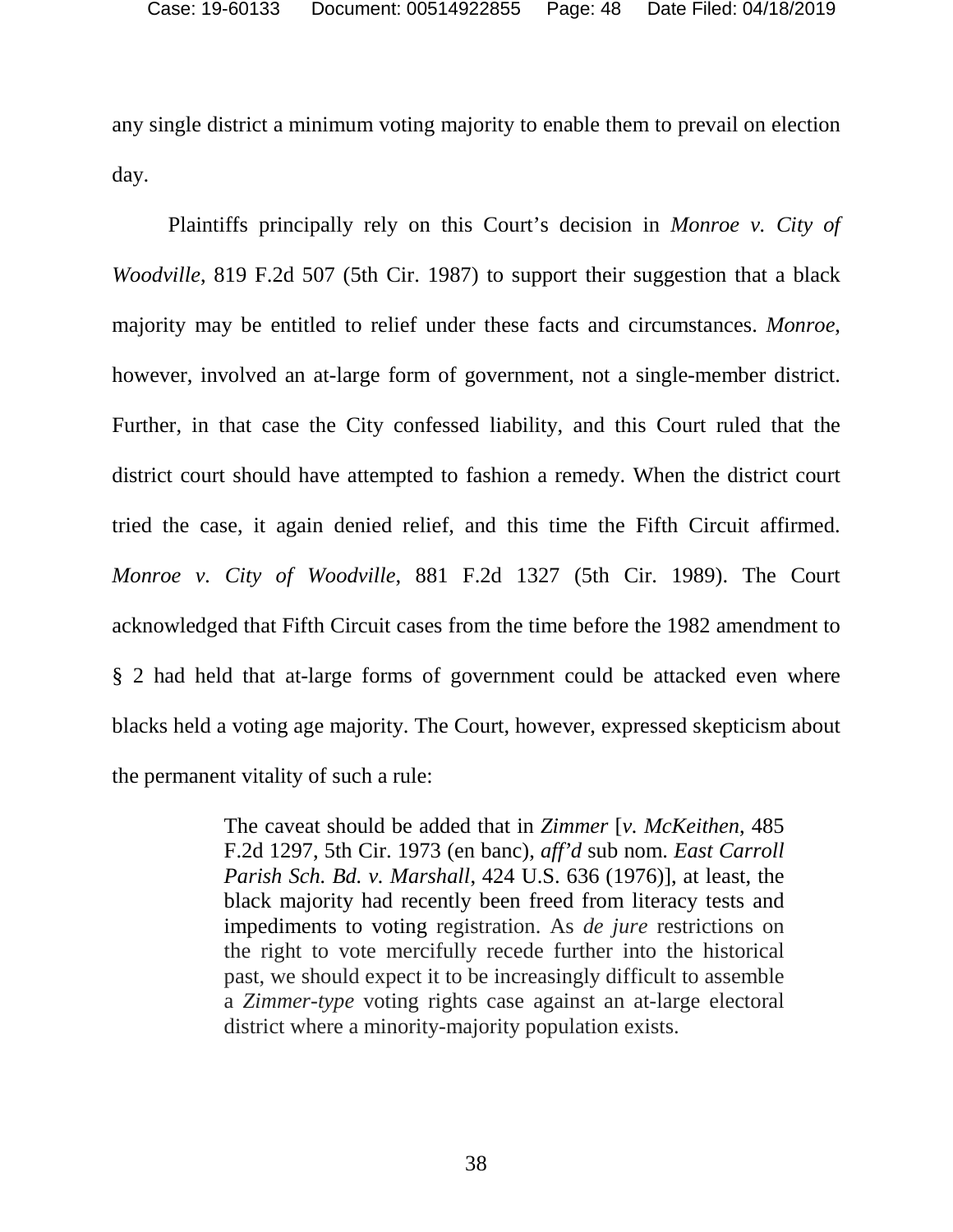*Monroe*, 881 F.2d at 1333. Now, three decades later, this Court should expect to see evidence of discrimination and its still continuing effects, which plaintiffs have not offered, before extending those principles for the first time to single-member districts.<sup>[9](#page-48-0)</sup>

The practical implications of plaintiffs' contention are immense. Every decade, the Mississippi legislature must redistrict 52 senators and 122 representatives. Plaintiffs can always offer to prove, as these plaintiffs do not, that any aspect of any district was created in violation of the intent test of § 2 and the Fourteenth and Fifteenth Amendments. However, plaintiffs claim that, even where there is no evidence of discriminatory intent and no possibility of creating an additional district, the details of every single majority-minority district can require a trial. Plaintiffs claim that each of the 15 majority-minority Senate districts could be subject to suit, and, of course, the same would be true of every majorityminority House district, supervisor district, or city council district.

<span id="page-48-0"></span><sup>&</sup>lt;sup>9</sup> The district court's opinion read the first *Monroe* decision as having been designed to "prohibit[] entrenched political powers from drawing a series of extremely marginal majority-minority districts with the expectation that the majority-minority group will be unable to turn out in numbers sufficient to ever elect a candidate of their choice." ROA.387, n.80, RE 5. To the contrary, the problem in *Monroe* was that there was no districting at all in an at-large form of government. These plaintiffs have not alleged any discriminatory intent, nor have they introduced evidence of any such "series" of deceptive redistrictings at any point in Mississippi's past. The days when "entrenched political powers "in Mississippi could be lawfully presumed to be malicious under the Voting Rights Act ended with *Shelby County v. Holder*, 570 U.S. 529 (2013).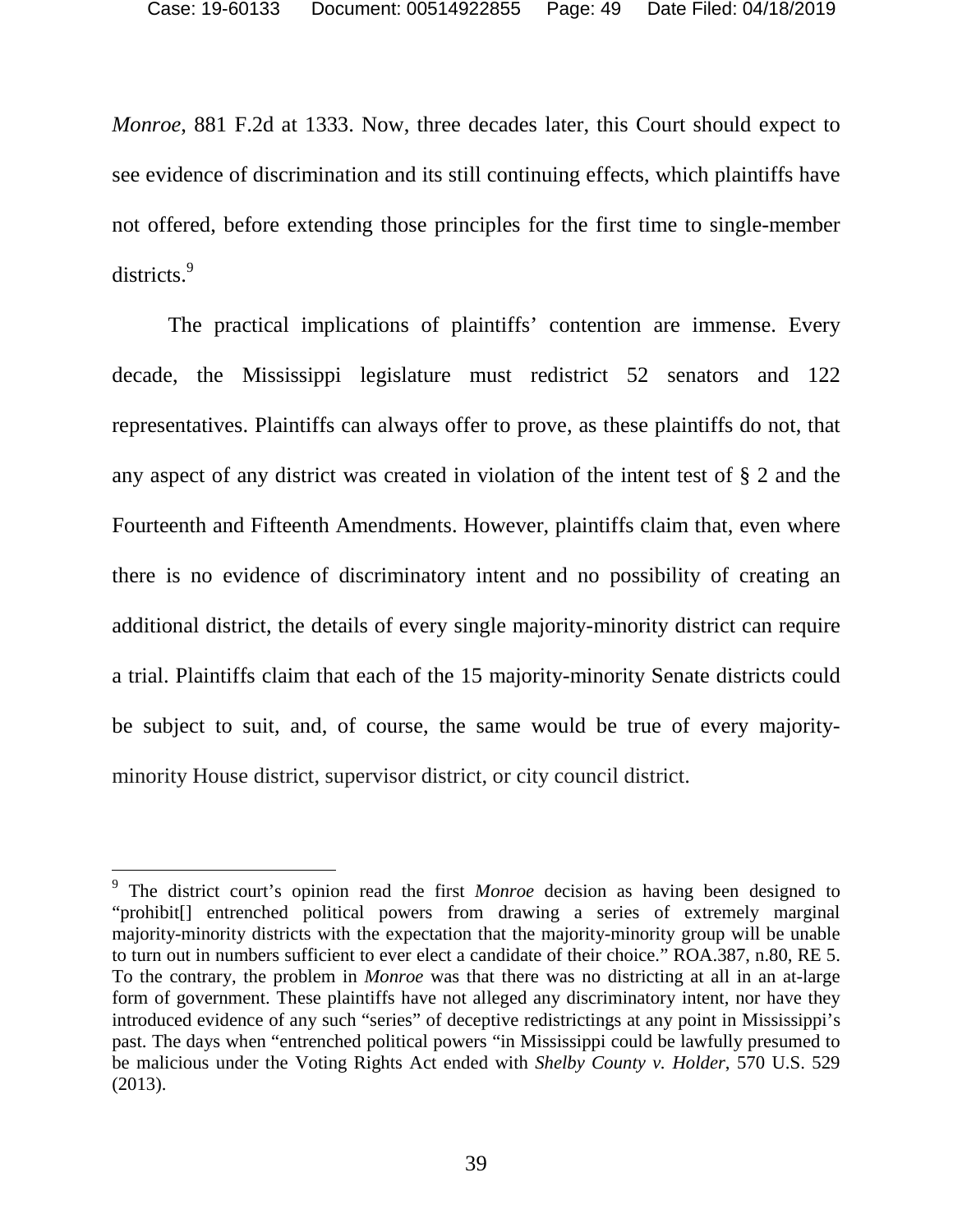Plaintiffs have not cited any case from any court where it has been held that a majority-minority district violated § 2 because other boundaries might have been more favorable to the electoral success of black voters and candidates. Nothing in the language of § 2 or any precedent suggests that such a rule should now be established. Thus, plaintiffs' § 2 claim fails as a matter of law.

# <span id="page-49-0"></span>**B. The results test of § 2 is not violated unless participation in the political process is depressed among black citizens.**

Assuming *arguendo* that plaintiffs stated a § 2 claim in spite of SD22 already being a majority-minority district, the Supreme Court has mandated that plaintiffs must establish three preconditions which must be met before a court may examining the "totality of circumstances," as § 2(b) requires:

> (1) the group is sufficiently large and geographically compact to constitute a majority in a single-member district; (2) it is politically cohesive; and (3) the white majority votes sufficiently as a bloc to enable it usually to defeat the minority's preferred candidate."

*League of United Latin American Citizens v. Clements*, 999 F.2d 831, 849 (5th Cir. 1993), citing *Gingles*, 478 U.S. at 50-51, and *Growe v. Emison*, 507 U.S. 25, 40 (1993).

Plaintiffs submitted into evidence three different maps, each including parts of SD22 and adjoining districts, in which the BVAP majority is larger. ROA.1282 (P-6); ROA.1284 (P-7); ROA.1287 (P-8). They claim this evidence meets the first requirement of *Gingles*, even though a BVAP majority district already exists. For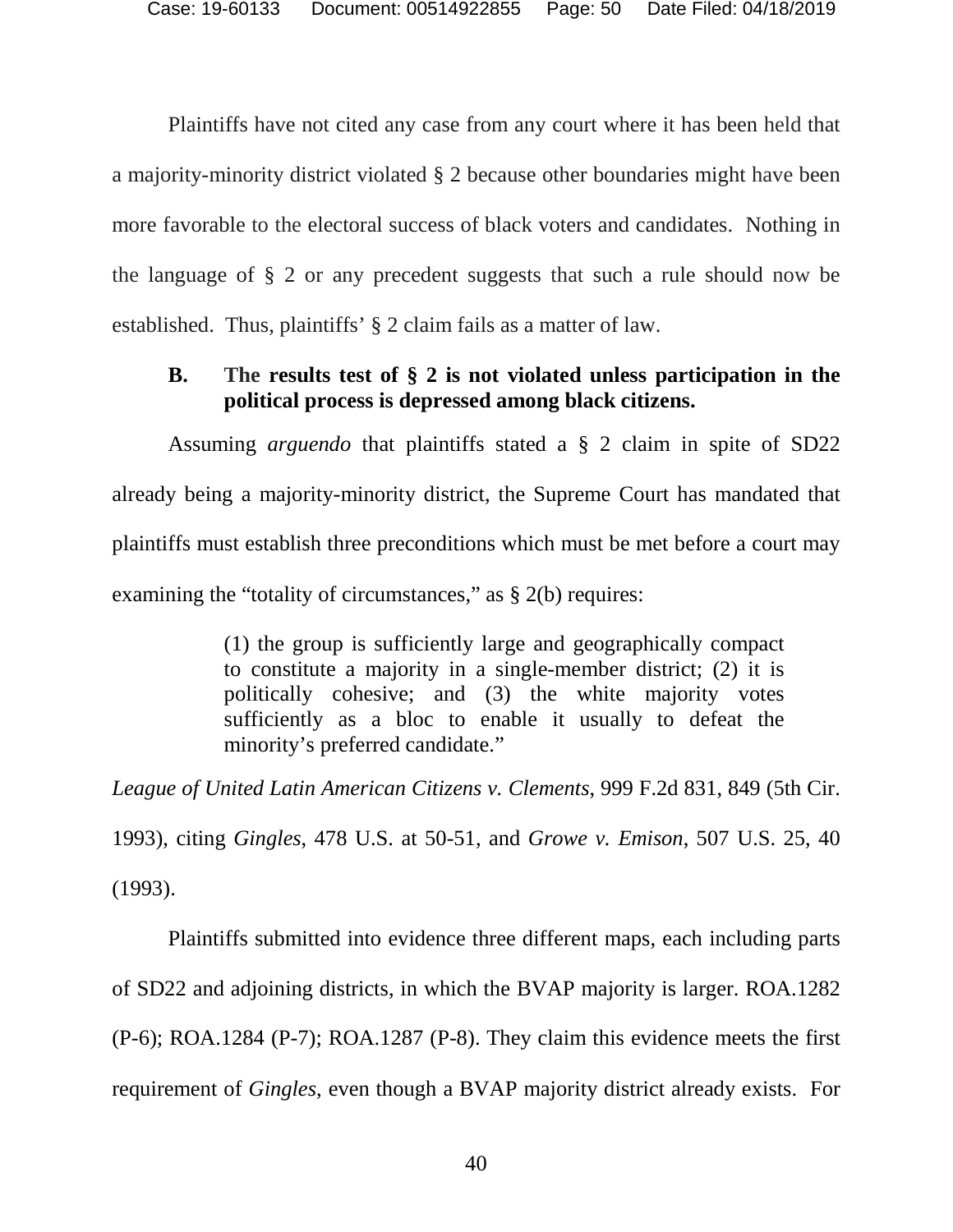the reasons stated above, because SD22 already contains a majority-minority voting age population, plaintiffs cannot meet the first *Gingles* precondition and their claim must be dismissed.

Regardless, plaintiffs attempted to satisfy the second and third *Gingles* preconditions without a single election for senator that has ever been properly conducted in SD22. Instead, they offer analyses of the outcome of certain statewide elections in 2015 in SD22, as well as other elections in other districts in other years. ROA.1065 (P-1). Accordingly, plaintiffs must carry the burden of demonstrating that "the white majority votes sufficiently as a bloc to enable it usually to defeat the minority's preferred candidate," *LULAC v. Clements*, 999 F.2d at 849 (emphasis added), without being able to prove that white voters have ever actually defeated "the minority's preferred candidate" for senator for SD22.

Only if these three factual prerequisites are established does the Court turn to the totality of the circumstances, examining factors specified in *Gingles*, 478 U.S. at 44-45. Plaintiffs introduced evidence on some, but not all of these factors.

**The history of voting-related discrimination in the State or political subdivision**. Through the statements of Senator John Horhn and Fred Banks, plaintiffs made reference to unconstitutional practices in Mississippi's past. ROA.1295 (P-10); ROA.1290 (P-9). However, because plaintiffs' complaint declined to assert a claim under the Constitution, they did not ask the district court

41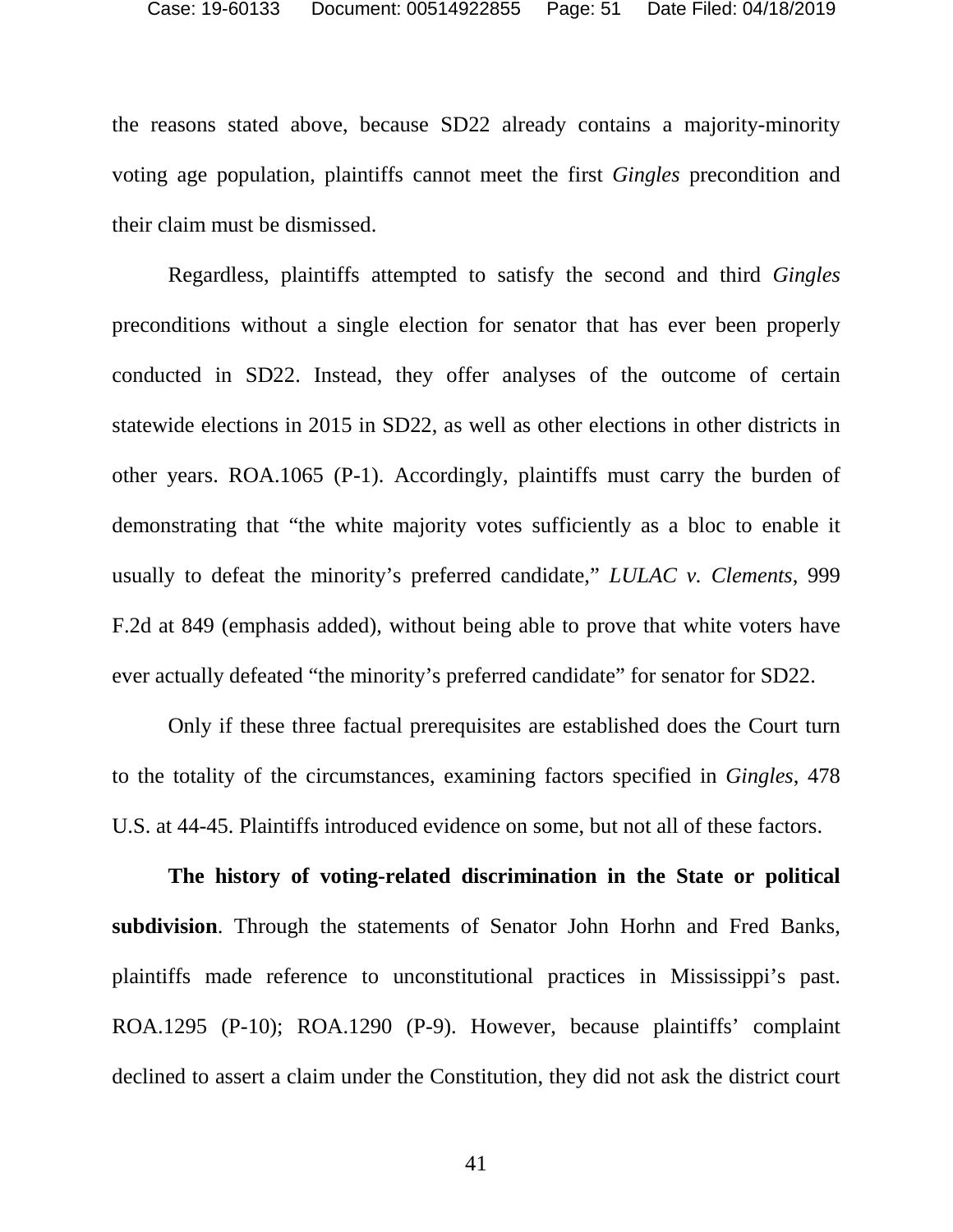to adjudicate that any constitutional violations had taken place or that any such violations had any effect on plaintiffs' ability to elect representatives of their choice under § 2(b).

**The extent to which voting in the elections in the State or political subdivision is racially polarized**. Plaintiffs sought to establish this factor by statistical evidence drawn from elections for other offices or other areas. *See* ROA.1065 (P-1).

**The extent to which minority group members bear the effects of past discrimination in areas such as education, employment, and health, which hinder their ability to participate effectively in the political process**. Although plaintiffs introduced proof that blacks in SD22 trail whites in socioeconomic categories, ROA.1092 (P-4), they offered no proof to connect that fact to past discrimination. Nor did they prove that those socioeconomic circumstances hinder their ability to participate effectively in the political process. Plaintiffs' expert presented a statistical estimate that black turnout in the 2015 Senate election was 29.6% of the voting age population, while the white turnout was 36.9%. ROA.1071, ¶ 20. However, the expert admitted that he had excluded from his analysis the precincts in Bolivar County in which voters had been assigned to the wrong districts, thereby affecting the accuracy of his estimates. ROA.776-77, RE 9. Although Census Bureau statistics show that black turnout has exceeded white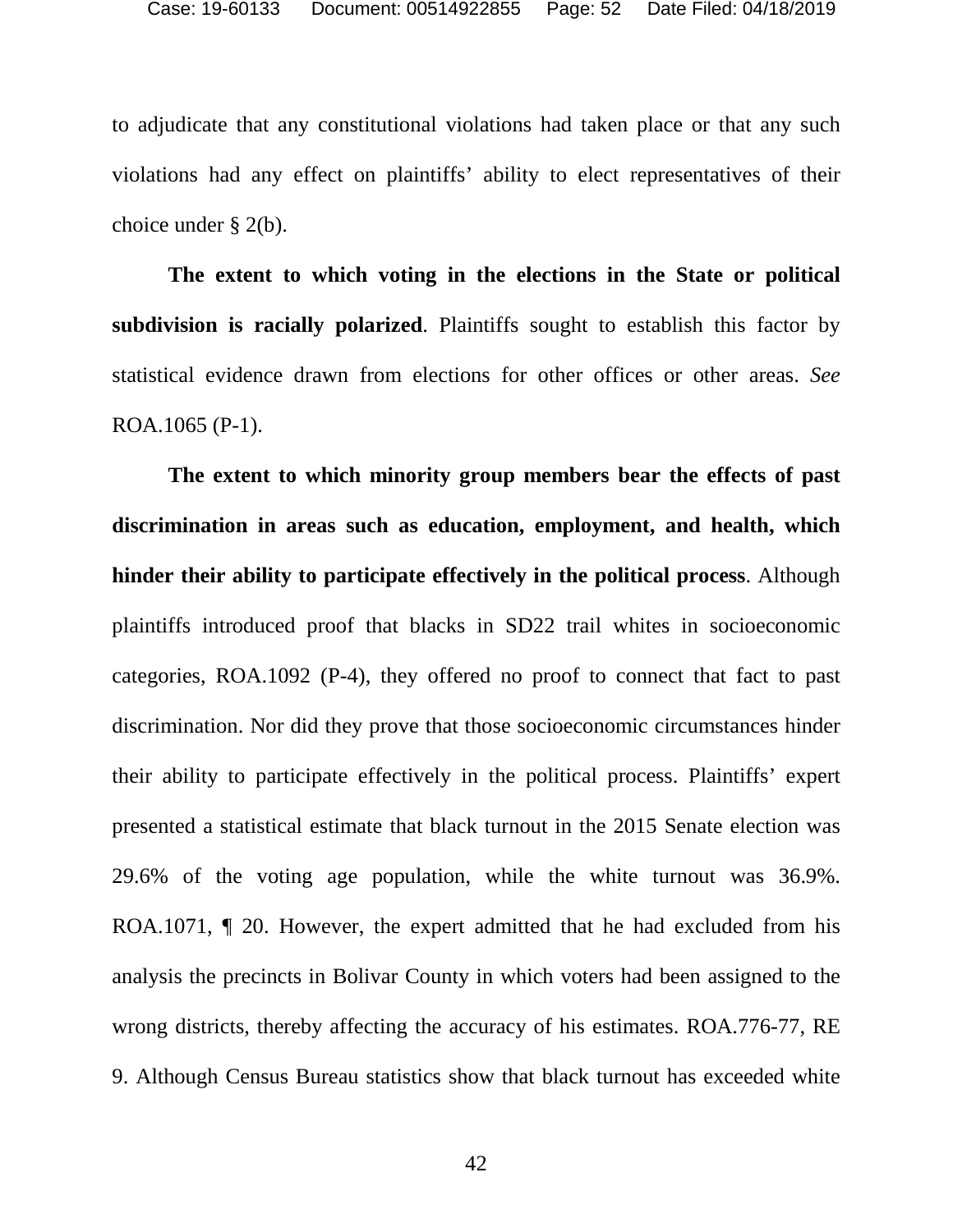turnout in even-numbered election years since at least 2004, ROA.1642 (Table 1) (D-14), the district court declared that black voters "are less likely to have transportation options that facilitate voter turnout in odd-year elections." ROA.384,  $RE 5.10$  $RE 5.10$ 

The district court credited plaintiffs' contention that "the Delta is 'totally different' from Madison County." ROA.361, RE 5. However, when the district court created a congressional district in the Delta, it included most of Madison County, including those parts now encompassed within SD22. *Jordan v. Winter*, 604 F. Supp. 807 (N.D. Miss.), *aff'd*, 469 U.S. 1002 (1984). Although the district court found Madison County to be "suburban" ROA.361, RE 5, all three plans credited by the court would unite those suburban precincts with parts of Vicksburg, which the court expressly found to be part of the Delta. ROA.361, RE 5 (quoting *Jordan v. Winter*, 541 F. Supp. 1135, 1139 n.l (N.D. Miss. 1982), *vacated*, 461 U.S. 921 (1983).

While *Gingles* erects three prerequisites to the consideration of a claim under the results test the question for determination by the Court, under  $\S$  2(b), is whether black citizens "have less opportunity than other members of the electorate to participate in the political process and to elect representatives of their choice."

<span id="page-52-0"></span> $10$  This Court has previously acknowledged evidence that black turnout was relatively higher in odd-numbered years compared to even-numbered years. *N.A.A.C.P. v. Fordice*, 252 F.3d 361, 368 n.1 (5th Cir. 2001).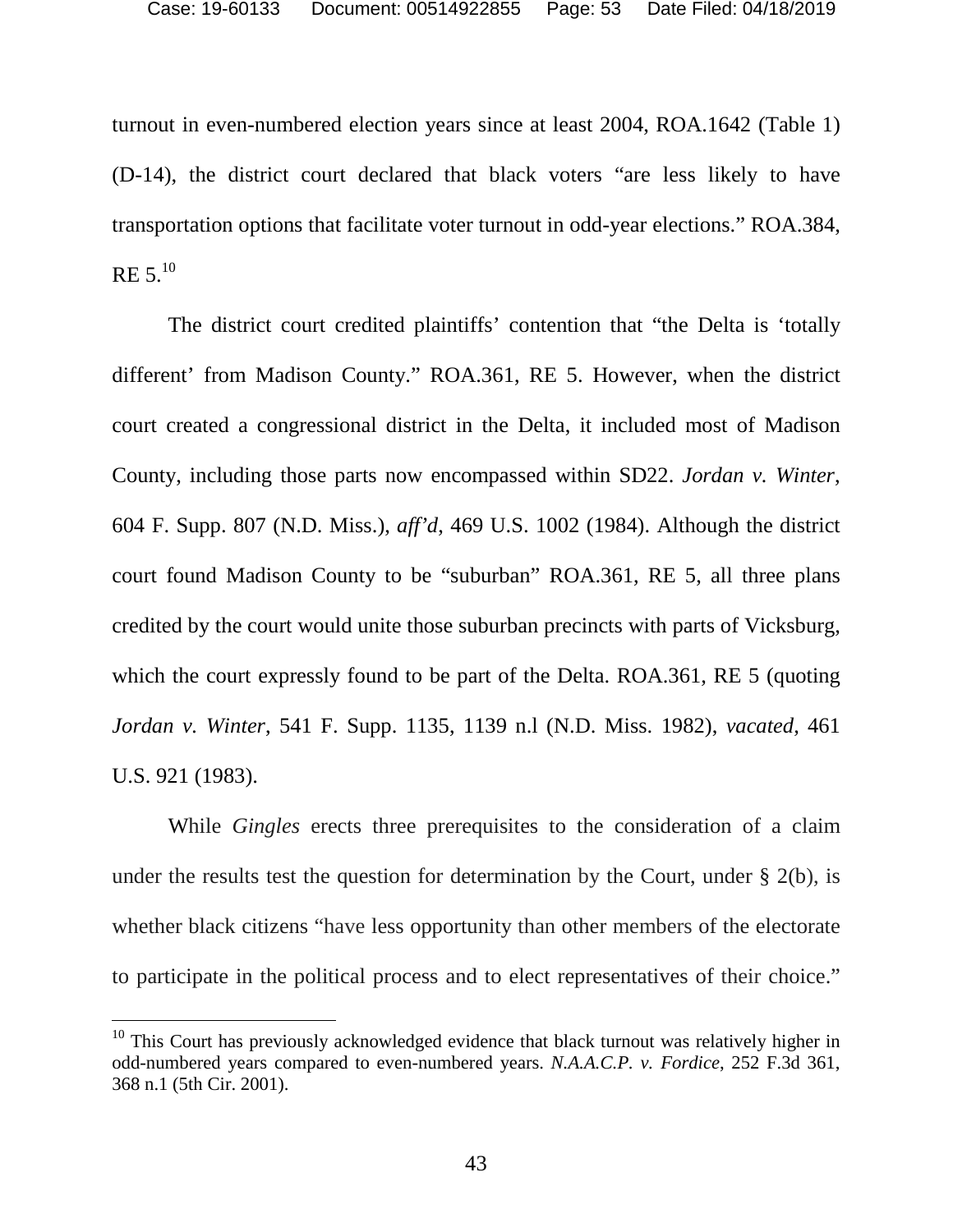In order to prevail, plaintiffs "bore the burden to demonstrate that the African-American citizens of Mississippi 'do not in fact participate to the same extent as other citizens.'" *N.A.A.C.P v. Fordice,* 252 F.3d at 368 (quoting *LULAC v. Clements,* 999 F.2d at 866).

To the contrary, the uncontradicted evidence in this record shows that "African-Americans in Mississippi" participate in the political process to a greater extent than white Mississippians. Official figures maintained by the United States Census Bureau show that blacks have turned out to vote at a higher rate than whites in every even-numbered year between 2004 and 2016. ROA.1642 (Table 1)  $(D-14)$ .<sup>[11](#page-53-0)</sup> On the basis of this and other evidence, defendants' expert opined that "the data show that existing socioeconomic differences no longer diminish [African-Americans'] participation in the political process as they did in the past." *Id.* at  $\P$  10.<sup>[12](#page-53-1)</sup>

Plaintiffs, however, claimed that black voters in SD22 have a lower rate of turnout than whites. That supposed lower rate of turnout is the indispensable foundation of their contention "that minority voters *in this case* failed to participate

<span id="page-53-0"></span> $11$  There is nothing aberrational about these statistics. This Court acknowledged two decades ago that "in recent years Mississippi's African-American and white citizens have maintained virtual parity in voter turnout." *NAACP v. Fordice*, 252 F.3d at 368 (footnote omitted).

<span id="page-53-1"></span><sup>&</sup>lt;sup>12</sup> Without citing evidence, the district court disparaged "known issues with self-reported voting surveys." ROA.384, RE 5. Because the Bureau has never suggested that blacks are more likely to over-report their participation than whites, the conclusion that black participation is greater than white participation remains sound.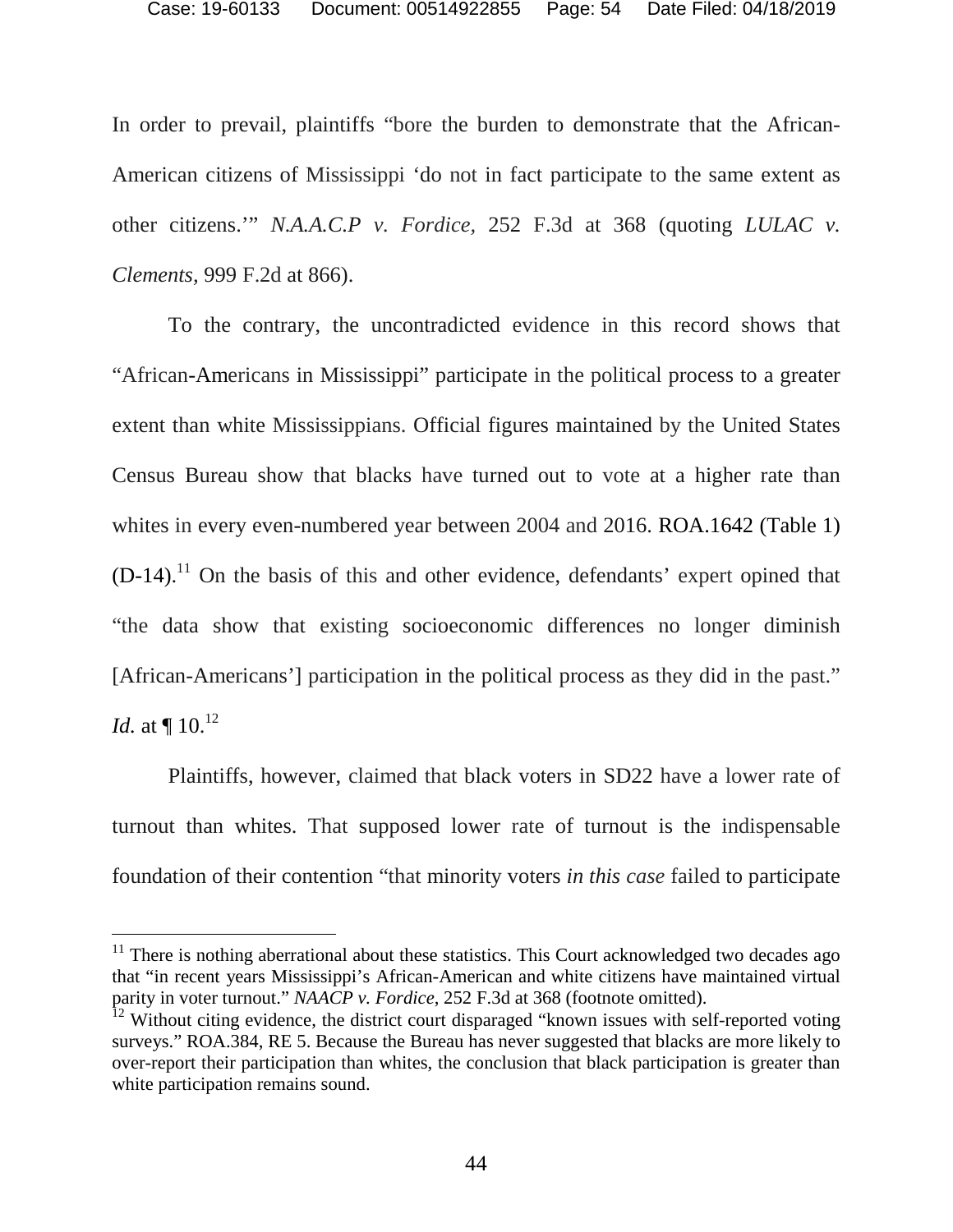equally in the political process." *LULAC v. Clements,* 999 F.2d at 867 (emphasis in original). There are two problems with that argument, one legal and one factual.

Every decade, the Mississippi legislature must engage in multiple redistrictings on a statewide basis. In *N.A.A.C.P. v. Fordice,* which involved districts for the election of Supreme Court Justices, it was no accident that this Court required proof of the participation levels of "the African-American citizens of *Mississippi.*" 252 F.3d at 368 (emphasis added). In that case, which involved only three districts, it might arguably have been possible to obtain reliable evidence of participation levels in the separate districts. That kind of knowledge is simply impossible to obtain at a district level when the legislature is redrawing 52 senate districts and 122 house districts. To deny the legislature the right to rely on Census Bureau statistics means that any one of 174 districts can be challenged at any time on the basis of statistical estimates of which the legislature could not have been aware at the time of enacting the statute.<sup>[13](#page-54-0)</sup> The law should bar the imposition of any such burden.

Moreover, the statistical estimates offered by plaintiffs in this case are unreliable because no properly conducted election has ever been held in SD22.

<span id="page-54-0"></span> $13$  Plaintiffs cited no case in which legislators have been held unable to rely on Census Bureau figures on any subject. *See Shelby Cnty*, 570 U.S. at 535 (finding under the Census Bureau's Voting and Registration data that "African-American voter turnout has come to exceed white voter turnout in five of the six States originally covered by § 5").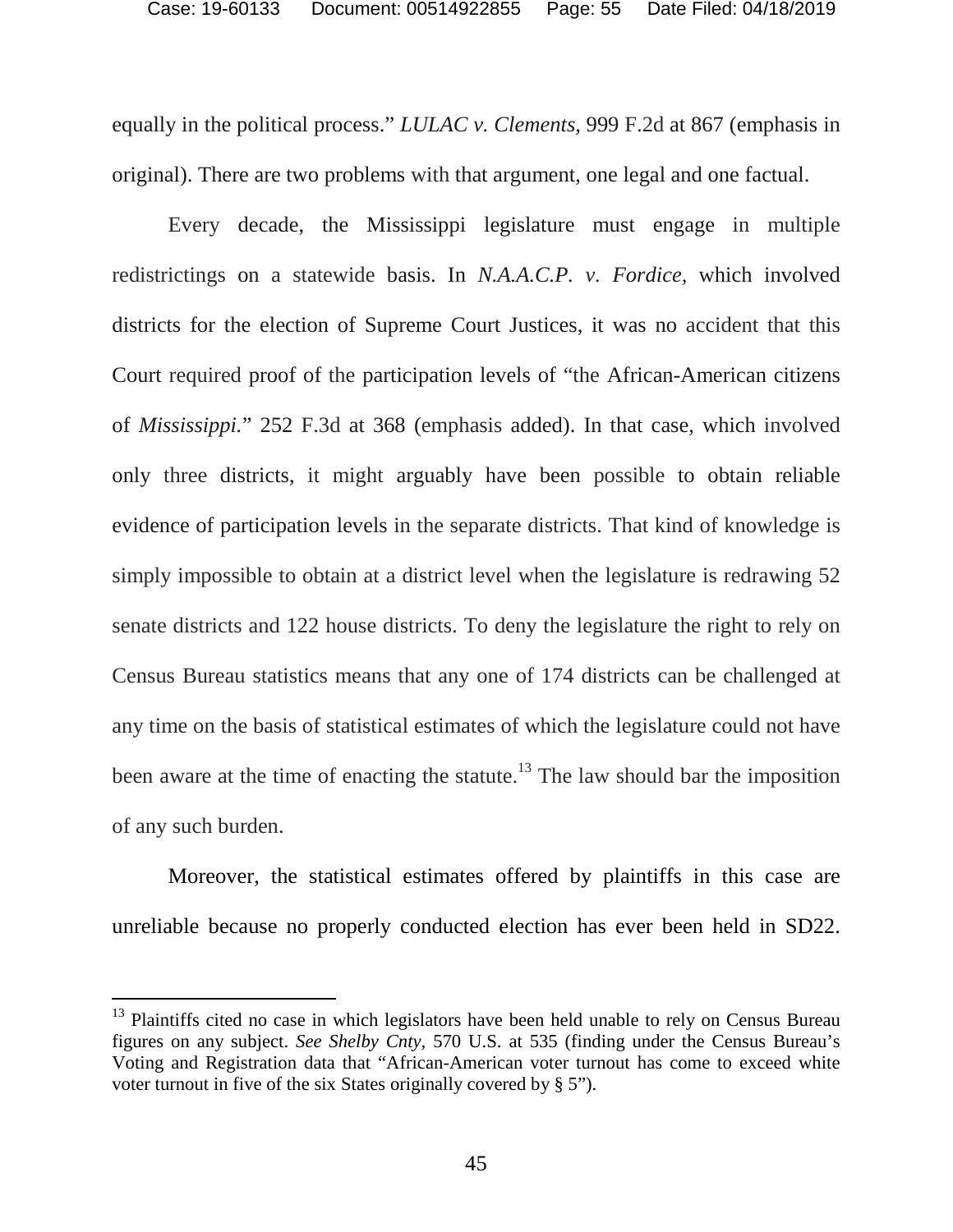Most importantly for the legal issues presented in this case, the mistakes in Bolivar County fatally undermine the statistical estimates of white and black turnout in that sole election. Plaintiffs' expert estimated that 29.6 % of the black voting age population participated in that general election, as compared to 36.9% of whites. ROA.1071 (P-1). The exclusion of the Cleveland precincts, however, distorted both of those estimates, particularly with regard to white participation. The population of the Cleveland portion of SD22 is predominantly white, but this Court can take judicial notice that Cleveland is the location of Delta State University, a predominantly white institution. ROA.785-86, RE 9. College students are counted as part of the voting age population in the census, but college students are notoriously unlikely to register and to vote.<sup>[14](#page-55-0)</sup> Had those non-voting white students been taken into consideration in plaintiffs' turnout estimates, the level of estimated white participation throughout SD22 would necessarily have fallen.

The district court described the 2003, 2007, and 2015 Senate elections as "the 'endogenous' elections most relevant to this case," ROA.363, RE 5, but the 2003 and 2007 elections were held under different SD22 boundaries, and it is undisputed that the 2015 election featured a "significant election administration error" in Bolivar County. ROA.780:11-12, RE 9. Endogenous elections "refers to

<span id="page-55-0"></span><sup>&</sup>lt;sup>14</sup> Previous redistricting litigation in Mississippi has recognized that university students "are unlikely to vote." *Fairley v. City of Hattiesburg*, 122 F. Supp. 3d 553, 570 n.6 (S.D. Miss. 2015), *aff'd*, 662 Fed. Appx. 291 (5th Cir. 2016).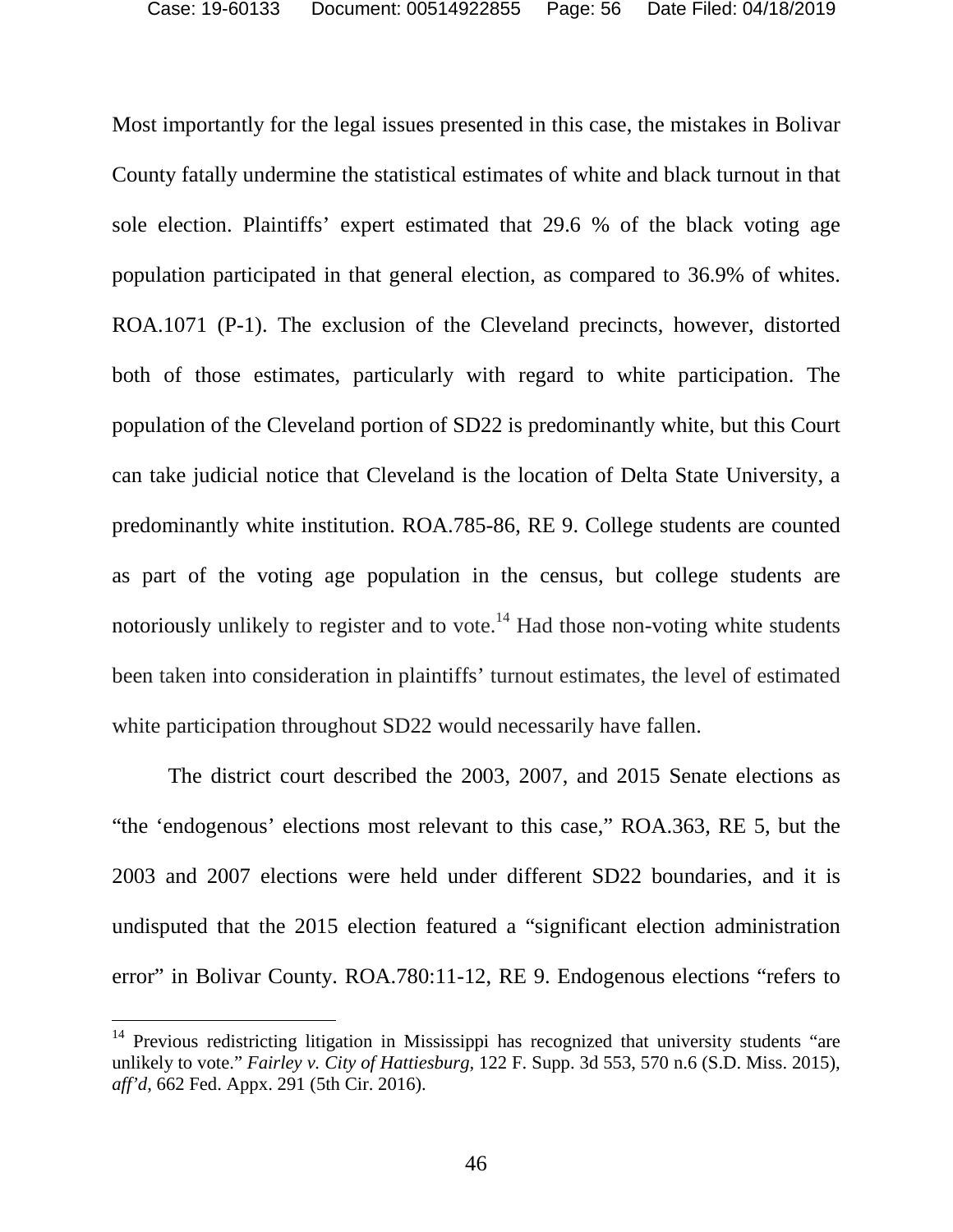elections for the particular office and district that is at issue." *Cano v. Davis*, 211 F. Supp. 2d 1208, 1235 (C.D. Cal. 2002), *aff'd*, 537 U.S. 1100 (2003). Instead of analyzing earlier elections under reconstituted election analysis, as described in *Rodriguez v. Bexar County, Texas*, 385 F.3d 853, 861 (5th Cir. 2004), plaintiffs chose to stake their entire case on a single "endogenous" election missing 10% of the vote.

Here, the vote totals from the only endogenous election involving the challenged districting boundaries excluded votes from two SD22 precincts and *included* votes from two non-SD22 precincts. ROA.775:22-778:11, RE 9. This four-precinct error, which simultaneously resulted in an overvote and undervote in Bolivar County, caused Dr. Palmer to exclude 10% of the actual vote totals for his analysis. ROA.779:9-14, RE 9. This Court has reversed earlier cases granting relief on a stronger record. *Rangel v. Morales*, 8 F.3d 242, 246 (5th Cir. 1993) ("evidence of one or two elections may not give a complete picture as to voting patterns within the district generally.") In *Rangel*, the Court reversed the district court's decision finding legally significant white bloc voting based on a single contest.

Of course, plaintiffs themselves discussed possible impediments to black participation, but their own testimony showed those impediments not to be insurmountable. Plaintiff Melvin Lawson observed that blacks are less likely than

47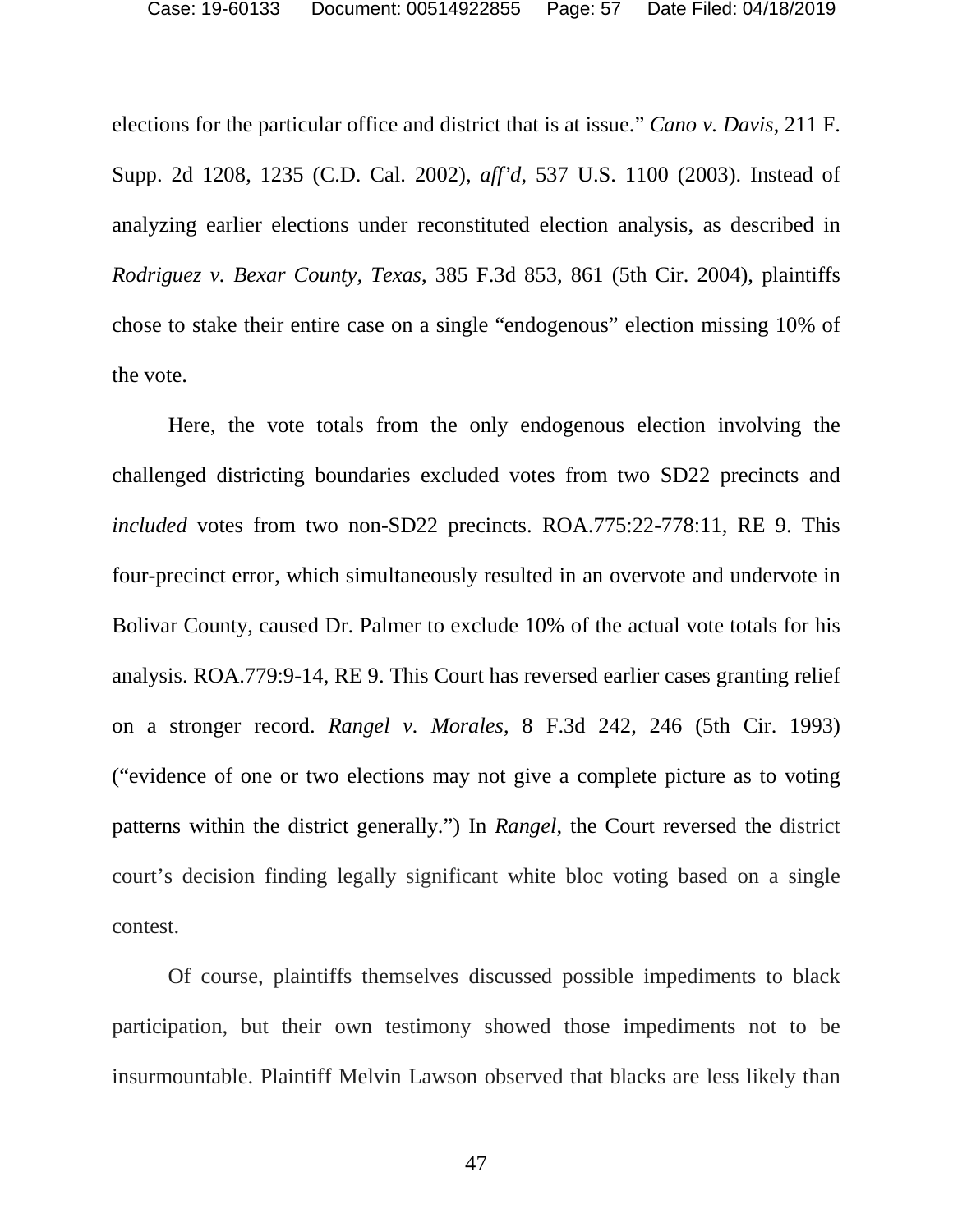whites to have their own means of transportation, but he confirmed that he and other politically active individuals drive voters to the polls on election day. ROA.825; ROA.834, RE 5. Whatever impediments may still exist, plaintiffs have failed to prove that they resulted in a depressed level of black participation, either in SD22 or in Mississippi as a whole.

In this black majority district, the evidence fails to show that black participation is in any way depressed. Absent such proof, *LULAC v. Clements* and *N.A.A.C.P v. Fordice* declare that the results test of § 2 cannot be satisfied.

# <span id="page-57-0"></span>**IV. The district court erred by imposing a remedy without affording the legislature a reasonable opportunity to act and without conducting a remedial hearing and making specific findings of fact.**

The Supreme Court "has repeatedly held that redistricting and reapportioning legislative bodies is a legislative task which the federal courts should make every effort not to pre-empt." *Wise v. Lipscomb*, 437 U.S. 535, 539- 40 (1978) (citations omitted). Further, the Supreme Court has made clear that when a Federal court "declares an existing apportionment scheme unconstitutional it is . . . appropriate, whenever practicable, to afford a reasonable opportunity for the legislature to meet constitutional requirements by adopting a substitute measure rather than for the federal court to devise and order into effect its own plan." *Id.* at 540. This is so because "Federal-court review of districting legislation represents a serious intrusion on the most vital of local functions." *Miller v. Johnson*, 515 U.S.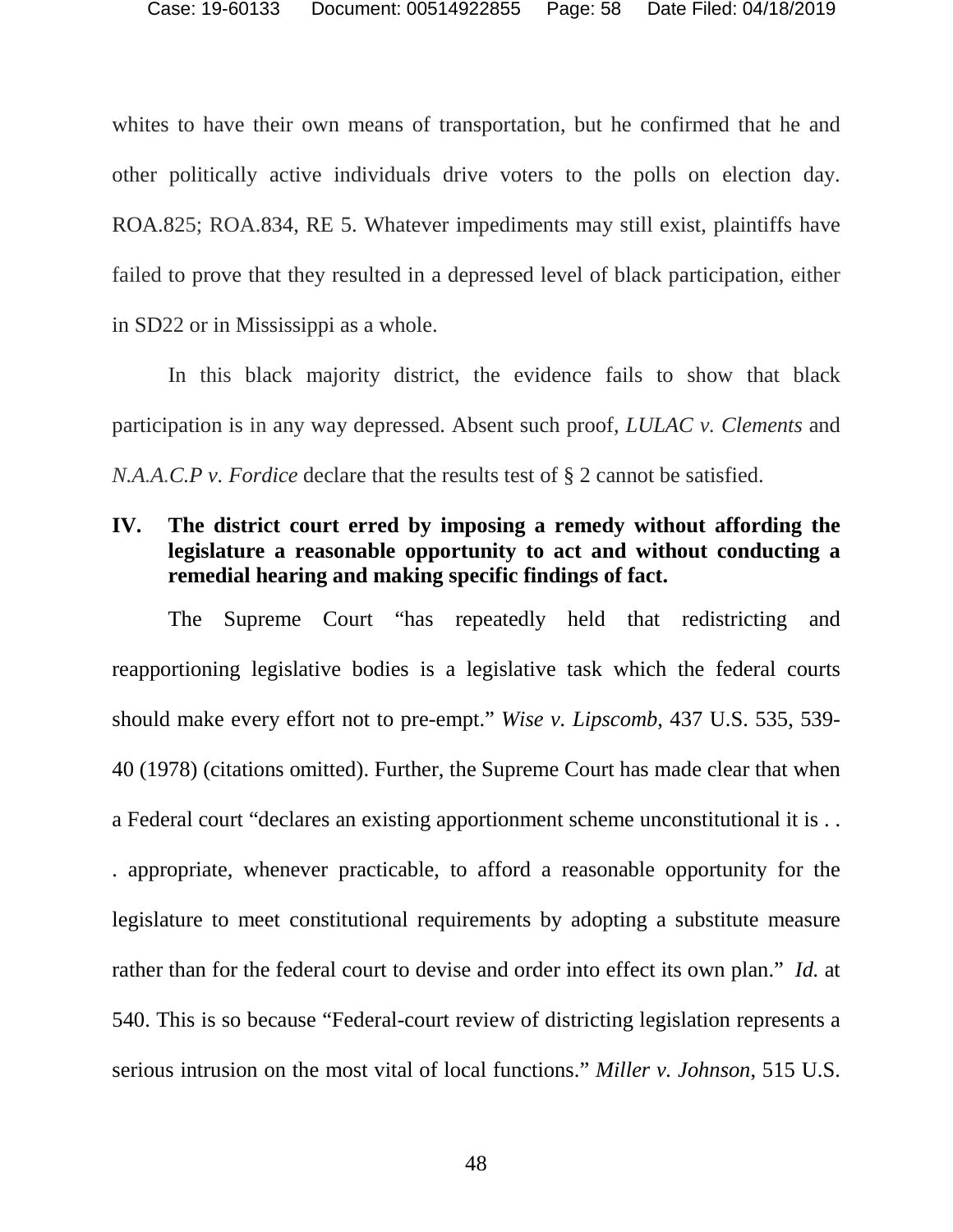900, 915 (1995). In *Veasey*, this Court recently recognized the mandate that a federal court afford to the state legislature a reasonable opportunity to act before devising a remedy for a § 2 violation. *Veasey v. Abbott*, 830 F.3d 216, 270 (5th Cir. 2016). "Both the Supreme Court and this court have admonished district courts to afford local governments a reasonable opportunity to propose a constitutionally permissible plan and not haphazardly to order injunctive relief." *Rodriguez*, 385 F.3d at 870. [15](#page-58-0)

In its February 16, 2019 Memorandum Opinion and Order, the district court acknowledged this precedent establishing that "the Legislature is entitled to the first opportunity to redraw District 22. . . [and] a 'legislative plan is unequivocally to be preferred over a court-ordered plan.'" ROA.387, RE 5. In spite of this recognition of clearly established law, less than two weeks later, the district court entered an order imposing a remedial plan without affording to the Mississippi legislature a reasonable opportunity to adopt a plan. ROA.473, RE 6. Moreover, the district court imposed its remedy without affording to appellants an opportunity to be heard on the issue of a remedy, and without making any findings to support

<span id="page-58-0"></span><sup>&</sup>lt;sup>15</sup> In *Rodriguez*, after the Court held that plaintiffs had failed to meet their burden of proof to establish a § 2 violation, the Court went on to review the relief ordered by the district court and held it was an abuse of discretion. *Id.* at 869-70. This Court's review of the injunctive remedy is even more important in this case, where the final judgment has been stayed, but not vacated. Should a special election become necessary before 2023 in any of the affected districts – 13, 22, or 23 – candidates and election officials will need to know whether to apply the borders designed by the district court or by the legislature.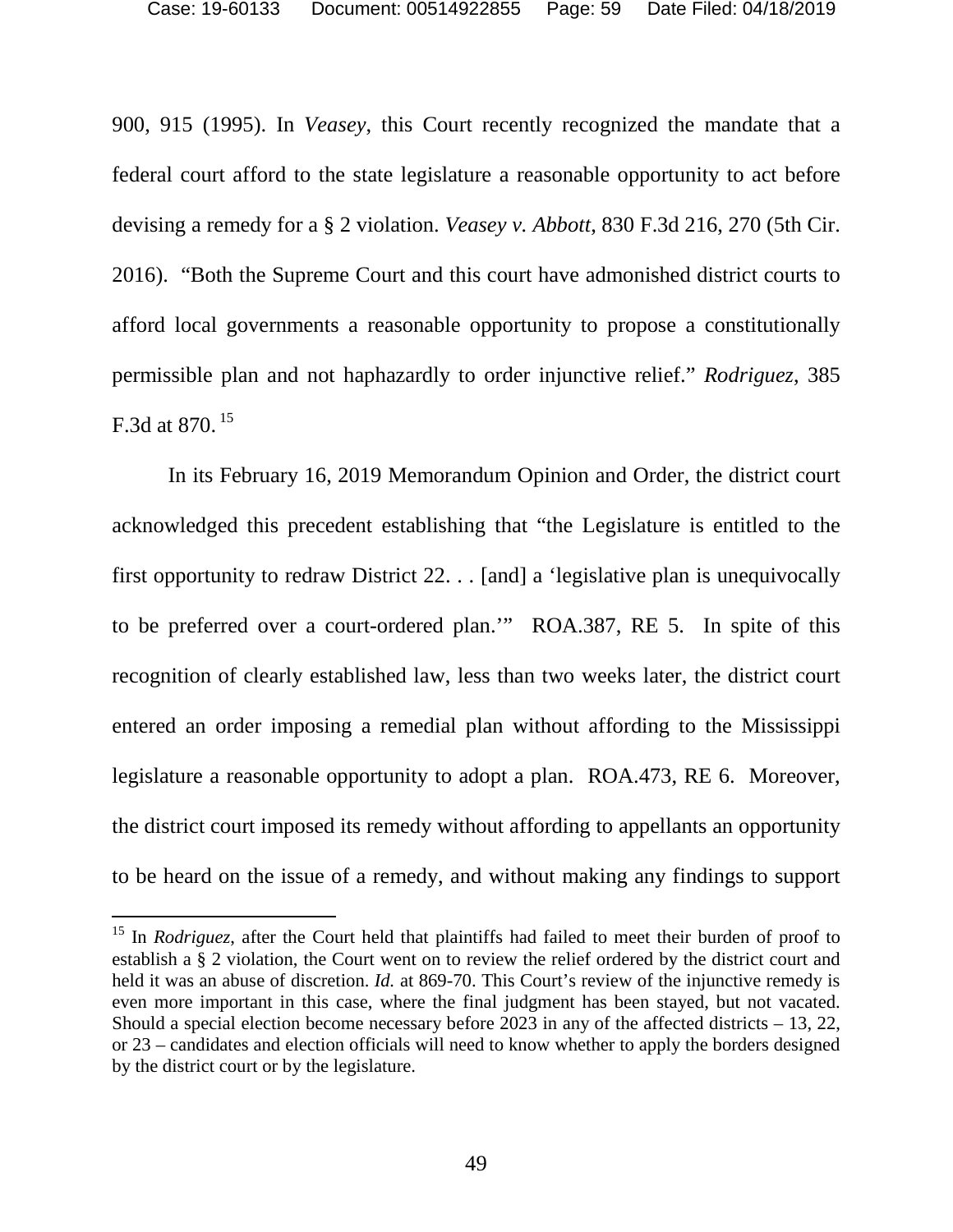the remedy imposed. *Id.* The district court failed to cite any authority to support the imposition of a judicial remedy under these facts and circumstances, and its actions constitute an unprecedented act of judicial interference into the legislative redistricting process. As this Court held in *Rodriguez*, the imposition of a judicial remedy in such circumstances "does not comport with the Supreme Court's and this court's clear requirements." *Rodriguez*, 385 F.3d at 870 n.26.

Additionally, a court may not "broadly brush[] aside state apportionment policy" when designing a remedy. *Whitcomb v. Chavis*, 403 U.S. 124, 161 (1971); *see Upham v. Seamon*, 456 U.S. 37, 40-42 (1982). Here, state policies include traditional redistricting principles, such as compactness, preservation of communities of interest, contiguity, and preservation of political subdivisions. ROA.982-83, RE 9. The district court made no findings that the plan it adopted complies with traditional redistricting principles. *See* ROA.473, RE 6. In fact, the plan adopted by the district court plainly is inconsistent with traditional redistricting principles, including the splitting of the City of Vicksburg, which was entirely in District 23 under the existing plan. Moreover, in adopting one of plaintiffs' proposed plans as its own, the district court offered no explanation for its choice of that particular plan as opposed to the two alternative plans submitted by plaintiffs. With all respect, altering district boundaries during a qualifying period with no remedial hearing afforded to the parties and with no finding that the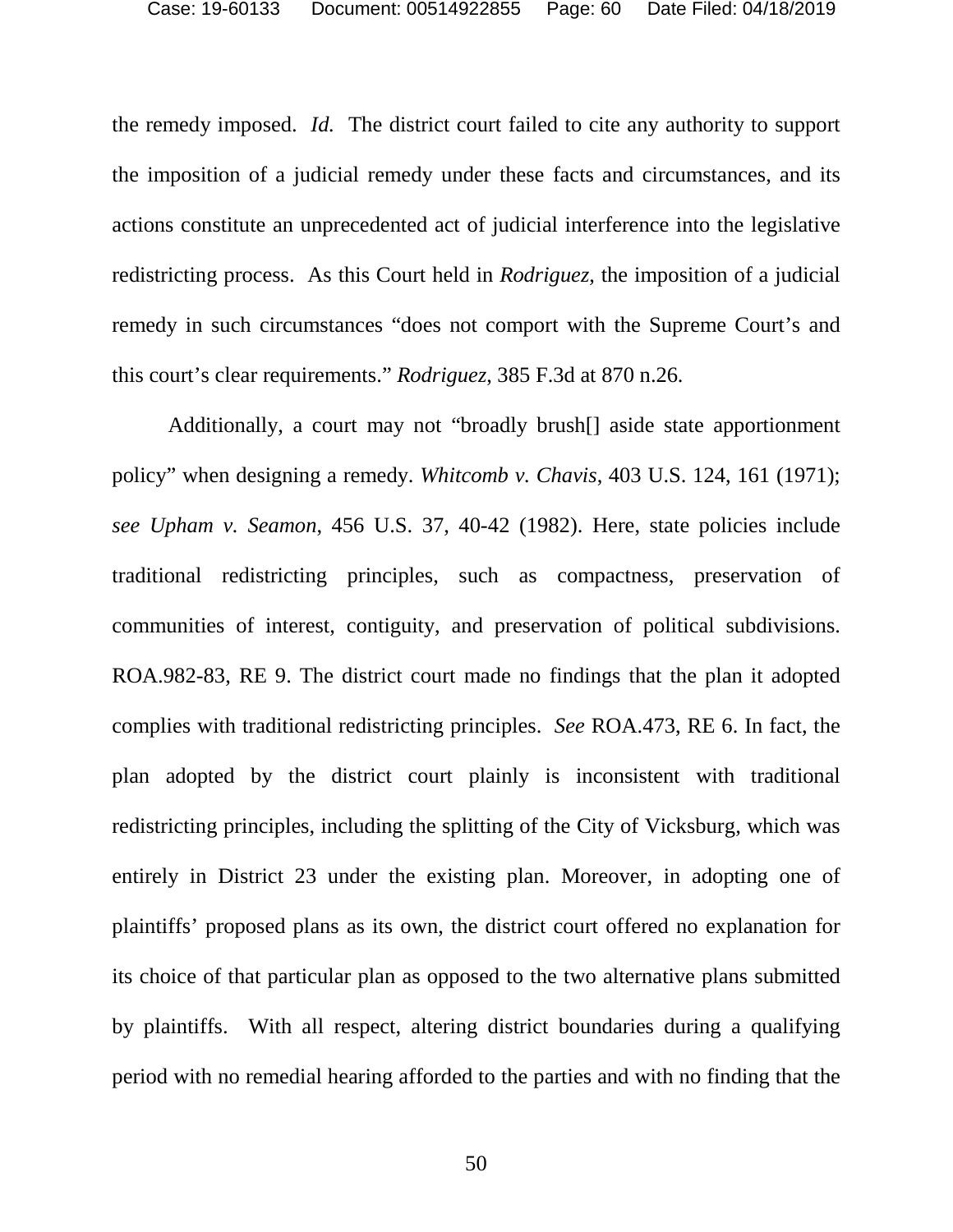court-imposed plan comports with state redistricting principles is an unprecedented act with no case law to support it.

Besides this unprecedented approach, the district court also imposed a redistricting plan which inexplicably and dramatically increased the BVAP of one district while sharply reducing the BVAP in an adjacent district. The effect of selecting one of plaintiffs' three proposed plans is the court-sanctioned "cracking" of minority votes in neighboring Senate District 23 and the "packing" of minority voters in SD22. Offering no legitimate reason for taking this approach, the result was to eliminate all opposition for plaintiff Thomas who had qualified to run in SD22.

In short, the actions of the district court violate clear precedent establishing the right of the Mississippi legislature to have the first say in redistricting, and the plan imposed is inconsistent with traditional redistricting principles and itself violates § 2 by sanctioning the "cracking" and "packing" of voters based solely on race. While this Court's entry of a stay gave the Mississippi legislature an opportunity to adopt a plan, such action by the Mississippi legislature does not absolve the district court of its errors. Accordingly, the district court's February 26, 2019 order imposing its remedial plan and the final judgment incorporating the order should be vacated.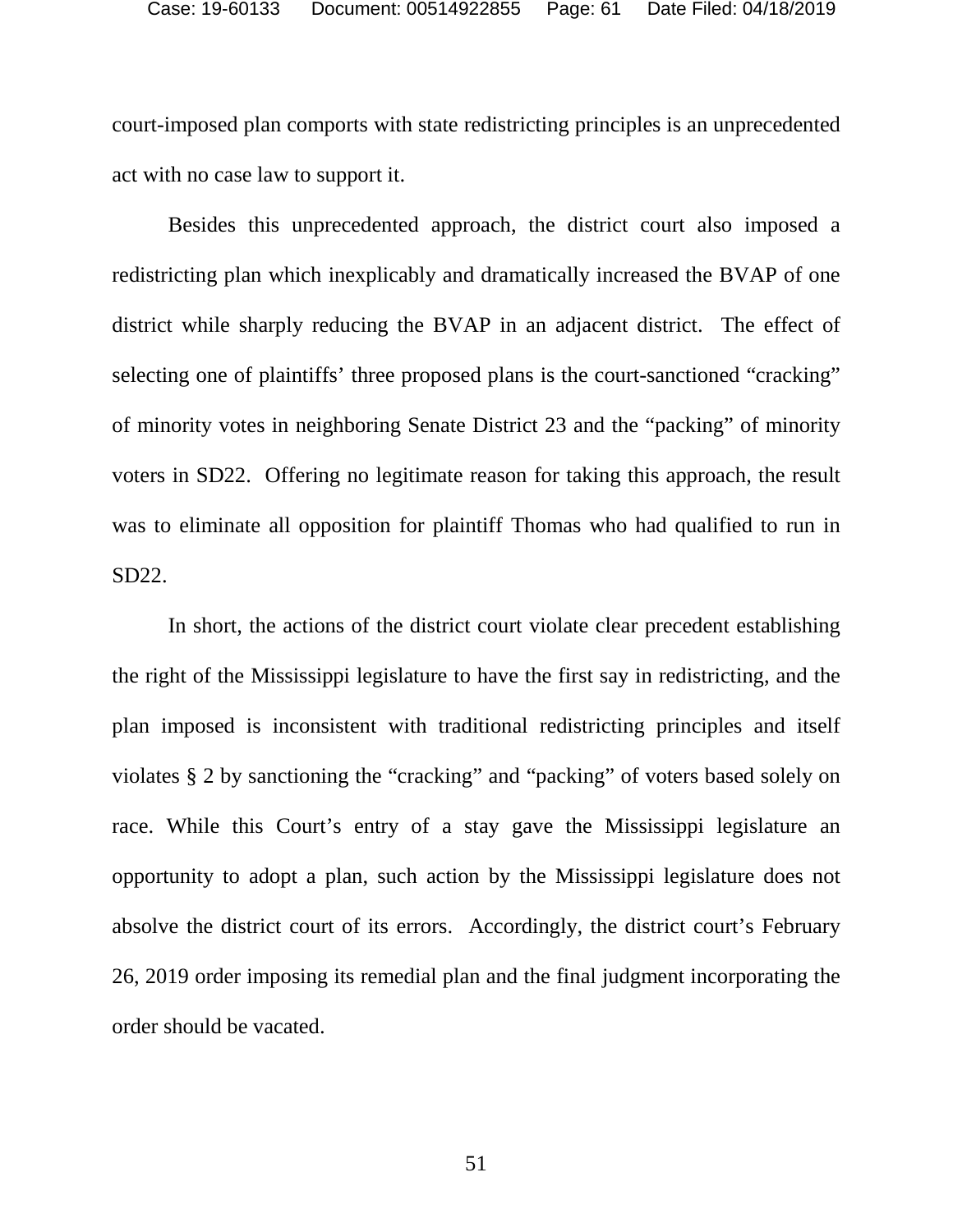### <span id="page-61-0"></span>**CONCLUSION**

For the reasons stated above, this Court should vacate the final judgment of the district court and render judgment dismissing plaintiffs' first amended complaint with prejudice.

This the 18th day of April, 2019.

Respectfully submitted,

*s/ Tommie S. Cardin*  TOMMIE S. CARDIN (MSB #5863) B. PARKER BERRY (MSB #104251) BUTLER SNOW LLP Suite 1400 1020 Highland Colony Parkway Ridgeland, MS 39157 Post Office Box 6010 Ridgeland, MS 39158-6010 Tel: (601) 985-4570 Fax: (601) 985-4500 E-mail: tommie.cardin@butlersnow.com E-mail: parker.berry@ butlersnow.com

MICHAEL B. WALLACE (MSB #6904) CHARLES E. COWAN (MSB #104478) T. RUSSELL NOBILE (MSB #100682) WISE CARTER CHILD & CARAWAY, P.A. Post Office Box 651 Jackson, MS 39205-0651 (601) 968-5534 mbw@wisecarter.com

*Attorneys for Defendants-Appellants*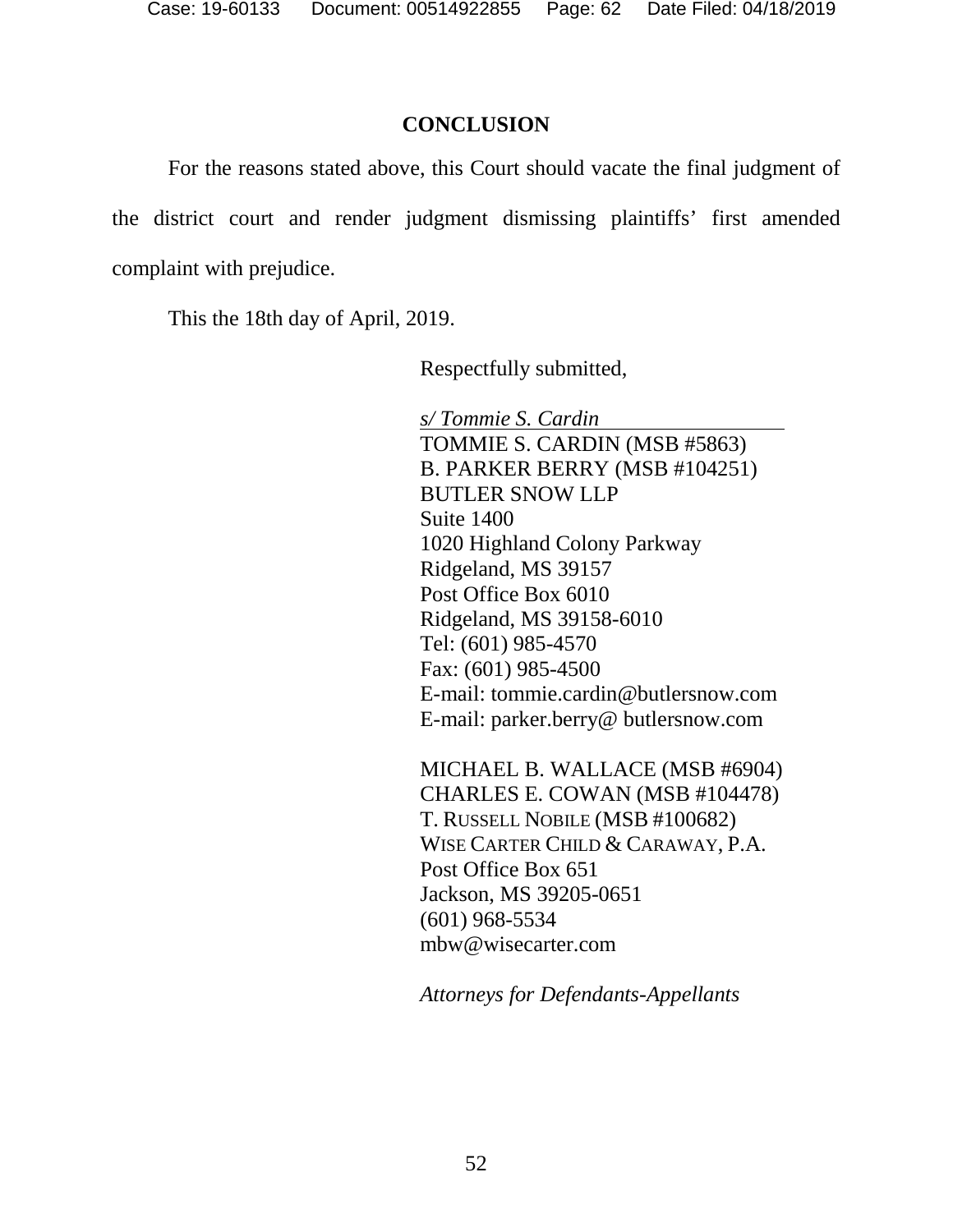# <span id="page-62-0"></span>**CERTIFICATE OF SERVICE**

I, Tommie S. Cardin, hereby certify that I electronically filed the foregoing with the Clerk of Court using the CM/ECF system which will automatically send email notification to all counsel of record.

This the 18th day of April, 2019.

*s/ Tommie S. Cardin*  TOMMIE S. CARDIN